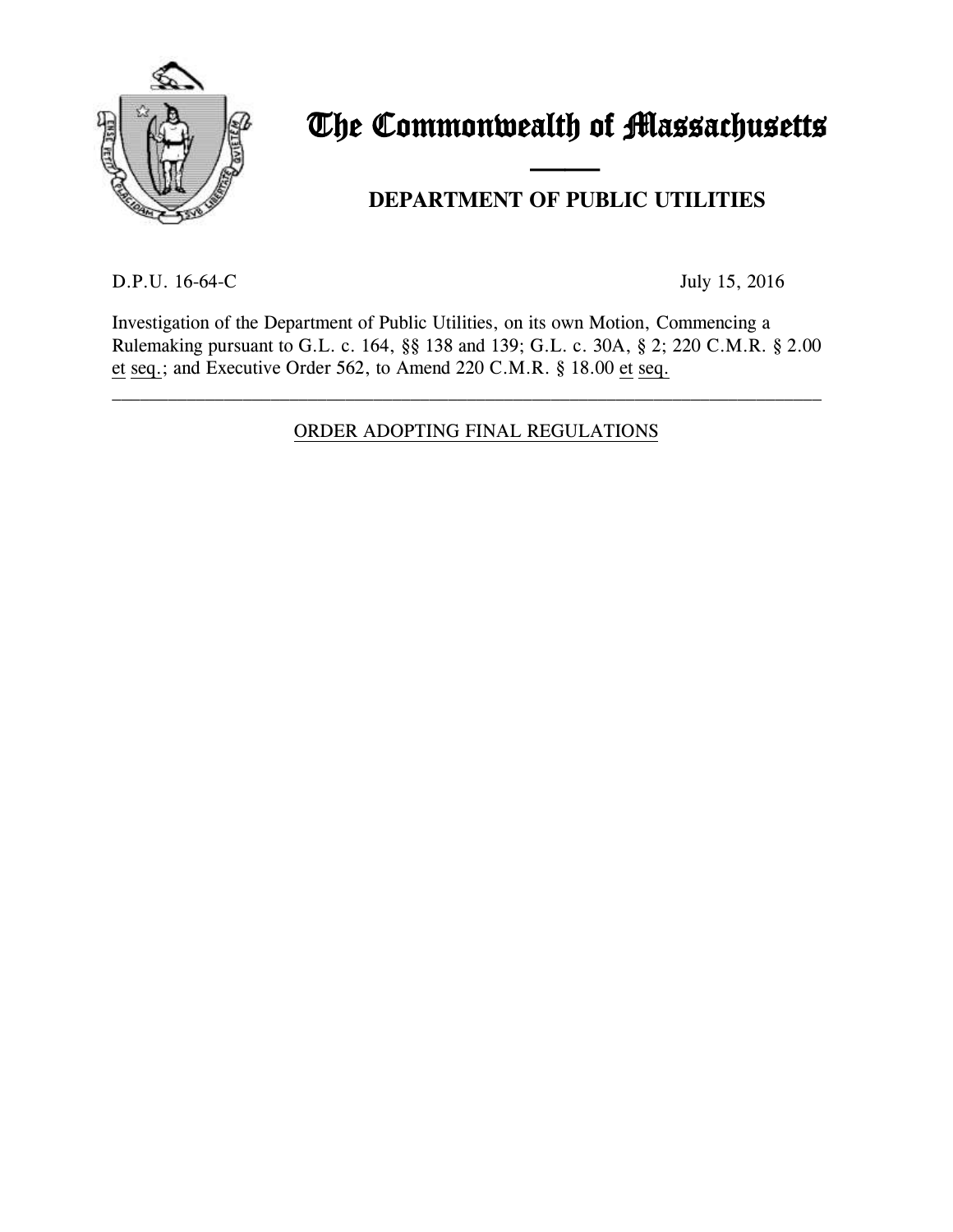## **TABLE OF CONTENTS**

| I.  |                |                                                                                |  |  |  |
|-----|----------------|--------------------------------------------------------------------------------|--|--|--|
| II. | A <sub>1</sub> |                                                                                |  |  |  |
|     | <b>B.</b>      |                                                                                |  |  |  |
|     |                | 1.                                                                             |  |  |  |
|     |                | 2.                                                                             |  |  |  |
|     |                | 3.                                                                             |  |  |  |
|     |                | 4.                                                                             |  |  |  |
|     |                | 5.                                                                             |  |  |  |
|     |                | Net Metering Facilities with Pending Petitions for Exceptions to the Net<br>6. |  |  |  |
|     |                | Metering Rules and Regulations Summary of Comments  18                         |  |  |  |
|     |                | Net Metering Facilities with Pending Petitions for Exceptions to the Net<br>7. |  |  |  |
|     |                | Metering Rules and Regulations Analysis and Findings  19                       |  |  |  |
|     |                | Net Metering Facilities That Seek to Expand Summary of Comments21<br>8.        |  |  |  |
|     |                | Net Metering Facilities That Seek to Expand Analysis and Findings25<br>9.      |  |  |  |
|     | $\mathsf{C}.$  |                                                                                |  |  |  |
|     |                | Other Governmental Entity As Part of Market Net Metering Credit<br>1.          |  |  |  |
|     |                |                                                                                |  |  |  |
|     |                | 2.<br>Other Governmental Entity As Part of Market Net Metering Credit          |  |  |  |
|     |                |                                                                                |  |  |  |
|     |                | Use of Basic Service in Net Metering Credit Calculation Comments 30<br>3.      |  |  |  |
|     |                | Use of Basic Service in Net Metering Credit Calculation Analysis and<br>4.     |  |  |  |
|     |                |                                                                                |  |  |  |
|     |                | 5.<br>Payment to Class III New Solar Net Metering Facilities Receiving         |  |  |  |
|     |                |                                                                                |  |  |  |
|     |                | Payment to Class III New Solar Net Metering Facilities Receiving<br>6.         |  |  |  |
|     |                | Market Net Metering Credits Analysis and Findings32                            |  |  |  |
|     |                | Calculating Market Net Metering Credits for Class III Solar Net<br>7.          |  |  |  |
|     |                | Metering Facilities With Private Host Customer Analysis and Findings 33        |  |  |  |
|     |                | Calculating Market Net Metering Credits for Neighborhood Net<br>8.             |  |  |  |
|     |                |                                                                                |  |  |  |
|     | D.             |                                                                                |  |  |  |
|     |                | 1.                                                                             |  |  |  |
|     |                | 2.<br>Timeline to Consider Proposals Analysis and Findings36                   |  |  |  |
|     |                | 3.                                                                             |  |  |  |
|     |                | Process to Consider MMRC Analysis and Findings39<br>4.                         |  |  |  |
|     |                | 5.                                                                             |  |  |  |
|     |                | Changes to MMRC Regulations Analysis and Findings 40<br>6.                     |  |  |  |
|     | Ε.             |                                                                                |  |  |  |
|     |                | 1.                                                                             |  |  |  |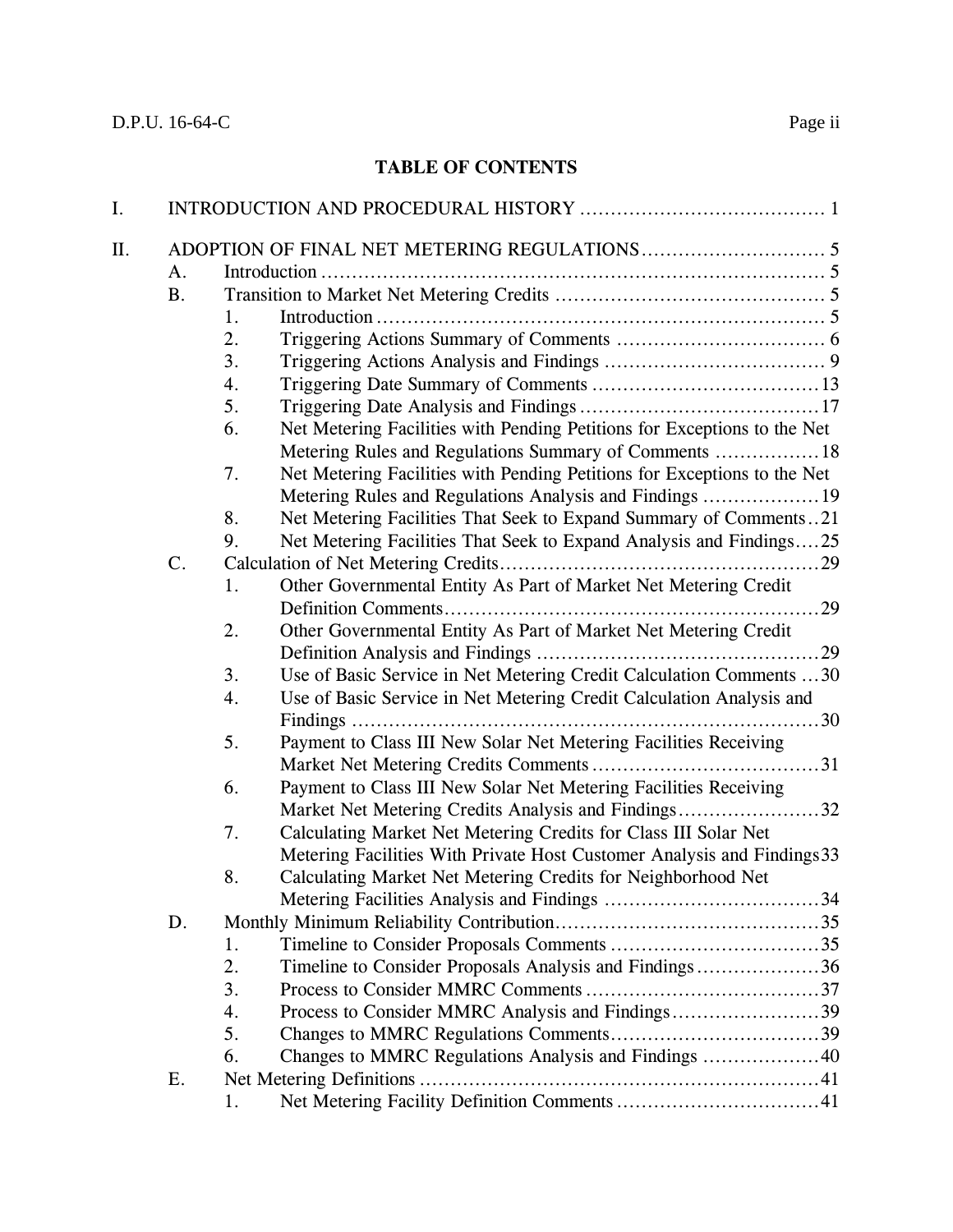|      | D.P.U. 16-64-C       |  |  |  |  |
|------|----------------------|--|--|--|--|
|      | 2.<br>3 <sub>1</sub> |  |  |  |  |
| III. |                      |  |  |  |  |
|      |                      |  |  |  |  |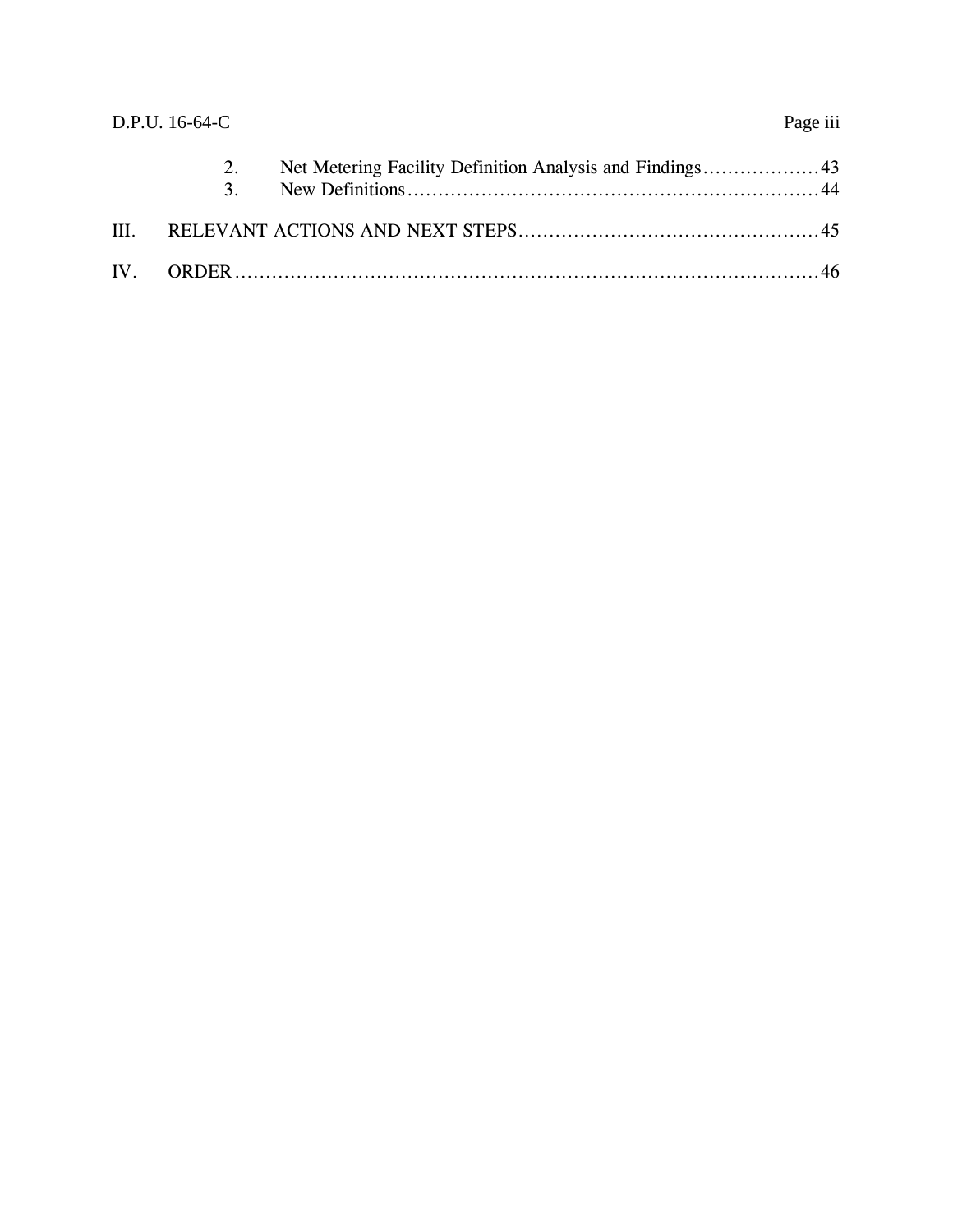#### <span id="page-3-0"></span>I. INTRODUCTION AND PROCEDURAL HISTORY

On April 11, 2016, Governor Baker signed into law Chapter 75 of the Acts of 2016, An Act Relative to Solar Energy ("Act"). Among other things, the Act requires that: (1) the Department of Public Utilities ("Department") amend its rules and regulations implementing certain changes to the net metering provisions of G.L. c. 164, §§ 138-139; and (2) the Department of Energy Resources ("DOER") determine and notify the Department that the "aggregate nameplate capacity of solar net metering facilities qualified under" G.L. c. 25A, § 11 $F(g)$ , is equal to or greater than 1,600 megawatts direct current ("1,600 MW Threshold"). St. 2016, c. 75, §§ 3-9, 12. Upon receipt of DOER's determination, the Act directs the Department to certify the date provided by DOER and establish a date of notification ("Notification Date") that will trigger the implementation of market net metering credits for all new Class I, II, and III solar net metering facilities ("Market Net Metering Credits"). St. 2016, c. 74, § 4. G.L. c. 164, §§ 138, 139(b½).

On May 11, 2016, pursuant to G.L. c. 30A, § 2 and 220 C.M.R. § 2.00 et seq., the Department commenced a rulemaking and adopted Emergency Regulations amending 220 C.M.R. § 18.00 et seq. ("Emergency Net Metering Regulations"), to implement certain changes to the net metering provisions of G.L. c. 164, §§ 138-139.

St. 2016, c. 75, §§ 3-9, 12. Order Adopting Emergency Regulations, D.P.U. 16-64

(May 11, 2016). Pursuant to the requirements of G.L. c. 30A, § 2, the Department published notice of the Emergency Net Metering Regulations in The Boston Globe and the Boston Herald on May 25, 2016, and in the Massachusetts Register on June 3, 2016.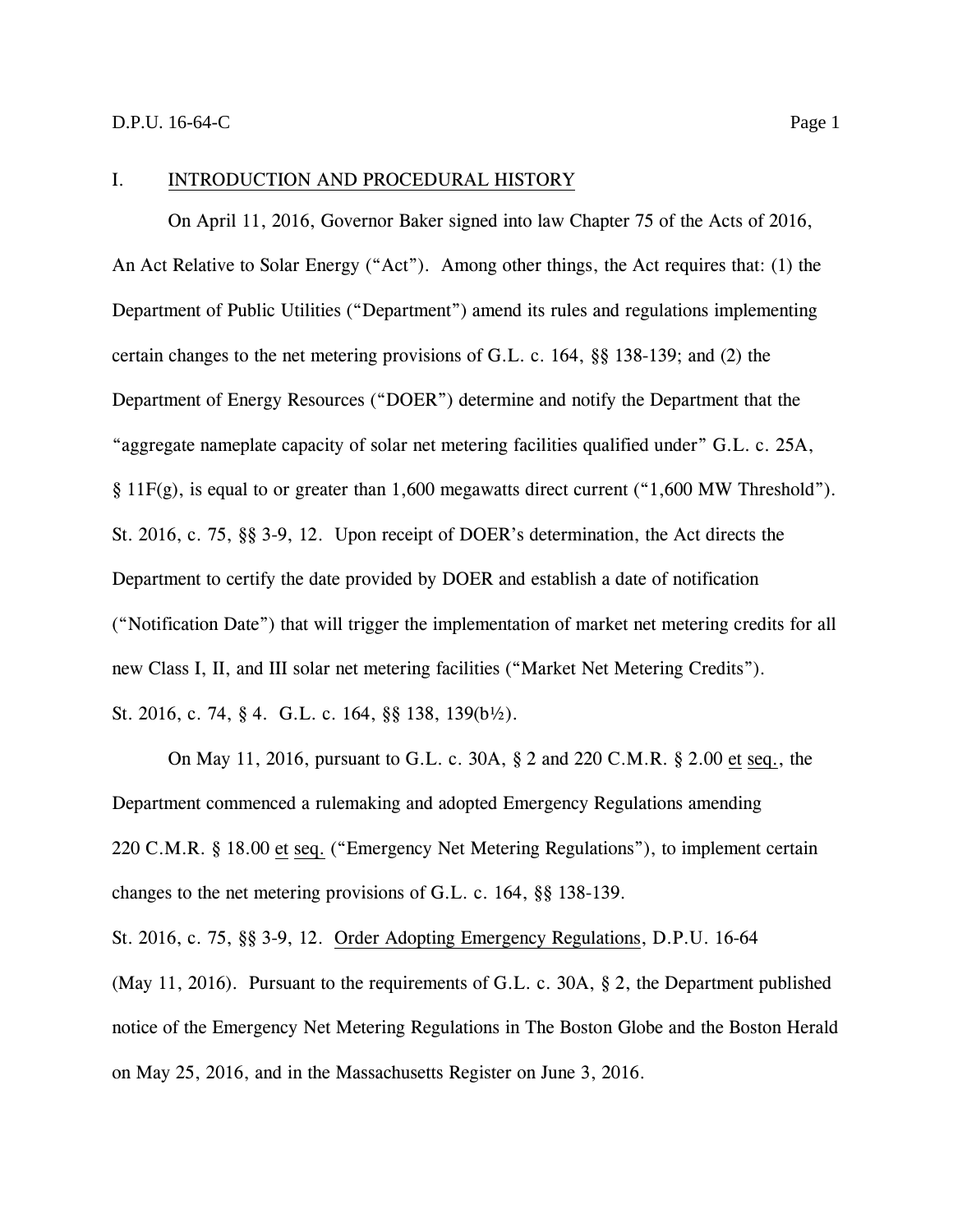On May 19, 2016, the Department issued an Order clarifying its interpretation of the Emergency Net Metering Regulations regarding the definition of Market Net Metering Credit and the solar net metering facilities that will generate such credits after the Notification Date. Net Metering Rulemaking, D.P.U. 16-64-A (May 19, 2016). On July 7, 2016, the Department issued an Order stating that DOER notified the Department on June 30, 2016, that the 1,600 MW Threshold has been met and the Department certified DOER's determination ("Threshold Certification Date"). Net Metering Rulemaking, D.P.U. 16-64-B (July 7, 2016). The D.P.U. 16-64-B Order declares that DOER's letter and determination is not the trigger for the transition to Market Net Metering Credits. D.P.U. 16-64-B at 2-3. Once the final net metering regulations are effective, the Department will promptly issue a separate Order that will announce the Notification Date, which will trigger the transition to Market Net Metering Credits. G.L. c. 164, § 139(b½).

The Department sought written comments on the amendments to 220 C.M.R. § 18.00 et seq., with an initial comment submission deadline of June 15, 2016, and a reply comment submission deadline of June 20,  $2016<sup>1</sup>$ . The Department held a public hearing on

<sup>&</sup>lt;sup>1</sup> The Department received comments from the following entities: Acadia Center; Attorney General Maura Healey ("Attorney General"); Ameresco Inc. ("Ameresco"); Berkshire PhotoVoltaic Services ("BPVS"); BlueWave Capital, LLC ("BlueWave"); Boston Community Capital Solar Energy Advantage, Inc. ("BCC"); Brightergy, LLC ("Brightergy"); Burns & Levinson LLP ("Burns & Levinson"); The Cadmus Group, Inc. ("Cadmus"); Cape Light Compact ("CLC"); Coalition for Community Solar Access ("CCSA"); Fitchburg Gas and Electric Light Company d/b/a Unitil, Massachusetts Electric Company and Nantucket Electric Company, each d/b/a National Grid, NSTAR Electric Company and Western Massachusetts Electric Company, each d/b/a Eversource (jointly "Distribution Companies"); DOER; Energy Freedom Coalition of America, LLC ("EFCA"); FTE Solar LLC ("FTE Solar"); IGS Energy;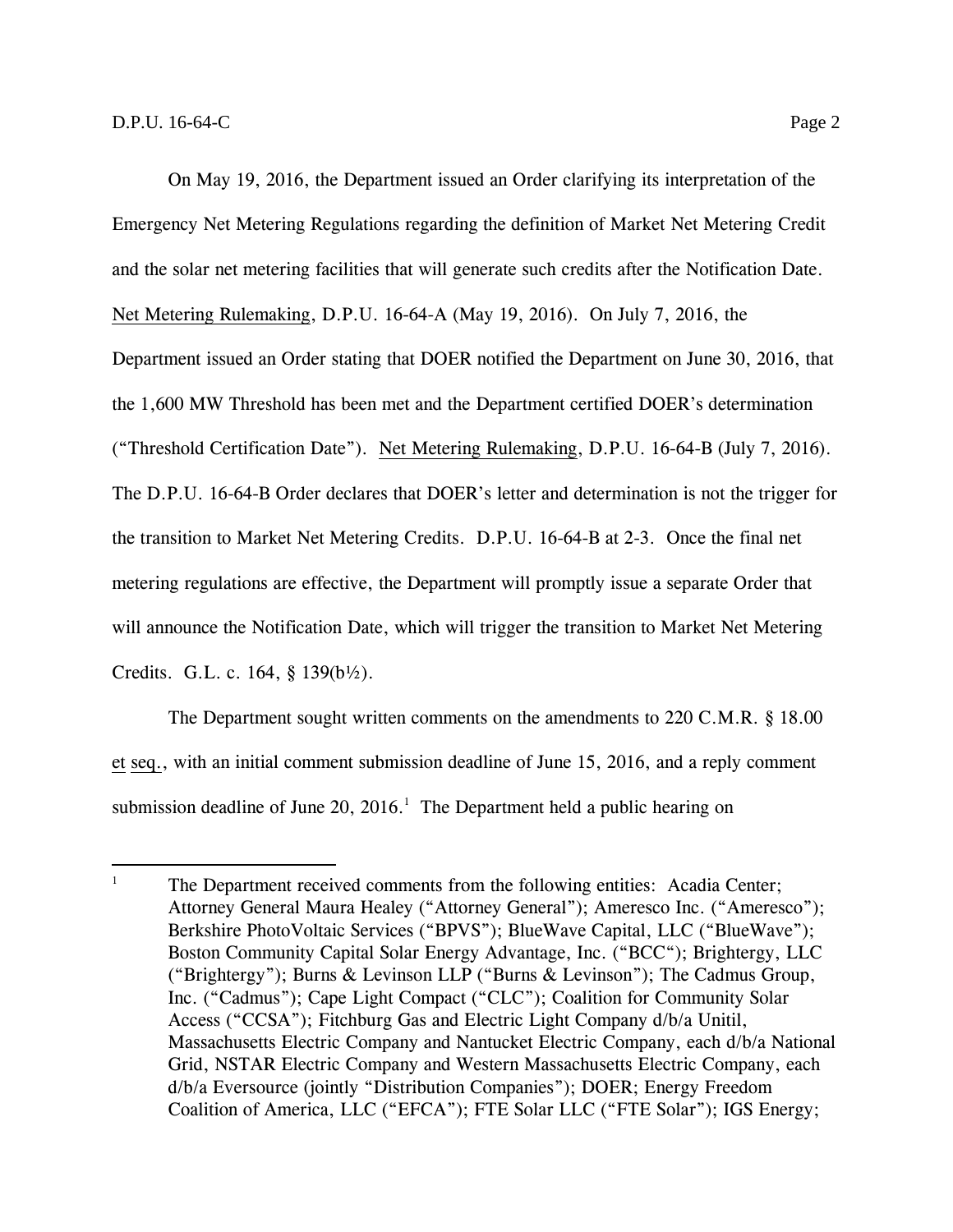June 15, 2016.<sup>2</sup> The Department appreciates the thoughtful comments and participations of the interested parties.

Following receipt of public comments and with this Order, the Department herein

adopts final regulations contained in 220 C.M.R. § 18.00 et seq., which will become effective

July 29, 2016 ("Final Net Metering Regulations")<sup>3</sup>. By this Order, and pursuant to

G.L. c. 30A, § 2, and 220 C.M.R. § 2.00 et seq., the Department amends

220 C.M.R. § 18.00 et seq. to implement certain changes to the net metering provisions of

G.L. c. 164, §§ 138-139. St. 2016, c. 75, §§ 3-9, 12.<sup>4</sup>

It is established policy of the Commonwealth to provide, forthwith, renewable and

alternative energy for the immediate preservation of the public convenience. See e.g., An Act

Kearsarge Energy; Kleiman Energy & Environment, LLC ("Kleiman"); MassSolar; New England Clean Energy Council, Inc. ("NECEC"); Partners Healthcare System, Inc. ("Partners"); Pope Energy; Solar Energy Business Association of New England ("SEBANE"); Solar Energy Industries Association ("SEIA"); SolarFlair Energy, Inc. ("SolarFlair"); Sunrun, Inc. ("Sunrun"); Senator Benjamin Downing and Representative Thomas Golden, Jr. on behalf of the Commonwealth of Massachusetts' Joint Committee on Telecommunications, Utilities, and Energy ("TUE"); Vote Solar; and Zero Point Development, Inc. ("Zero Point"). The Department has considered all of these comments in promulgating the Final Net Metering Regulations.

<sup>2</sup> On July 12, 2016, the Department received the late-filed comments of the Massachusetts Municipal Association ("MMA"). The MMA has not demonstrated good cause for the late filing, thus, the Department does not consider these comments in promulgating the Final Net Metering Regulations.

<sup>3</sup> We refer to 220 C.M.R. § 18.00 et seq. as Net Metering Regulations.

<sup>4</sup> Attached hereto as Appendix A are the Final Net Metering Regulations at 220 C.M.R. § 18.00 et seq., marked to show the changes incorporated herein as compared with the Emergency Net Metering Regulations. Attached hereto as Appendix B is a clean copy of the Final Net Metering Regulations.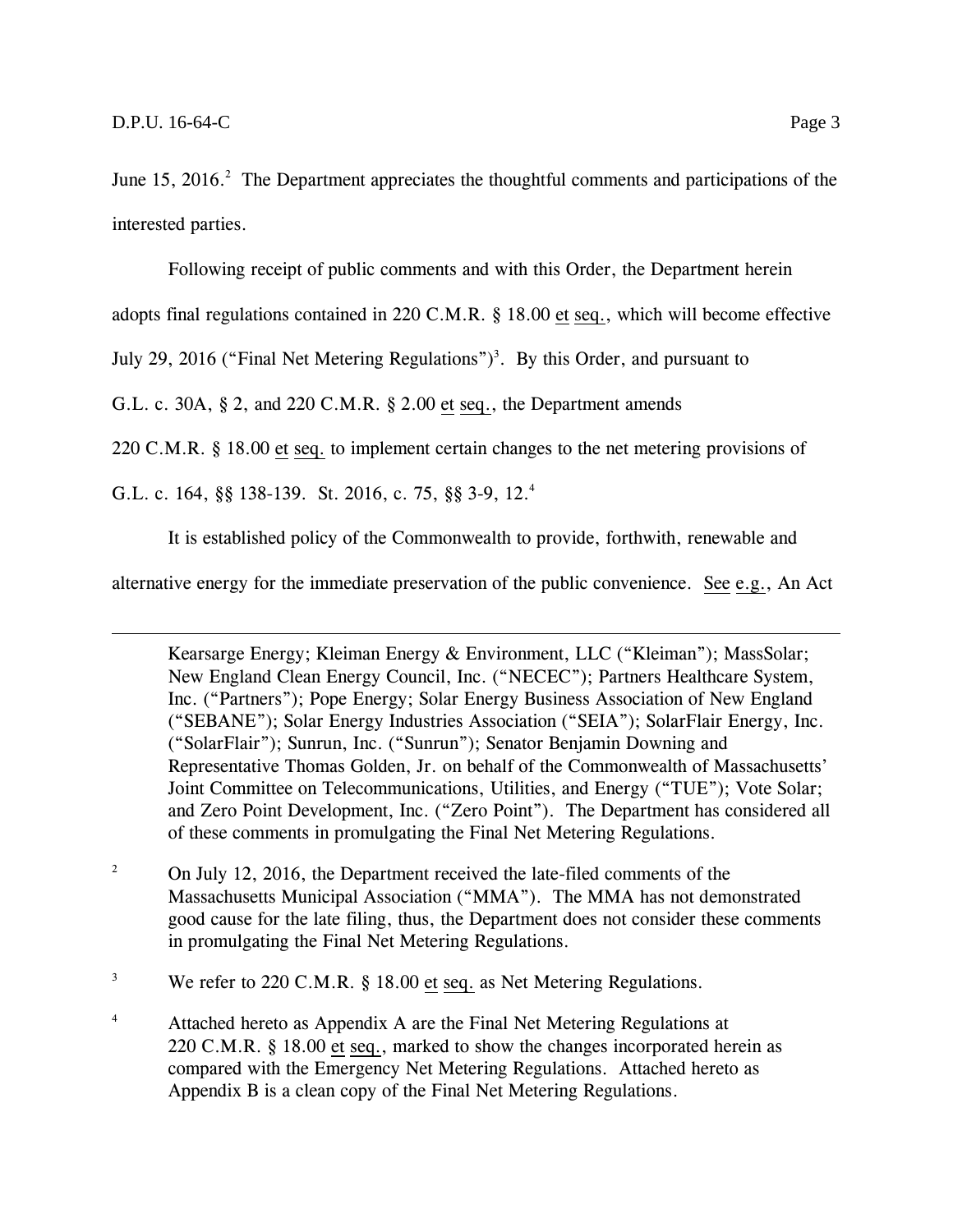Relative to Green Communities, St. 2008, c. 169 ("GCA"). Since the GCA's enactment, net metering has become increasingly important to the development of a robust and stable market for renewable energy projects in the private and the public sectors.<sup>5</sup> To maintain the stability of this market and to foster continued growth of net metering projects by the public and private sectors, the Department finds that implementation of the Final Net Metering Regulations, will allow for expansion of net metering services with direct benefits and value realized by electric distribution customers, consistent with the Legislature's intent to transition to a stable and equitable solar energy market at a reasonable cost to ratepayers in the Commonwealth. St. 2016, c. 75, Emergency Preamble. The Final Net Metering Regulations are designated as 220 C.M.R. § 18.00 et seq. and are effective on July 29, 2016, when published in the Massachusetts Register.<sup>6</sup>

<sup>&</sup>lt;sup>5</sup> Net metering has separate limits for public and private projects, which are respectively referred to as the public cap and the private cap. The public and private caps were established pursuant to Chapter 359 of the Acts of 2010, An Act Making Appropriations for the Fiscal Years 2010 and 2011 to Provide for Supplementing Certain Existing Appropriations and for Certain Other Activities and Projects, and most recently amended by St. 2016, c. 75, §§ 5-6. G.L. c. 164, § 139(f); See also Net Metering, D.P.U. 11-10-A at 2 (2012); Net Metering, D.P.U. 14-104-A at 2 (2015).

 $6$  Legislative authority for the establishment of the Net Metering Regulations can be found at: "An Act Relative to Green Communities," St. 2008, c. 169, § 78; "An Act Making Appropriations for the Fiscal Years 2010 and 2011 to Provide for Supplementing Certain Existing Appropriations and for Certain Other Activities and Projects," St. 2010, c. 359, §§ 25 through 30; "An Act Relative to Competitively Priced Electricity in the Commonwealth," St. 2012, c. 209, §§ 23 through 30.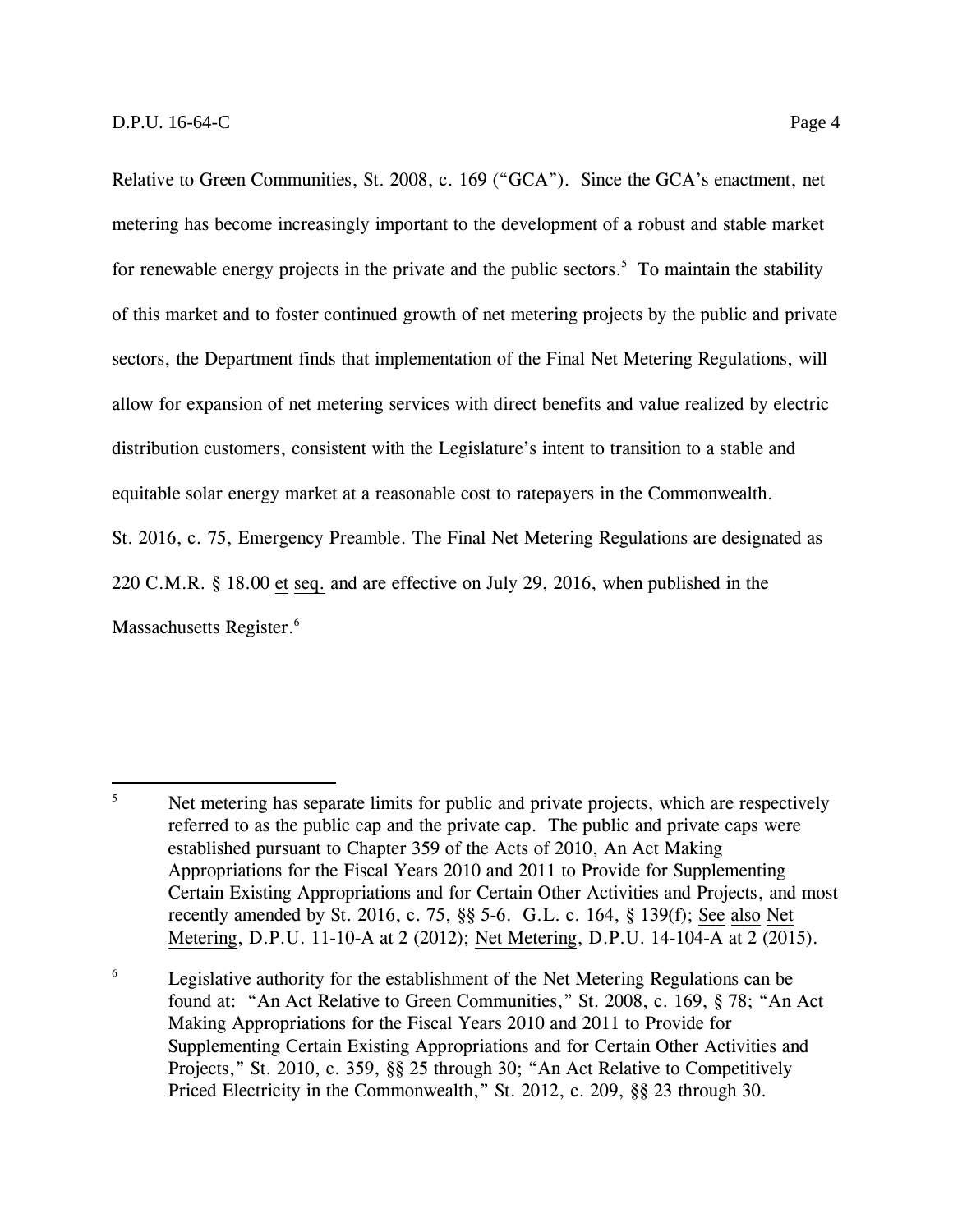#### <span id="page-7-1"></span><span id="page-7-0"></span>II. ADOPTION OF FINAL NET METERING REGULATIONS

#### A. Introduction

The Department finds that adoption of the Final Net Metering Regulations is in the public interest and is necessary for the public convenience. To implement all changes to the net metering provisions of the Act, the Department promulgates these Final Net Metering Regulations.<sup>7</sup> Below, we discuss the public comments submitted to the Department and how such comments influenced the promulgation of the Final Net Metering Regulations pursuant to G.L. c. 164, §§ 138-139.

#### <span id="page-7-2"></span>B. Transition to Market Net Metering Credits

## 1. Introduction

<span id="page-7-3"></span>The Department received many comments regarding the transition to Market Net Metering Credits. The Department views the transition to Market Net Metering Credits as a two-step process. First, the Department must consider the triggering actions that will determine whether a solar net metering facility generates net metering credits as calculated by Distribution Companies prior to the Act ("old regime"), or generates the Market Net Metering Credit ("new regime"). Second, the Department must consider the triggering date that will

<sup>&</sup>lt;sup>7</sup> Net metering is available in the Commonwealth pursuant to: (1) 220 C.M.R. § 8.00 et seq., Sales of Electricity by Qualifying Facilities and On-site Generating Facilities to Distribution Companies, and Sales of Electricity by Distribution Companies to Qualifying Facilities and On-site Generating Facilities; (2) 220 C.M.R. § 11.00 et seq., Rules Governing the Restructuring of the Electric Industry; and (3) 220 C.M.R. § 18.00 et seq. For additional procedural history on net metering regulations, see Net Metering Rulemaking, D.P.U. 08-75, at 1-2 (2009) and Net Metering Rulemaking, D.P.U. 11-10, at 1 (2011); Net Metering Rulemaking, D.P.U. 11-10, at 1 (2011).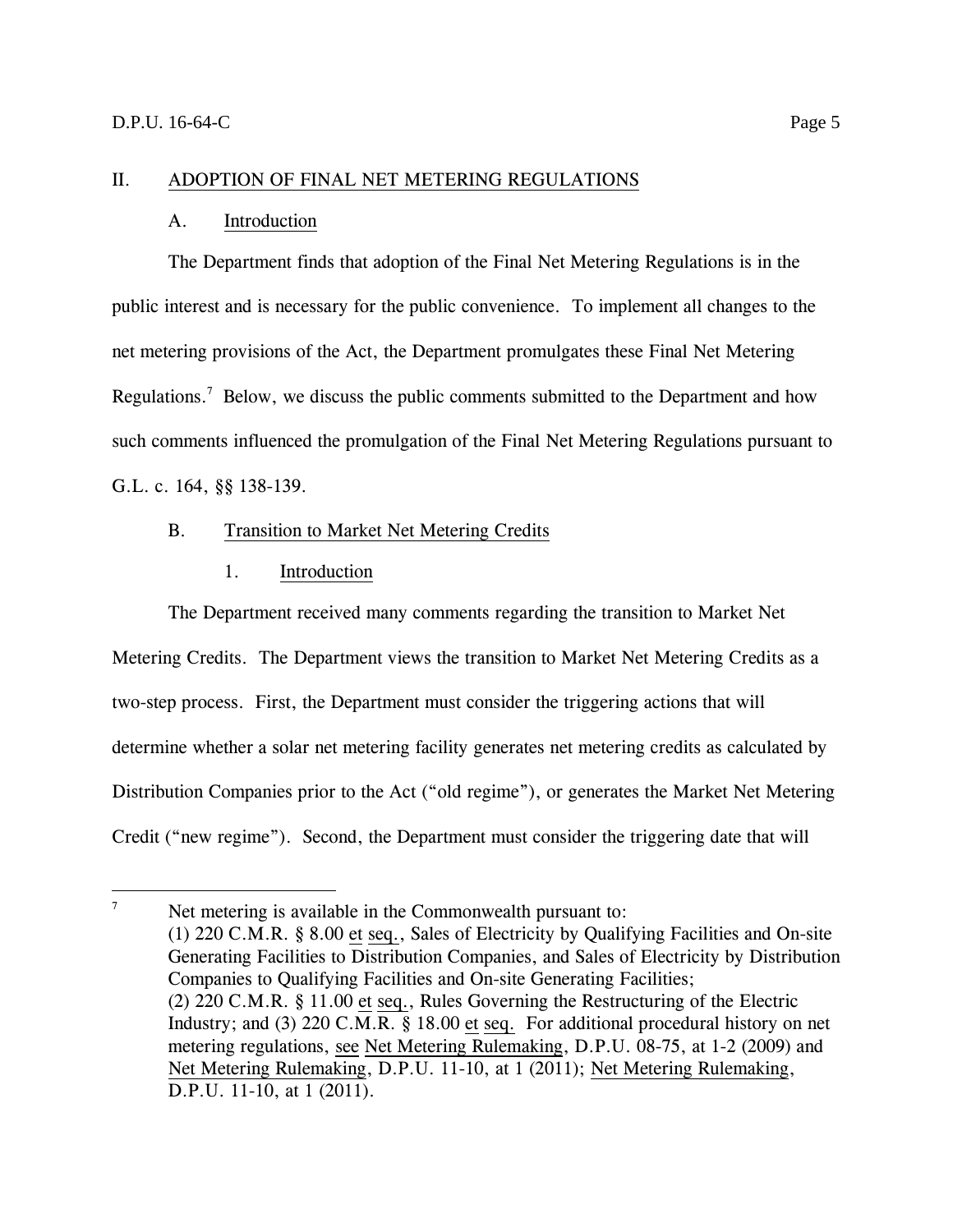determine when a solar net metering facility generates net metering credits under the old regime or the new regime. The Department received comments on: (1) the triggering actions that should be used to delineate which solar net metering facilities should generate Market Net Metering Credits; and (2) the timeline for the transition to Market Net Metering Credits.

#### 2. Triggering Actions Summary of Comments

<span id="page-8-0"></span>The majority of commenters argue that the Department should use the submission date of an application for a cap allocation ("ACA") with the Massachusetts System of Assurance of Net Metering Eligibility ("System of Assurance")<sup>8</sup> as the triggering action to determine whether a solar net metering facility should generate net metering credits under the old or new regime (Acadia Center Comments at 3; Ameresco Comments at 3; Attorney General Comments at 5-6; BlueWave Comments at 1; BCC Comments at 10; Brightergy Comments at 2-4; Cadmus Comments at 2; CCSA Comments at 3; FTE Solar Comments at 1-2; Kearsarge Energy Comments May 27, 2016, at 1; Kleiman Comments at 1; NECEC Comments June 15, 2016, at 2-3; NECEC Reply Comments at 1; Partners Comments at 2; Pope Energy Comments at 1; SEIA Comments June 15, 2016 at 3; SEIA/NECEC Comments at 2; Sunrun Comments at 2; TUE Comments at 2; Zero-Point Reply Comments at 2). The commenters assert that all solar net metering facilities that submit ACAs prior to the Notification Date and that are subsequently deemed complete by the facilitator of the System of

<sup>&</sup>lt;sup>8</sup> The Massachusetts System of Assurance of Net Metering Eligibility was established by the Department pursuant to M.G.L. c. 164, § 139(g) and is set forth in Appendix A to Net Metering, D.P.U. 11-11-A (2012).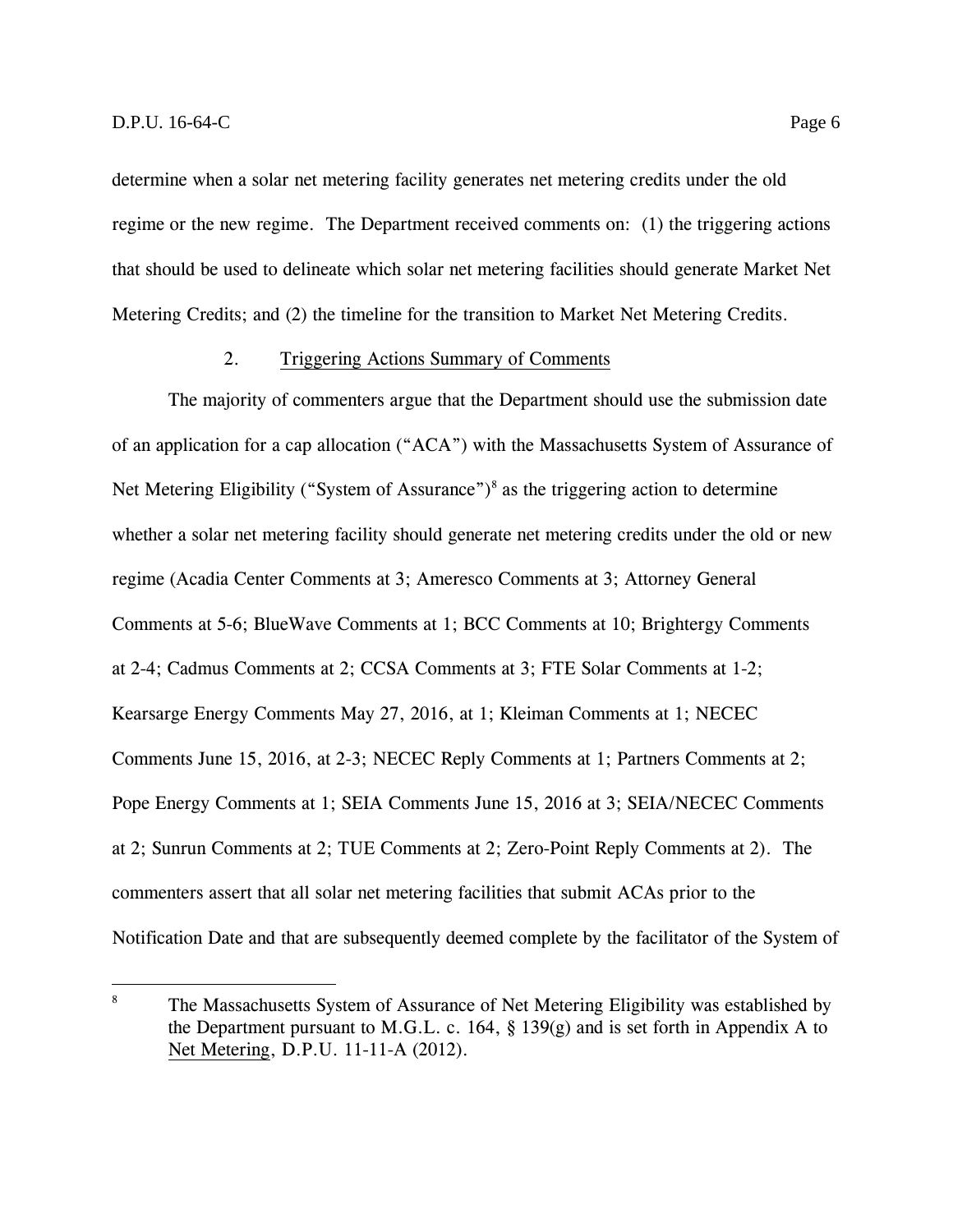Assurance ("Administrator") should generate net metering credits under the old regime, and all solar net metering facilities with ACAs submitted to the Administrator after the Notification Date should generate net metering credits under the new regime (Acadia Center Comments at 3; Ameresco Comments at 3; Attorney General Comments at 5-6; BlueWave Comments at 1; BCC Comments at 10; Brightergy Comments at 2-4; Cadmus Comments at 2; CCSA Comments at 3; FTE Solar Comments at 1-2; Kearsarge Energy Comments May 27, 2016, at 1; Kleiman Comments at 1; NECEC Comments June 15, 2016, at 2-3; Partners Comments at 2; Pope Energy Comments at 1; SEIA Comments June 15, 2016 at 3; SEIA/NECEC Comments at 2; Sunrun Comments at 2; TUE Comments at 2; Zero-Point Reply Comments at 2). $9$ 

The Distribution Companies argue that the Department should create a certification date to delineate between solar net metering facilities that will generate Market Net Metering Credits and those that will generate the full retail rate under the old regime (Distribution Companies Comments at 3). The Distribution Companies maintain that the certification date should be based on DOER's determination that the 1,600 MW Threshold has been met, which would be consistent with the Legislature's intent to reduce the costs associated with solar net metering (Distribution Companies Comments at 3). The Distribution Companies further contend that if the Department creates a certification date to determine which solar net

<sup>&</sup>lt;sup>9</sup> However, pursuant to the Act, cap exempt solar facilities and solar net metering facilities that are net metering facilities of a municipality or other governmental entity, as defined in 220 C.M.R. § 18.02, would still be eligible to generate Market Net Metering Credits at the full retail rate under the new regime, even if they submit an ACA after the Notification Date. St. 2016, c. 75, § 3.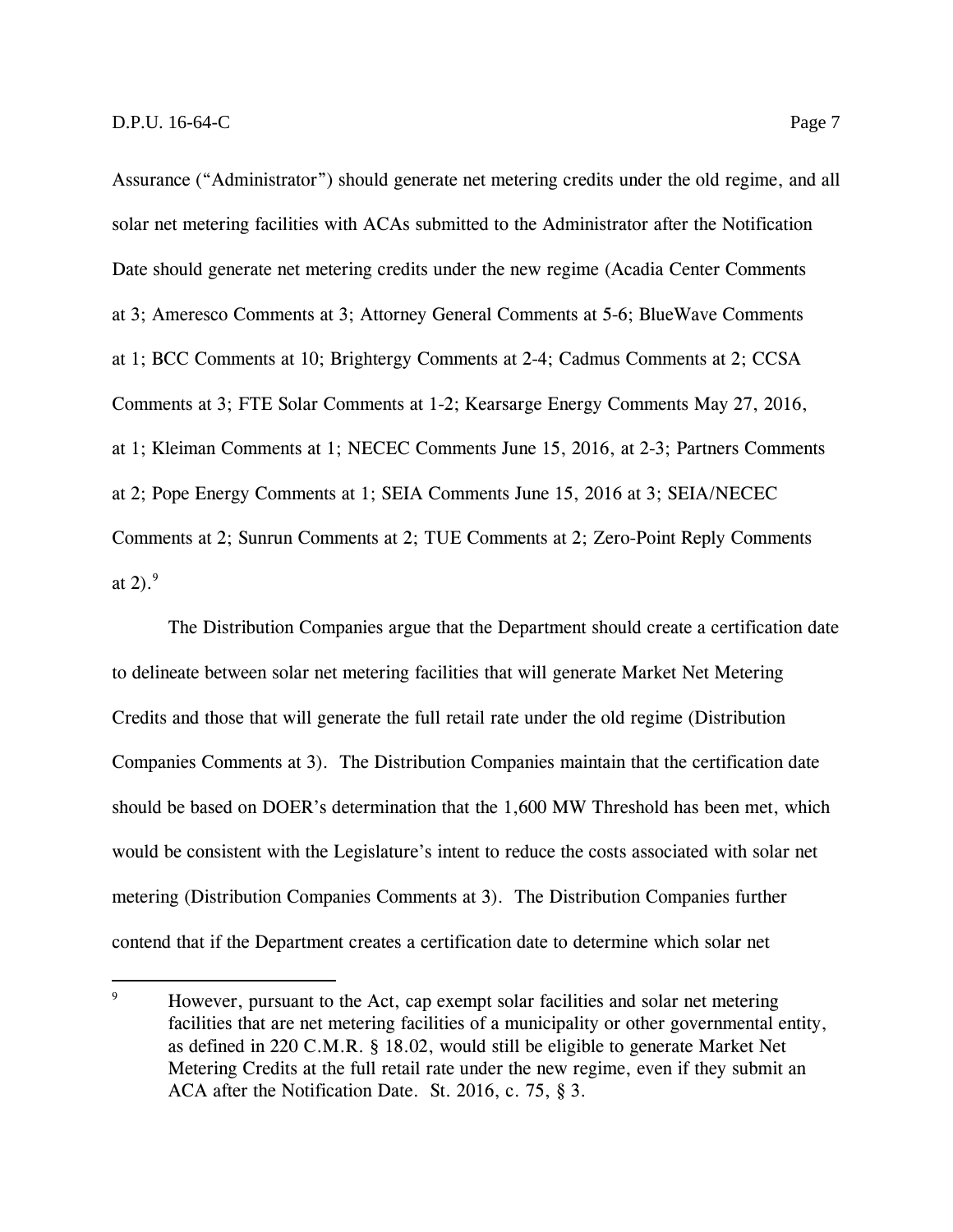metering facilities will generate Market Net Metering Credits in the future, the Department's Notification Date should establish when the new projects will begin to generate the Market Net Metering Credit (Distribution Companies Comments at 4). The Distribution Companies explain their need for sufficient time to reprogram information technology and billing systems to implement net metering credit changes and that it may be most efficient to coordinate the implementation of Market Net Metering Credits with reasonably contemporaneous rate changes (Distribution Companies Comments at 17).

DOER recommends using receipt of a cap allocation as the transition standard (DOER Comments May 18, 2016, at 2 and June 15, 2016, at 2). Vote Solar supports not using the interconnection standard to transition to Market Net Metering Credits and recommends using the System of Assurance to help make the determination (Vote Solar Comments at 2-3). IGS Energy explains that even though the Emergency Net Metering Regulations are subject to change with the issuance of final regulations, IGS Energy cautions the Department against adopting the interconnection standard in lieu of receipt of a cap allocation because such an interpretation would jeopardize investments, cause confusion, and undermine investor confidence in the market (IGS Energy Comments at 1).

NECEC recommends against using the certification date as the criterion to distinguish the net metering facilities that will generate Market Net Metering Credits and argues that the Distribution Companies' recommendation runs counter to the plain language and broad understanding of the intention of the Legislature in charging the Department with determining a Notification Date (NECEC Reply Comments at 2). NECEC argues that it would not be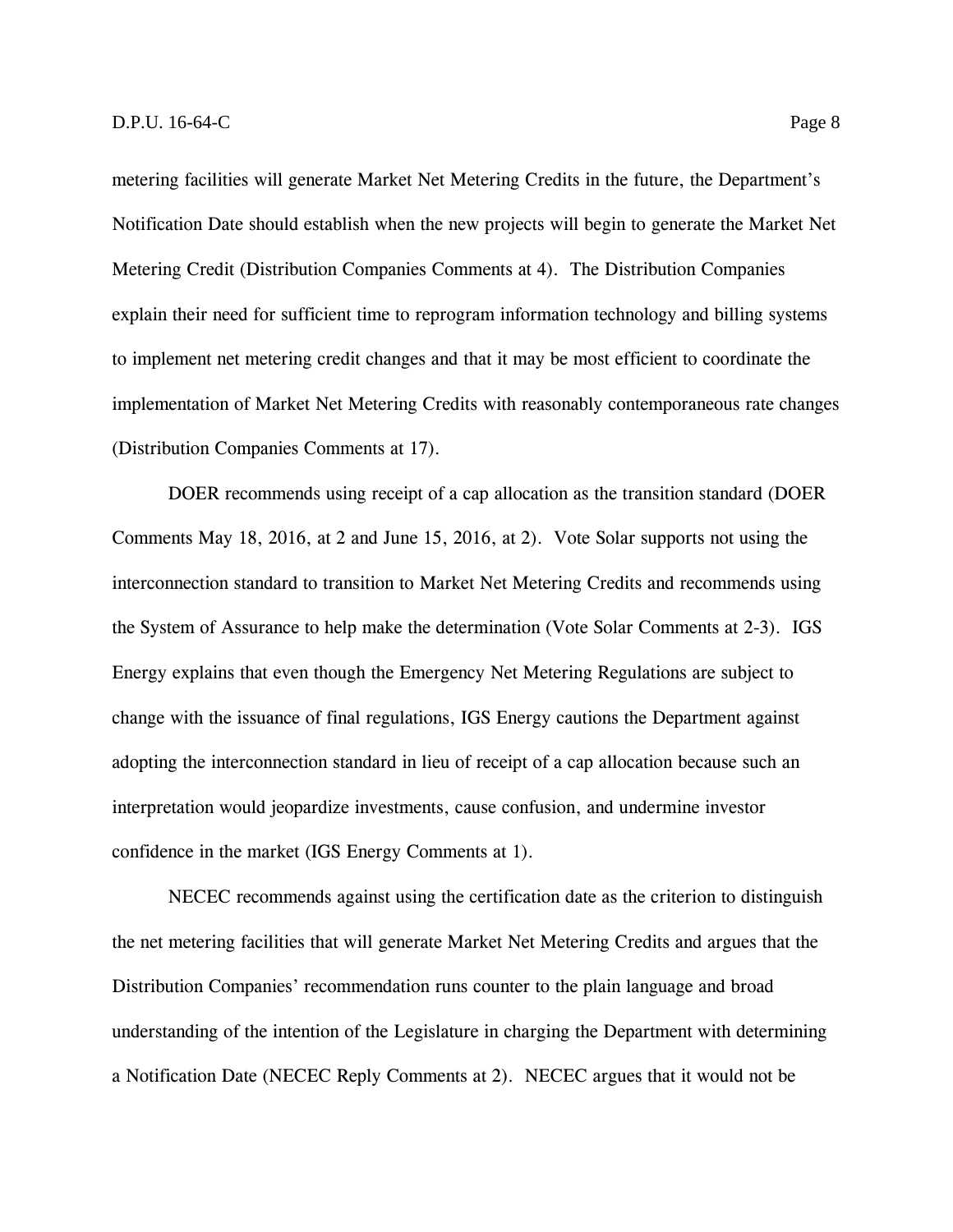possible for projects to transition smoothly since projects would only know when the 1,600 MW Threshold is met when DOER makes the announcement, without advance notice (NECEC Reply Comments at 2). NECEC also recommends against using the benchmark of receipt of a cap allocation because it would draw an arbitrary line between those applications that have been reviewed and granted a cap allocation and those that have not (NECEC Reply Comments at 2).

#### 3. Triggering Actions Analysis and Findings

<span id="page-11-0"></span>In its Emergency Net Metering Regulations, the Department defined the triggering action for transition to the Market Net Metering Credit as interconnection to a Distribution Company after the Notification Date. The Department received comments that uniformly indicated the interconnection standard was inappropriate to mark the transition to the Market Net Metering Credit. Moreover, the Department received multiple comments supporting a clarification of definitions to distinguish existing projects from new projects (Kearsarge Comments May 27, 2016, at 1; Distribution Companies at 2).

The Department is persuaded by commenters' broad support that use of the submission of an ACA as the action to trigger the transition to the Market Net Metering Credit is appropriate. The TUE indicated that the best public policy would be adoption of the submission of an ACA (TUE Letter, May 18, 2016). The Department agrees with Acadia Center, Ameresco, the Attorney General, BlueWave, BCC, Brightergy, Cadmus, CCSA, FTE Solar, Kearsarge, Kleiman, NECEC, Partners, Pope Energy, SEIA, Sunrun, the TUE Committee, and Zero-Point that the submission of an ACA action is an appropriate action to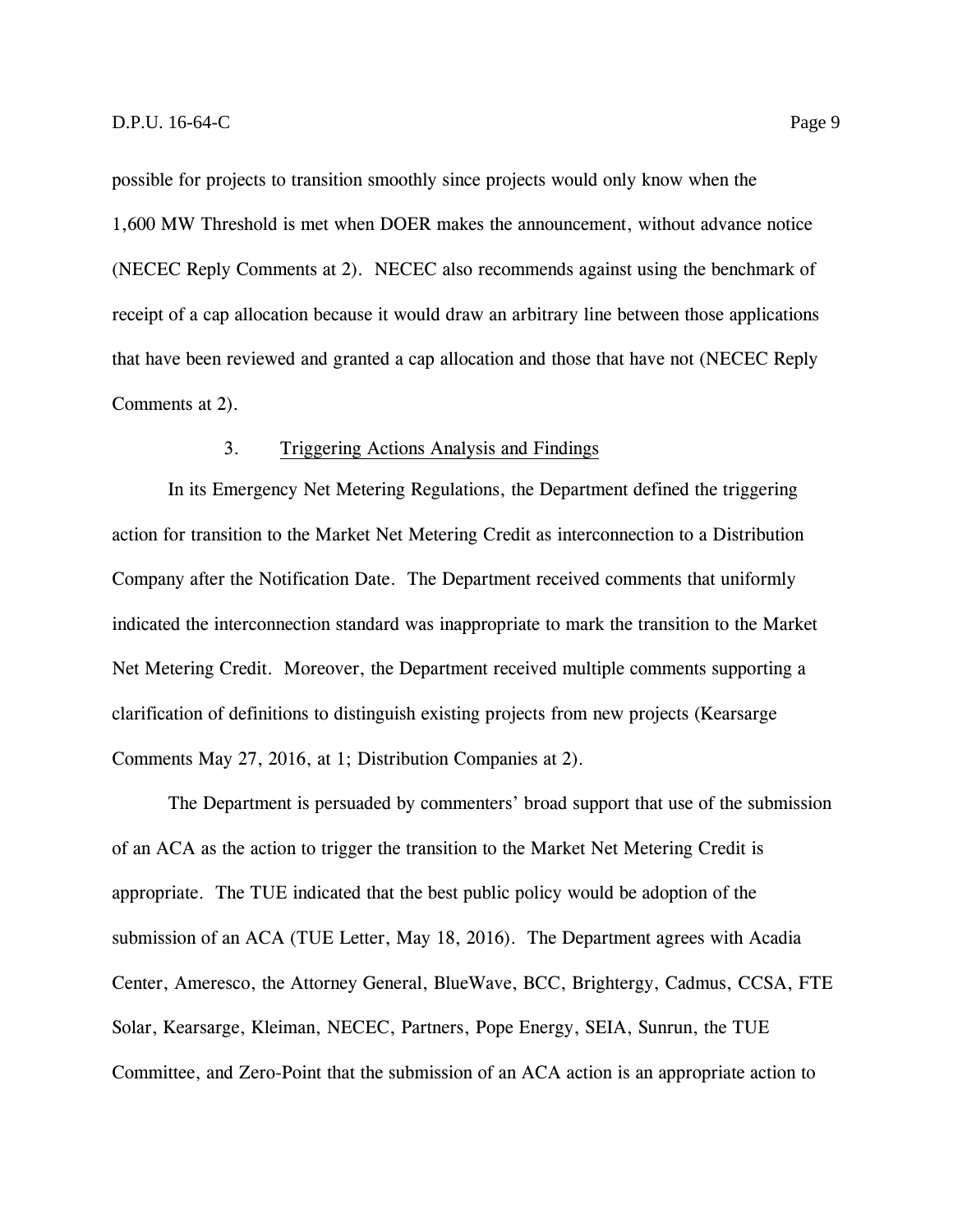use as the triggering action. The Department finds that submission of an ACA is entirely within the control of an applicant, which places the responsibility on the applicant to determine which net metering credit regime will apply to its solar net metering facility. Therefore, the Department states that the first criterion for determining eligibility for receiving net metering credits under the old regime is the submission of an ACA before the Notification Date.

The process to obtain a cap allocation involves multiple steps. Net Metering, D.P.U. 11-11-A, App. A, §§ 4-5 (2012). Applicants must submit an ACA electronically to the System of Assurance. System of Assurance, § 4(B). The Administrator then prioritizes ACAs on a first-come, first-served basis according to the ACA submission date and time, and reviews an application within 15 business days to determine whether it is complete. System of Assurance, § 5(C). If the Administrator determines that an ACA is complete, then the Administrator notifies the applicant of a grant of a cap allocation or a position on the waiting list. System of Assurance, § 5(C). If the Administrator determines that an ACA is incomplete, then the Administrator would notify the applicant of the deficiency and the opportunity for the applicant to resubmit the ACA, which would be deemed a new ACA. System of Assurance,  $\S$  5(C). Applicants then have 15 business days to submit a nonrefundable reservation fee to the Administrator to secure a cap allocation. System of Assurance, § 5(E). The Department agrees with Cadmus that the Act does not require the creation of a new cap allocation application procedure and that current procedures are sufficient to determine eligibility for net metering credits (see Cadmus Comments at 3).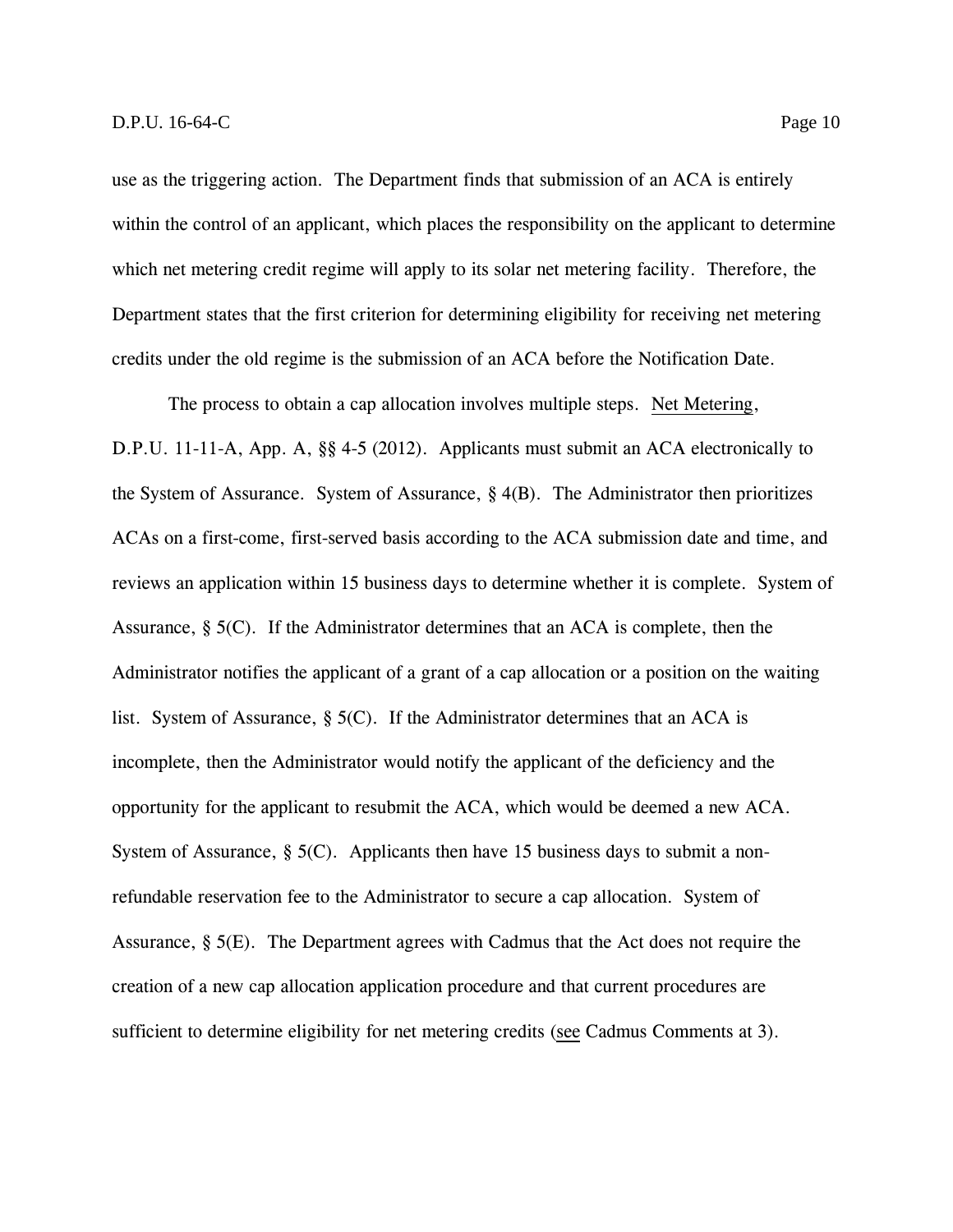The Department finds it necessary to require two additional criteria for determining eligibility for net metering credits under the old regime. The second criterion involves determination of a complete ACA. As Cadmus notes in its comments, not all ACAs are complete when first submitted to the System of Assurance (Cadmus Comments at 4-5). The Department finds that ACAs submitted before the Notification Date also must be deemed complete by the Administrator of the System of Assurance to meet the second criterion. The Administrator's review of the ACA may occur after the Notification Date. If an ACA is submitted on or before the Notification Date and the Administrator subsequently deems it complete, the applicant will have met the second criterion for determining eligibility for net metering credits under the old regime. The burden to submit a complete ACA lies with the applicant. Thus, the transition to the Market Net Metering Credit depends on variables that are knowable and largely controllable for the applicant.

The third criterion involves receipt of a cap allocation. The Department acknowledges that the private cap in National Grid's service territory is filled and has a waiting list.<sup>10</sup> The Attorney General argues that the Department must balance the costs of the net metering program to ratepayers with the interest of fairness to those net metering applicants that had solar net metering facilities in advanced stages of planning before passage of the Act (Attorney General Comments at 5). In adopting its Final Net Metering Regulations, the Department is providing solar facilities in an advanced stage of development, that planned and financed their projects under the assumption that they would be eligible for net metering credits under the old

<sup>&</sup>lt;sup>10</sup> See <https://app.massaca.org/allocationreport/report.aspx> (July 15, 2016).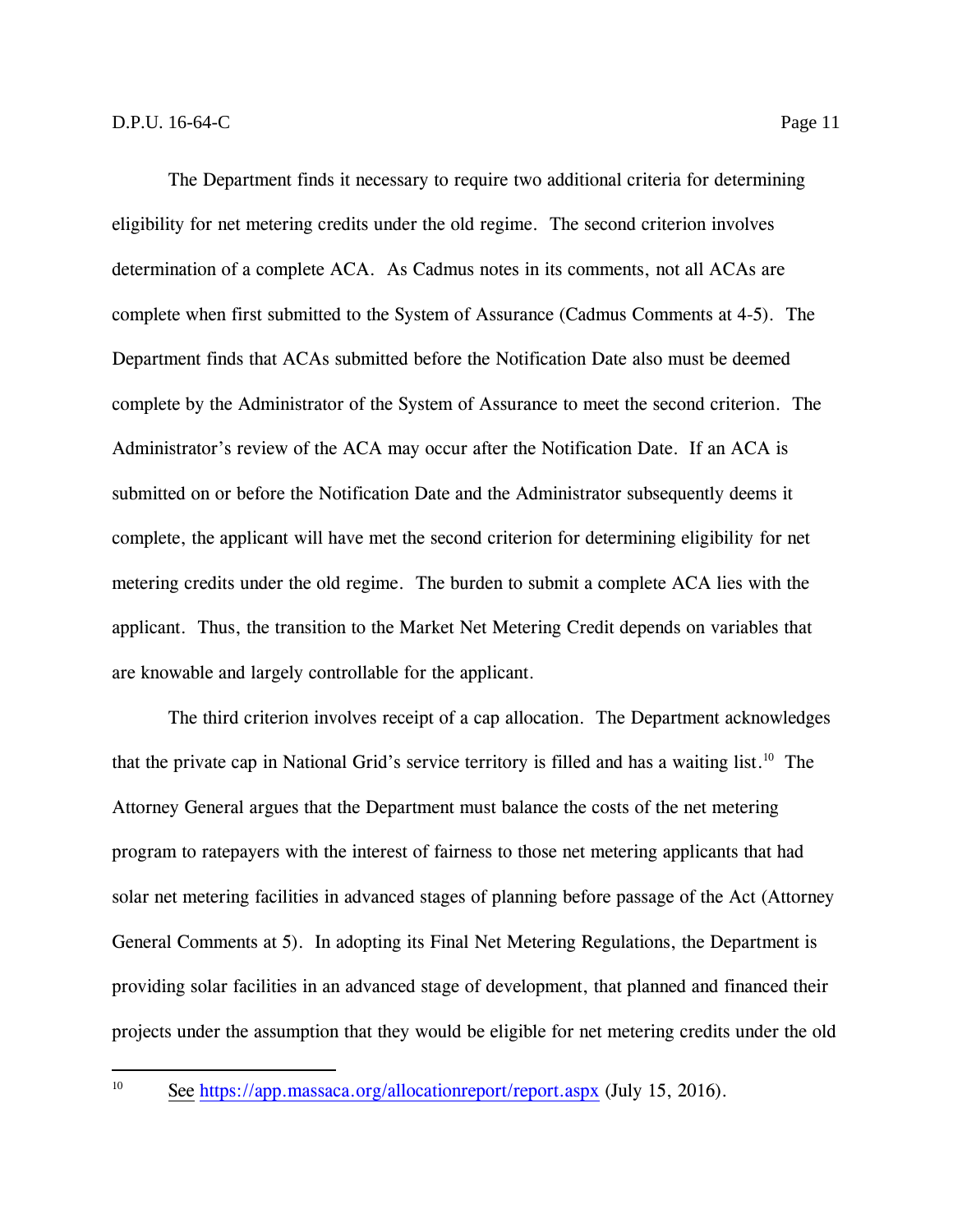regime, with the opportunity to generate such net metering credits. The Department understands that all solar facilities that are currently on the National Grid private cap waiting list submitted an ACA after the Act's passage. Therefore, the host customers of such facilities were on notice that they were not guaranteed to generate net metering credits under the old regime.<sup>11</sup> To facilitate a smooth transition to the new regime, host customers of solar net metering facilities that are in advanced stages of planning and obtained financing, have the opportunity to generate net metering credits under the old regime, if they meet the three criteria required by the Department. As further discussed below, the Department requires receipt of a cap allocation by January 8, 2017, as the third criterion to generate net metering credits under the old regime. The Department acknowledges that there are some solar facilities that are currently on the National Grid private cap waiting list that have submitted an ACA before the Notification Date, which has subsequently been deemed complete by the Administrator, but may not obtain a cap allocation by January 8, 2017. Host customers that find themselves in this situation were already put on notice by the passage of the Act that their solar facilities may not generate net metering credits under the old regime.

The Department finds that three criteria must be met to obtain net metering credits under the old regime: (1) submit an ACA before the Notification Date; (2) receive notification from the Administrator that the ACA is complete; and (3) obtain a cap allocation by January 8, 2017. The Department further finds that these three criteria are reasonable because

<sup>&</sup>lt;sup>11</sup> A host customer means a Customer with a Class I Net Metering Facility, Class II Net Metering Facility, or Class III Net Metering Facility that generates electricity on the Customer's side of the meter. 220 C.M.R. § 18.02.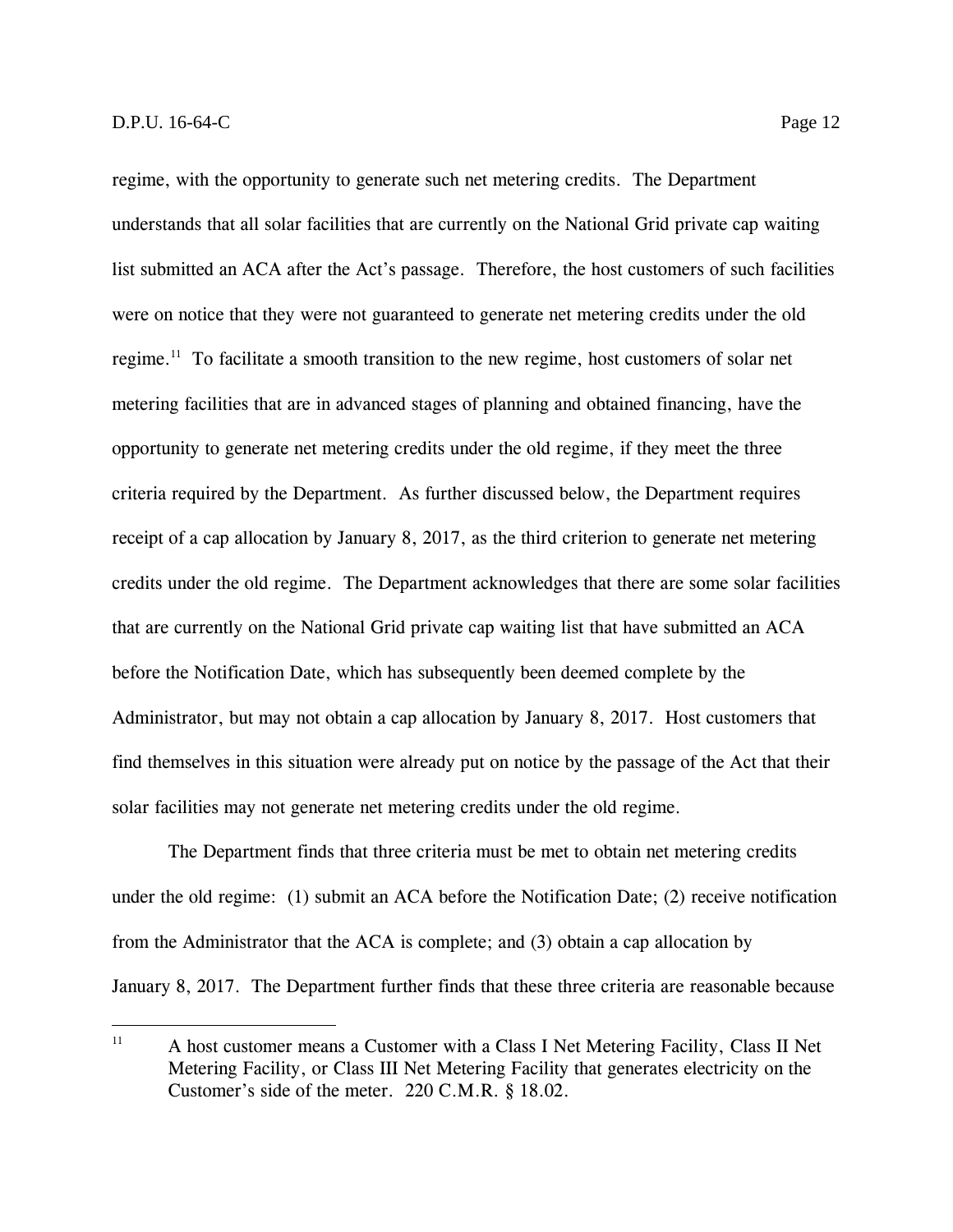they allow for the maximum amount of control by an applicant and will result in a smooth transition to a stable and equitable solar net metering market at a reasonable cost to ratepayers. Consequently, the Department's Final Net Metering Regulations include a new definition for a New Solar Net Metering Facility that is an entity "that submits an application for a Cap Allocation to the System of Assurance after the Notification Date for the entire capacity of the Solar Net Metering Facility." 220 C.M.R. § 18.02.

#### 4. Triggering Date Summary of Comments

<span id="page-15-0"></span>Commenters were divided on the timeline that should be adopted for the transition to Market Net Metering Credits.<sup>12</sup> Some commenters recommend that the transition begin as soon as practicable or a month after DOER determines that the Commonwealth has reached the 1,600 MW Threshold (Attorney General at 16; Brightergy Comments at 10; Distribution Companies Comments at 3-4; IGS Comments at 3; SEIA Comments June 15, 2016 at 5). IGS Energy and SEIA maintain that the Notification Date should be 30 days after the effective date of the Final Net Metering Regulations, assuming that the 1,600 MW Threshold has been met by that time (IGS Energy Comments at 3; SEIA Comments June 15, 2016 at 5). CCSA argues that a Notification Date that is no earlier than 30 days after July 29, 2016, the anticipated effective date of the Final Net Metering Regulations, would provide solar developers a short, but reasonable period of time to inform customers of any impacts of the proposed regulatory change (CCSA Comments at 5). The Distribution Companies recommend that the Department

 $12 \overline{ }$ Many commenters' recommendations with regard to the triggering date were contingent upon their recommendations with regard to the associated triggering actions.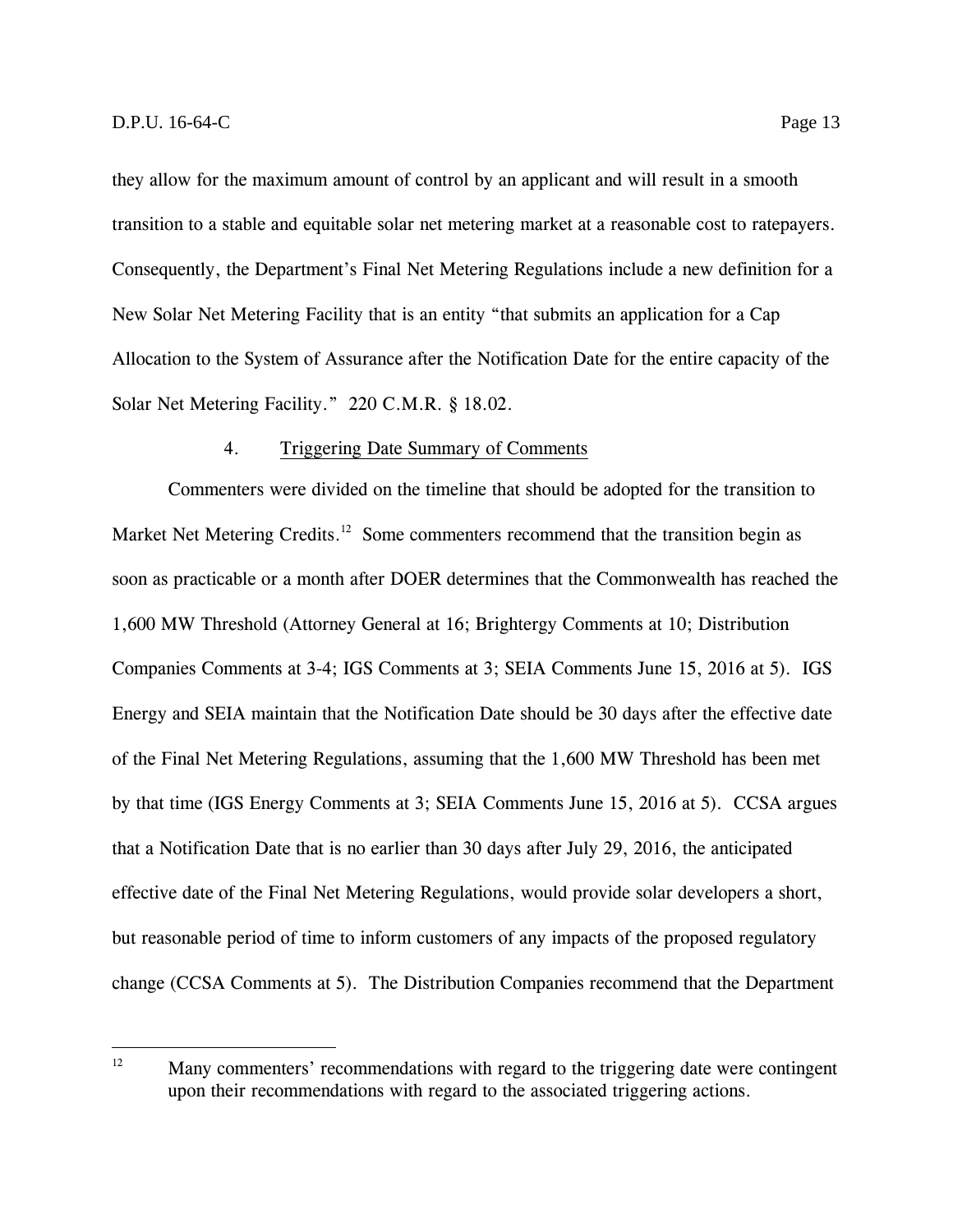establish a certification date based on the 1,600 MW Threshold and that any solar net metering facility that did not have a cap allocation by that date would generate net metering credits under the new regime (Distribution Companies Comments at 3-4). The Distribution Companies recommend having a shorter transition to minimize the costs for electricity customers, which they contend was the Legislature's intent of decreasing the value of the net metering credits (Distribution Companies Comments at 3-4). NECEC supports as one recommended option a slightly longer transition period with a Notification Date of 60 days after the effective date of the Final Net Metering Regulations (NECEC Comments June 15, 2016 at 2). Acadia Center suggests having the Notification Date tied to DOER's determination under G.L. c. 164 § 139(b½) (Acadia Center Comments at 3).

Many commenters recommend using a Notification Date that aligns with DOER's current Solar Renewable Energy Certificate ("SREC") II program or DOER's promulgation of the program that will follow the SREC II program, with many comments specifically referencing January 8, 2017 (BlueWave Comments at 3; BCC Comments at 9; Kearsarge Energy Comments June 15, 2016, at 2; Kleiman Comments at 1; MassSolar Comments at 1; NECEC Comments June 15, 2016, at 2; Partners Comments at 2; Pope Energy Comments at 8; SEBANE Comments at 8; Sunrun Comments at 2-3; Vote Solar Comments at 3).<sup>13</sup>

<sup>&</sup>lt;sup>13</sup> DOER promulgated final regulations to extend the SREC II program, which are effective as of July 1, 2016. 225 C.M.R. § 14.00. DOER's final regulations allow for all projects that can demonstrate 50 percent of construction costs have been spent by January 8, 2017, to receive a four month extension to their construction deadline through May 8, 2017. 225 C.M.R. §  $14.05(9)(s)(4)(a)$ .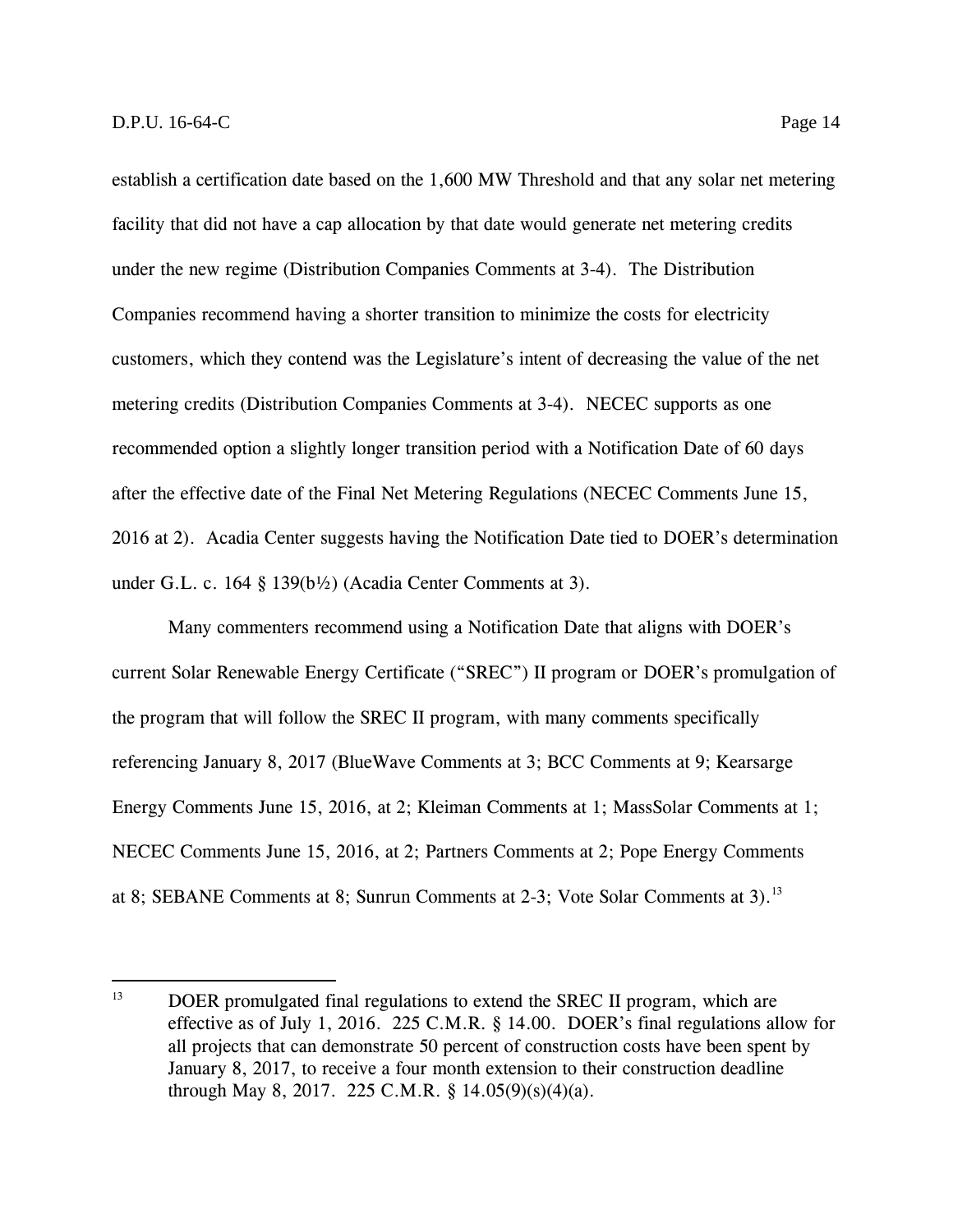EFCA does not object to using January 1, 2017 as the Notification Date, provided that it is not synonymous with the certification date (EFCA Reply Comments at 6).

Two commenters recommend extending the January 8, 2017, date for a one-time four-month extension if using the interconnected standard (Brightergy Comments at 10-11, Pope Energy Comments at 8-9). Brightergy and Pope Energy maintain that there are severe labor and equipment supply constraints and that even though some projects may not be mechanically complete by January 8, 2017, these projects have already committed significant investments and are likely to be completed (Brightergy Comments at 10-11; Pope Energy Comments at  $8-9$ ).<sup>14</sup> Brightergy suggests allowing projects that have expended at least 50 percent of their total construction costs by January 8, 2017, to obtain a four month extension to receive authorization to interconnect (Brightergy Comments at 10-11).

Several commenters suggest linking the Notification Date to a specific criterion. Brightergy argues that the Notification Date should be: (1) as soon as possible if the Department utilizes the submission date of an ACA to transition; or (2) no earlier than January 8, 2017, if the Department utilizes the interconnected standard (Brightergy Comments at 10). EFCA asserts that the Notification Date should allow a period of: (1) 90 days from DOER's 1,600 MW announcement to the Notification Date if the Department uses a submitted ACA as the standard; (2) 120 days from DOER's 1,600 MW announcement to the Notification Date if the Department uses receipt of a cap allocation as the standard; and (3) no less than six

 $14$ <sup>14</sup> Brightergy claims that it has made this recommendation in DOER's emergency rulemaking for SREC II (Brightergy Comments at 11).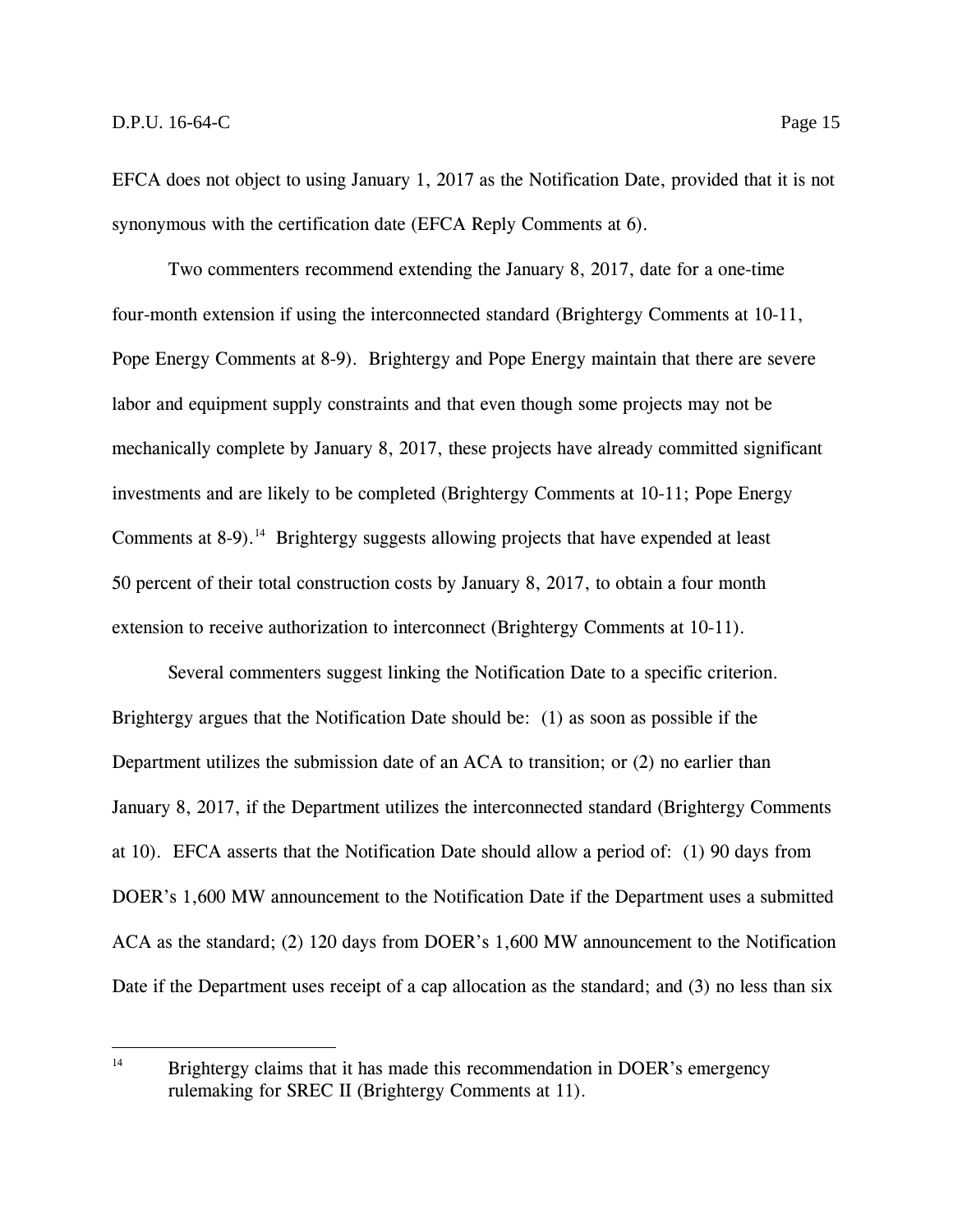months from DOER's 1,600 MW announcement to the Notification Date if the Department uses the interconnected standard (EFCA Comments at 8-9).

Vote Solar recommends that the Department specify a future date for the Notification Date (Vote Solar Comments at 3-4; Vote Solar Reply Comments at 2). Cadmus further argues that the Department should specify a notification time, such as 2:00 p.m., so that the Administrator of the System of Assurance is available to resolve any issues related to the anticipated heavier than normal application levels (Cadmus Comments at 2). Cadmus also suggests that in the eventuality that an applicant is not able to submit an ACA before the Notification Date solely due to a technical issue(s) arising from the System of Assurance and outside of the control of the applicant, the Administrator should have the discretion, upon finding that the applicant made a good faith effort, to establish the time-stamp of the application as that when the application submittal was attempted (Cadmus Comments at 2).

The Distribution Companies argue that the Department should issue a certification date after which all solar net metering facilities would generate Market Net Metering Credits (Distribution Companies Comments at 3, 16). However, the Distribution Companies argue that the Department should make the Notification Date January 1, 2017 in order to allow enough time for the Distribution Companies to: (1) file revised tariffs; and (2) reprogram the information technology and billing systems in order to prepare for and implement the rate changes (Distribution Companies Comments at 17). The Distribution Companies explain that the Notification Date also would be the date that the New Solar Net Metering Facilities would generate Market Net Metering Credits; until the billing system has been reprogrammed, the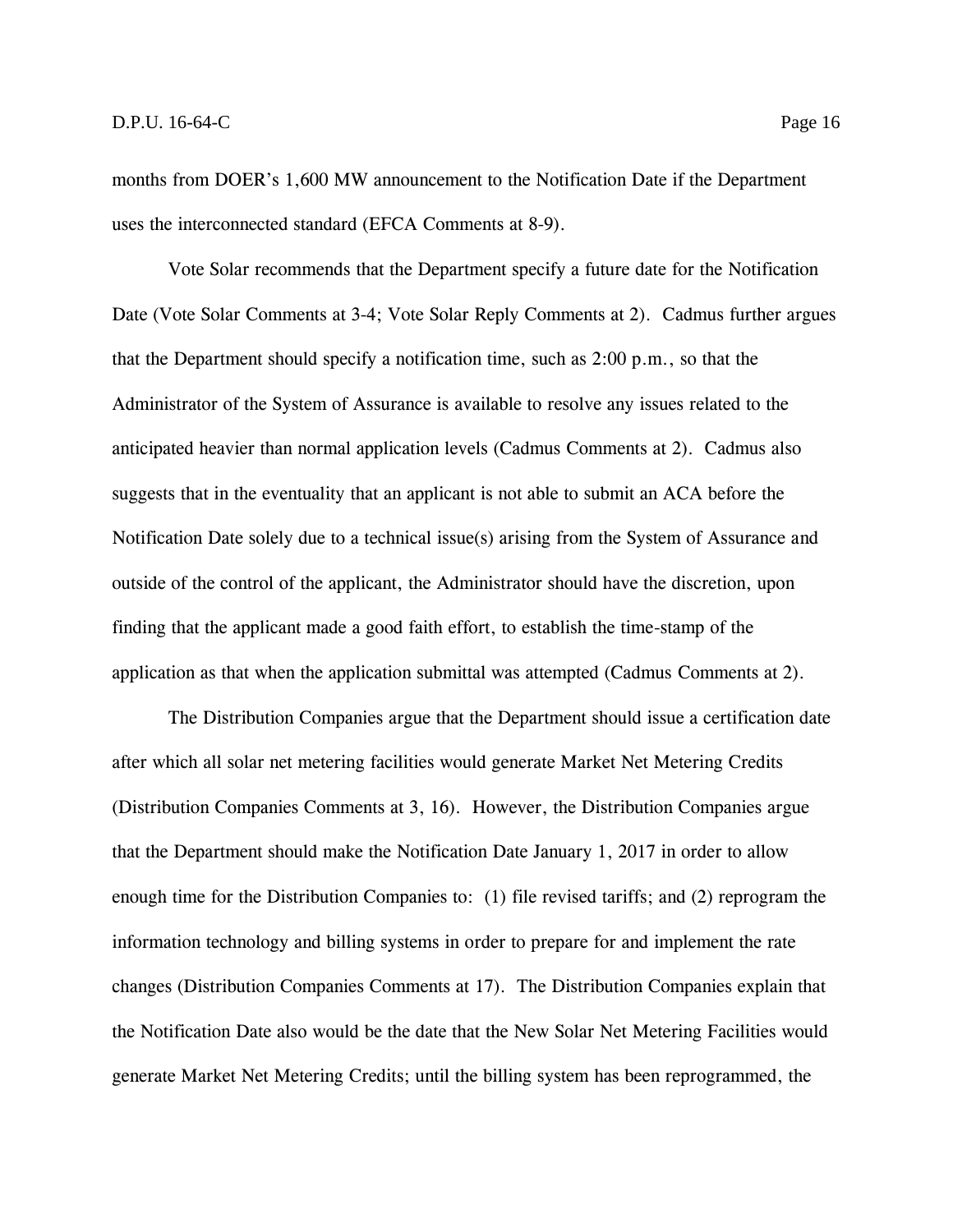Distribution Companies propose providing all solar net metering facilities with the full credit value on an interim basis (Distribution Companies Comments at 4-5, 16).

EFCA, CCSA, SEIA, and Vote Solar disagree with the Distribution Companies' comments regarding using the certification date as the date after which the Market Net Metering Credit would apply (EFCA Reply Comments at 1; CCSA and SEIA Reply Comments at 1-2; Vote Solar Reply Comments at 2-4). SEIA, CCSA, and Vote Solar argue that the statute clearly distinguishes between the certification date and the Notification Date to provide a more orderly transition to the new net metering compensation structure (CCSA and SEIA Reply Comments at 2; Vote Solar Reply Comments at 2-4).

The Distribution Companies argue that the Notification Date should not accommodate customers who "planned" to generate net metering credits at the full retail value and financed their projects accordingly because: (1) customers and solar developers should have been well aware of the contingencies associated in planning and financing projects with oversubscribed net metering caps and a rapidly filling solar carve-out program, and (2) until April 10, 2016, projects subject to the caps without a net metering cap allocation could not have reasonably planned to generate net metering credits under the old regime (Distribution Companies Reply Comments at 3).

#### 5. Triggering Date Analysis and Findings

<span id="page-19-0"></span>The Department agrees with Vote Solar that we should announce the Notification Date, set as a future date. D.P.U. 16-64-B at 3. The Final Net Metering Regulations retains the same definition of Notification Date as the Emergency Net Metering Regulations. Once the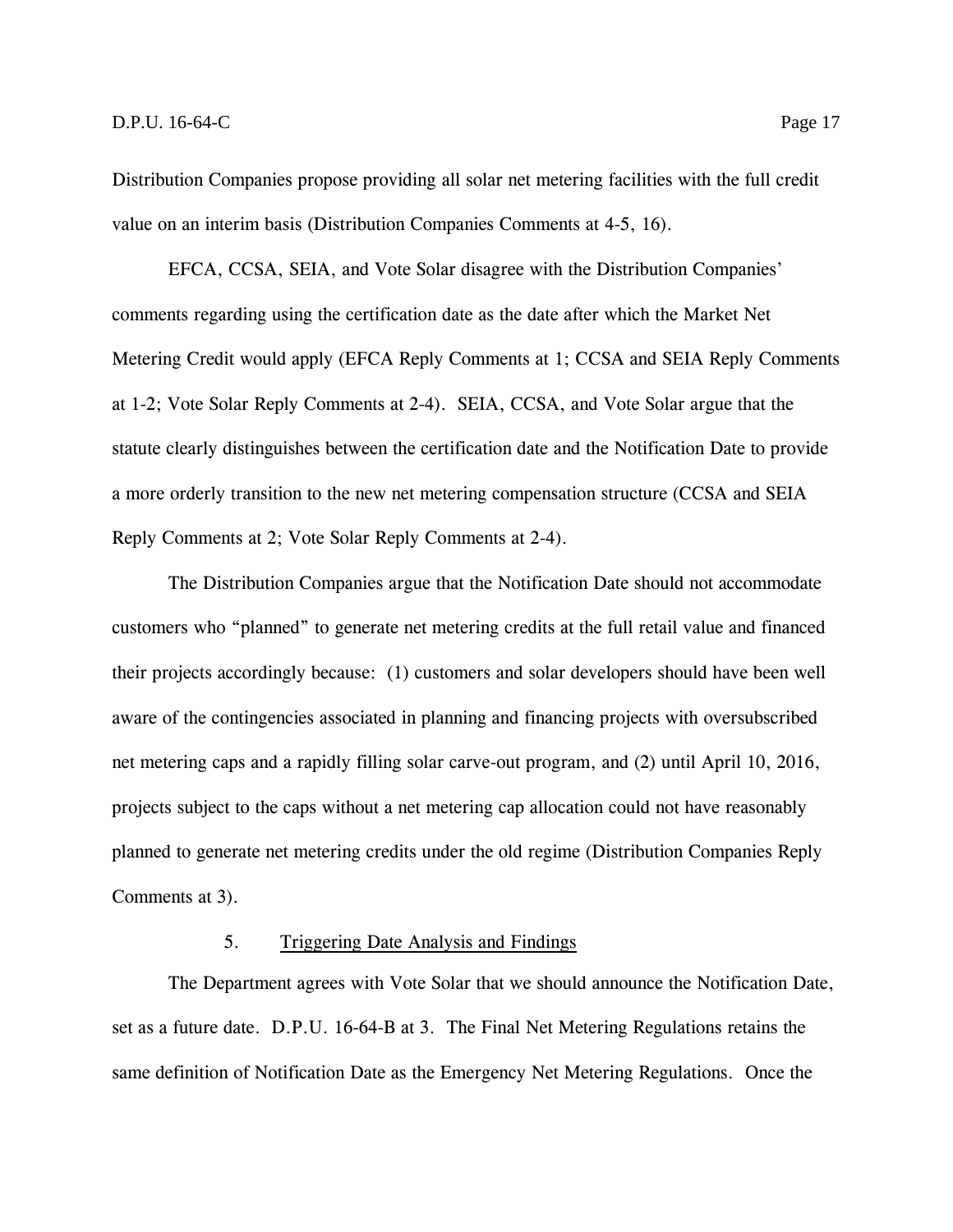Final Net Metering Regulations are effective on July 29, 2016, the Department will promptly issue a separate Order that will announce the Notification Date set as a future date. The Notification Date will be used to delineate a timeline for when the Distribution Companies will begin to calculate Market Net Metering Credits for solar net metering facilities. To provide the public with certainty regarding the transition timeline to the Market Net Metering Credit, to permit solar facilities that are in an advanced stage of development to attempt to obtain net metering credits under 220 C.M.R. §§ 18.04(1) and (5), and to provide the Distribution Companies with time to amend their information technology and billing systems to permit the proper calculation of net metering credits under 220 C.M.R. §§ 18.04(3), (4), and (6), it is important to establish the Notification Date before such a date is determined effective. To that end, the Department continues to seek to implement a smooth transition to a stable and equitable solar net metering market at a reasonable cost to ratepayers.

#### 6. Net Metering Facilities with Pending Petitions for Exceptions to the Net Metering Rules and Regulations Summary of Comments

<span id="page-20-0"></span>FTE Solar, SolarFlair, Vote Solar, and Zero-Point argue that solar facilities with a pending petition before the Department prior to the Notification Date, that is subsequently granted by the Department, should be eligible for net metering credits under the old regime (FTE Solar Comments at 2-3; SolarFlair Comments at 1; Vote Solar Comments at 3; Zero-Point Reply Comments at  $2-3$ ).<sup>15</sup> These commenters argue that they should not be

<sup>&</sup>lt;sup>15</sup> An eligible net metering facility is defined as "the energy generating equipment associated with a single parcel of land, interconnected with the electric distribution system at a single point, behind a single meter" (herein referred to as the "Single Parcel Rule"). Net Metering and Interconnection of Distributed Generation, D.P.U. 11-11-C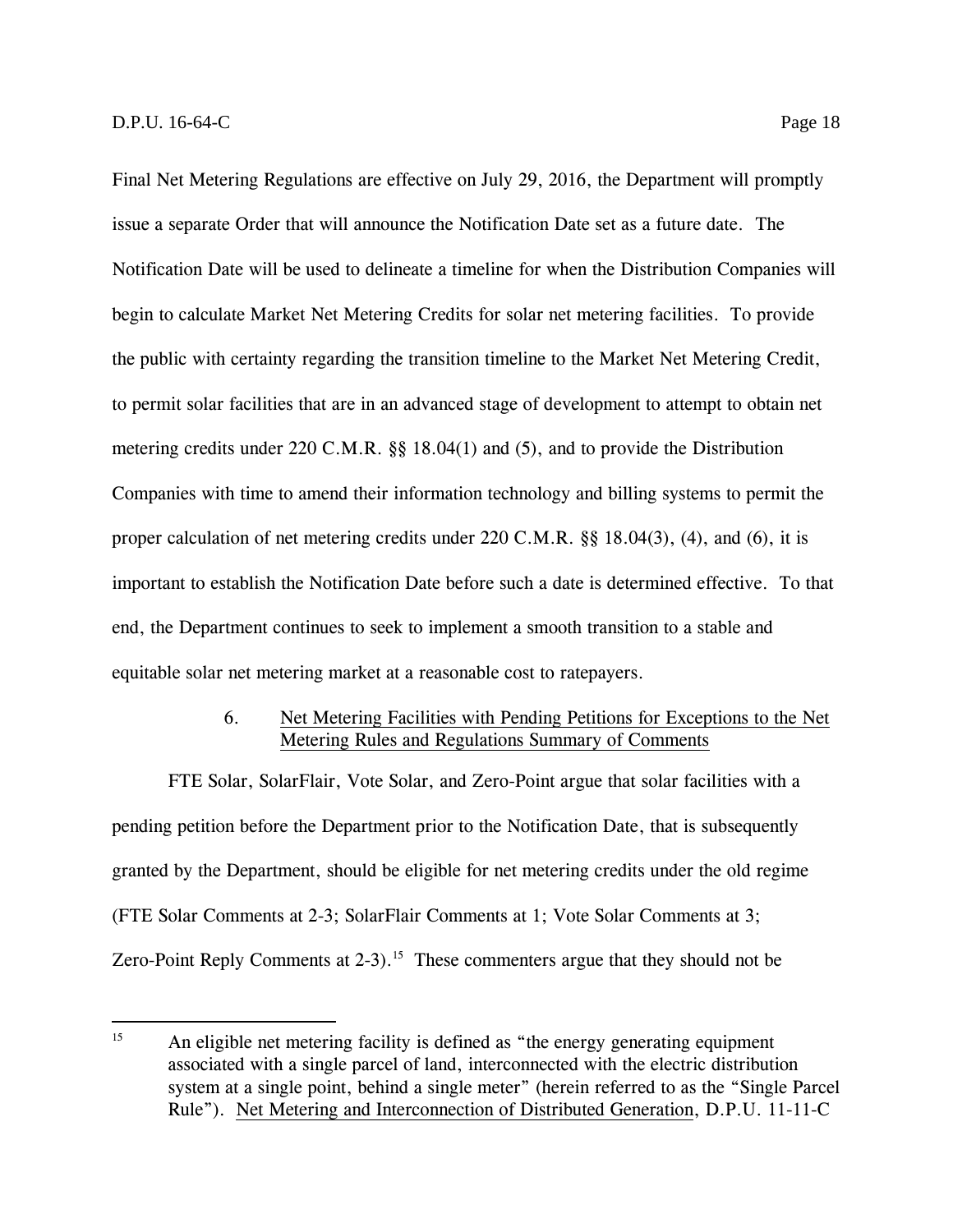penalized for their need of additional process (FTE Solar Comments at 2-3; SolarFlair Comments at 1; Vote Solar Comments at 3; Zero-Point Reply Comments at 3).

## 7. Net Metering Facilities with Pending Petitions for Exceptions to the Net Metering Rules and Regulations Analysis and Findings

<span id="page-21-0"></span>The Department may, where appropriate, grant an exception from any provision of the Net Metering Regulations. 220 C.M.R. § 18.09(7). The Department considers petitions for exceptions to the net metering rules and regulations on a case-by-case basis. Net Metering and Interconnection of Distribution Generation, D.P.U. 11-11-E at 14 (2013).<sup>16</sup> When considering these petitions, the Department must determine whether the requested exception would be contrary to the Department's stated goals of promoting regulatory certainty and preventing manipulation of the net metering system. Net Metering and Interconnection of Distributed Generation, D.P.U. 11-11-C at 19, 22 (2012).

at 23 (2012). Several of the pending petitions seek an exception to the Single Parcel Rule (see D.P.U. 16-23; D.P.U. 16-25; D.P.U. 16-36; D.P.U. 16-55; D.P.U. 16-70; D.P.U. 16-93; D.P.U. 16-117).

 $16$  In D.P.U. 11-11-E, the Department articulated that Distribution Companies may grant exceptions to the Department's requirements for metering and interconnection points on the basis of optimal interconnection. D.P.U. 11-11-E at 15-16. Thus, customers with one net metering facility on a single parcel of land that seek relief from the single interconnection point and/or from the single meter requirements must address their requests to distribution companies. D.P.U. 11-11-E at 16 n.11. A net metering facility should only be granted an exception to the requirements for metering and interconnection points when there is a sound technical or engineering reason to do so, as determined by a Distribution Company. D.P.U. 11-11-E at 8.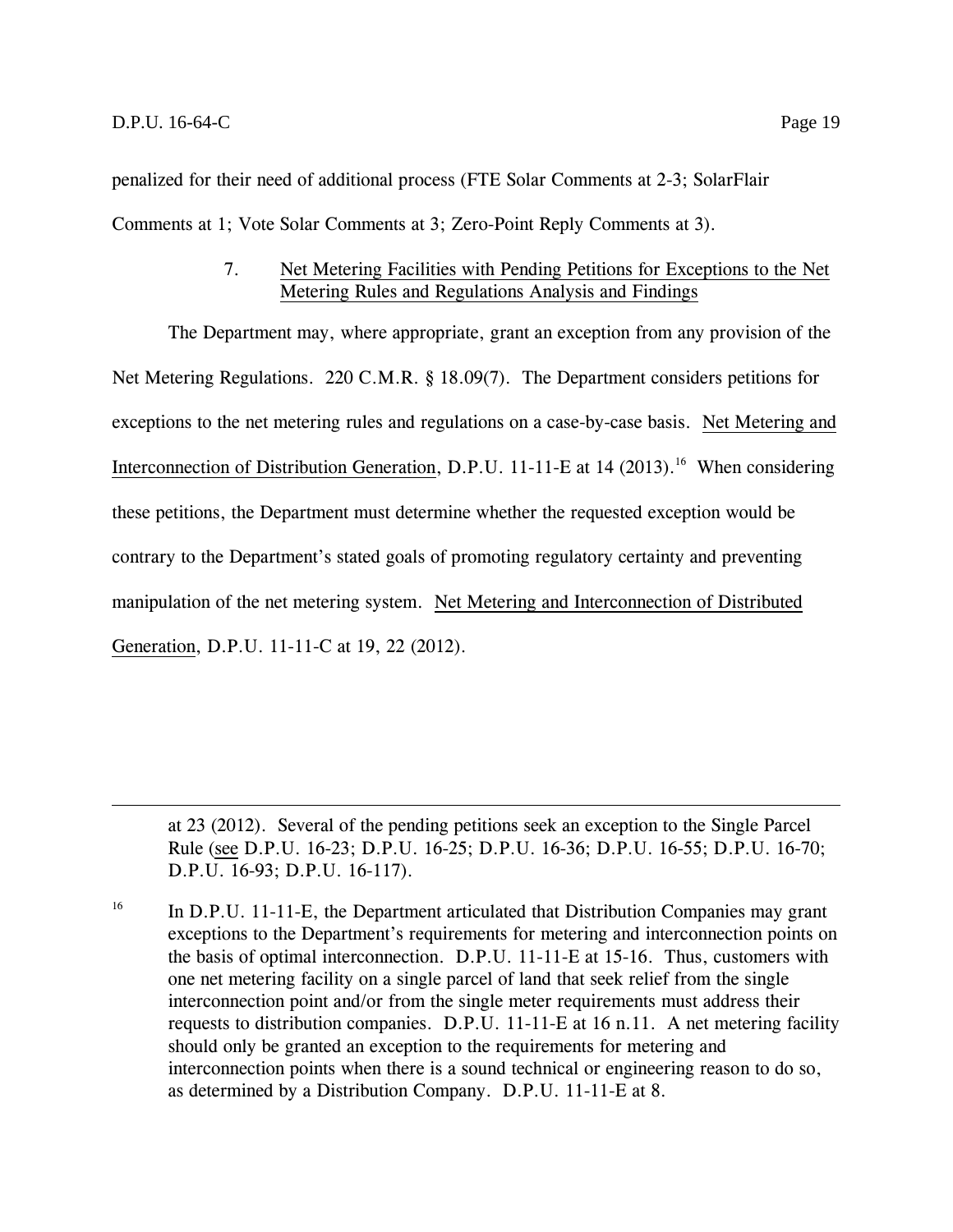As of the date of this Order, there are multiple pending petitions before the Department seeking exceptions to the various net metering rules and regulations.<sup>17</sup> The Department will employ its discretion in each case to grant or deny the petition. If the Department grants the petition, it will also determine whether the solar facilities that are the subject of the petition are eligible to generate net metering credits under the old regime or the new regime. In its Emergency Net Metering Regulations, the Department did not address how pending petitions would be treated in terms of eligibility for net metering credits under the old regime. In its Final Net Metering Regulations, the Department added language in 220 C.M.R. § 18.04(1), that allows the Department to grant approval to solar facilities on a case-by-case basis to be eligible for net metering credits under the old regime, even if the facilities do not submit an ACA prior to the Notification Date. All pending petitions submitted to the Department as of the date of this Order may be eligible to generate net metering credits under the old regime, if the Department grants the petition and the petitioner meets the specific terms outlined in each Order. The Department added language in Section 18.04(1) of its Final Net Metering Regulations permitting a solar net metering facility "that receives approval by Department order" to generate net metering credits under the old regime. The Department intends for this language to apply only to current pending petitions seeking net metering exceptions. The Department does not intend to grant many exceptions, and will exercise its discretion on a case-by-case by granting exceptions to petitions filed after the date of this Order only if there is

<sup>&</sup>lt;sup>17</sup> The pending dockets include: D.P.U. 15-174; D.P.U. 15-182; D.P.U. 16-23; D.P.U. 16-25; D.P.U. 16-36; D.P.U. 16-55; D.P.U. 16-70; D.P.U. 16-93; D.P.U. 16-116; and D.P.U. 16-117.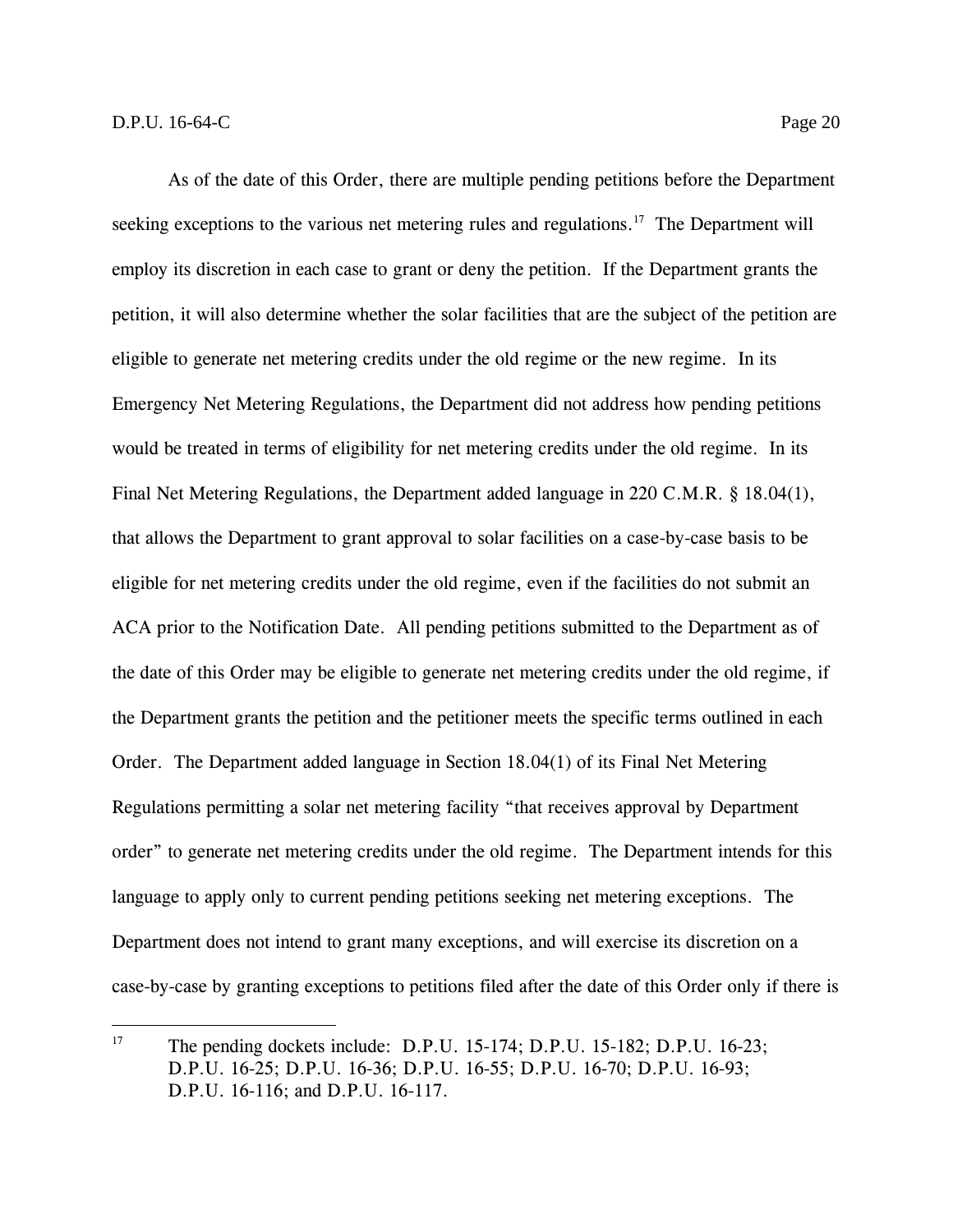<span id="page-23-0"></span>a distinct exogenous event that occurs and was outside of a solar developer's or host customer's control during the transition between the old regime and the new regime.<sup>18</sup>

#### 8. Net Metering Facilities That Seek to Expand Summary of Comments

#### a. Introduction

Commenters are divided on how net metering credits should be calculated for facilities that are interconnected prior to the Notification Date and seek to expand such facilities (i.e., submit an ACA to the System of Assurance) after the Notification Date.

#### b. Facilities That Expand After the Notification Date Should Generate Market Net Metering Credits For the Expanded Portion

The Attorney General and BPVS suggest as one of their recommendations that the Department should require the Distribution Companies to estimate the amount of credits that result from the expanded capacity, with the Market Net Metering Credit applicable to the expanded capacity (Attorney General Comments at 9-10; BPVS Comments at 1-2). SEBANE supports this recommendation if its other preferred recommendations are not adopted (SEBANE Reply Comments at 2). BPVS claims that it is wasteful to install multiple meters for a single facility when the only reason to have a second meter would be to apply a discounted rate of 40 percent (BPVS Comments at 1). BPVS avers that it has brought up this issue previously with DOER when determining the SREC programs (BPVS Comments at 1). However, BPVS maintains that its comments were ignored, and as a result, some of their

<sup>18</sup> Exogenous events should be self-evident (e.g., a wide-scale unforeseeable technological issue).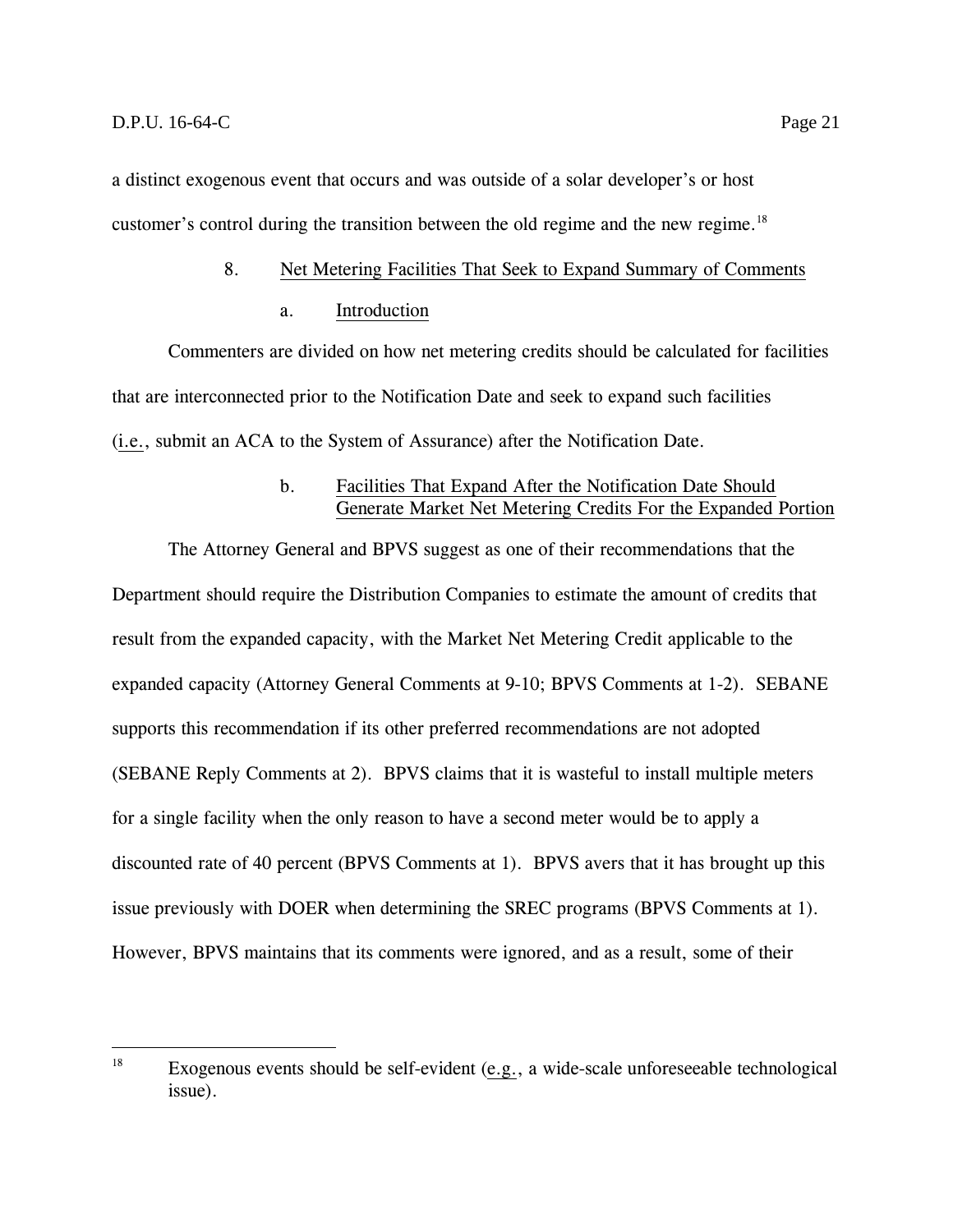facilities have three meters where one measures renewable energy credits ("RECs"), one measures SRECs, and the third measures SRECs II (BPVS Comments at 1).

The Attorney General, BlueWave, EFCA, IGS Energy, Kearsarge Energy, and SEIA argue that all new eligible capacity added after the Notification Date should generate Market Net Metering Credits, presumably by separately metering such portions, in order to meter the net metering facility expansion at a different rate than the original portion of the facility (Attorney General Comments at 9-10; BlueWave Comments at 1; EFCA Comments at 2; IGS Energy Comments at 2; Kearsarge Energy Comments June 15, 2016, at 1; SEIA Comments June 15, 2016 at 3). However, the Attorney General acknowledges that a second meter would violate the Single Parcel Rule, which would likely create an influx of petitions, and therefore recommends a simplified exception process in these limited circumstances (Attorney General Comments at 10).

## c. Exceptions Where Facilities That Expand After the Notification Date Would Not Generate Market Net Metering Credits

EFCA and SEBANE recommend a limited number of exceptions where net metering facilities that expand after the Notification Date would be able to generate net metering credits under the old regime (EFCA Comments at 2; EFCA Reply Comments at 3; (SEBANE Comments at 3, SEBANE Reply Comments at 1-2). EFCA suggests that an incremental expansion of an existing solar net metering facility that does not exceed ten percent of the existing facility should be able to generate net metering credits for the entire facility under the old regime (EFCA Comments at 2; EFCA Reply Comments at 3). EFCA asserts that this idea is not uncommon in federal environmental regulation that generally permits some modifications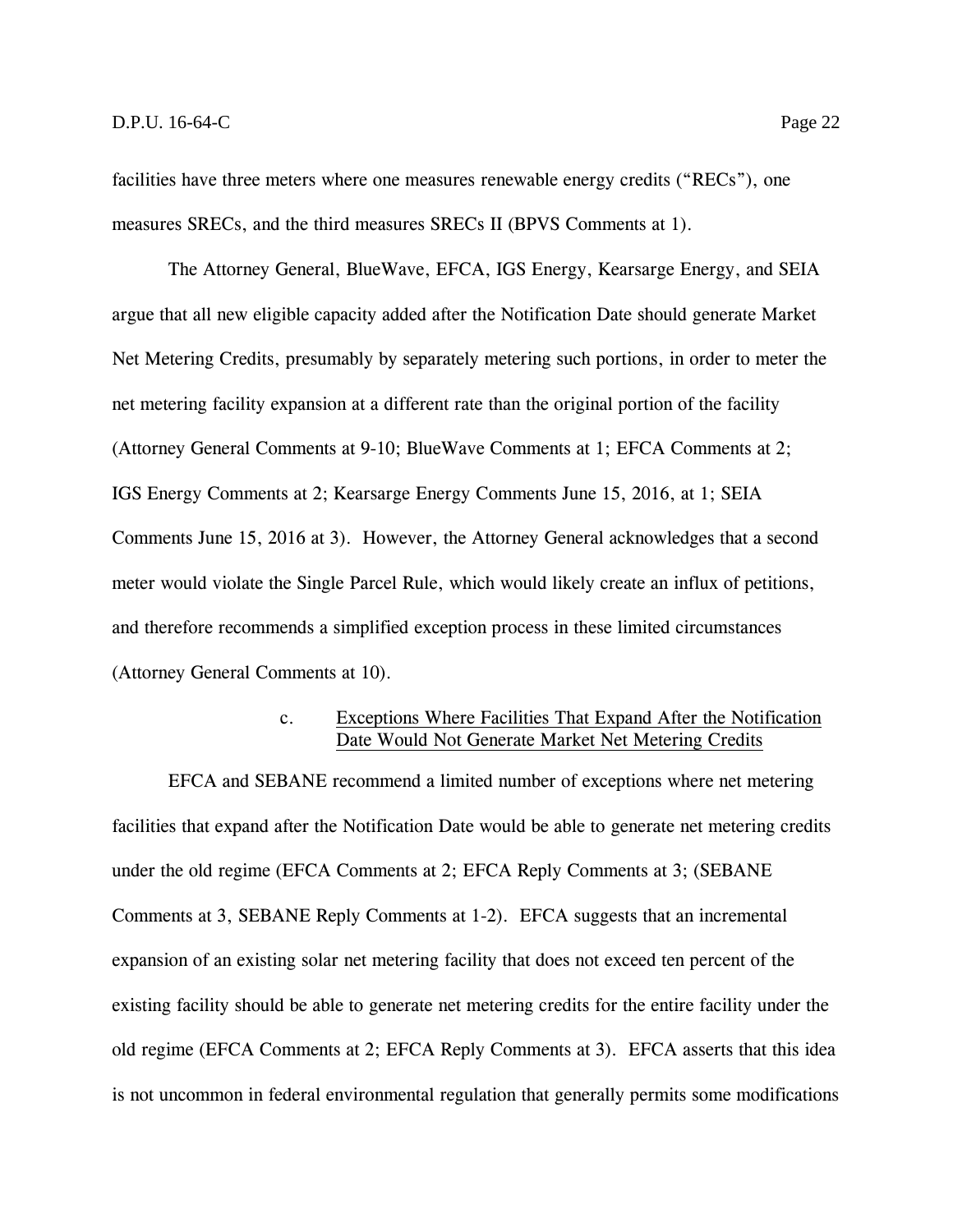to be deemed as part of the original project, but some modifications to be deemed outside the scope, thereby warranting that they undergo a new process (EFCA Reply Comments at 3). SEBANE recommends allowing facilities that expand by no more than 50 percent of the original facilities' capacity to be eligible to generate net metering credits under the old regime, but facilities that expand more than 50 percent of the original capacity would generate net metering credits under the new regime for the expanded portion (SEBANE Reply Comments at 2). SEBANE also argues that a facility that expands after the Notification Date and that has already expended a significant investment should be entitled to net metering credits under the old regime (SEBANE Comments at 3, SEBANE Reply Comments at 1).

## d. The Net Metering Credits of the Entire Facility Should Be Calculated in the Same Manner

The Distribution Companies claim that to the extent that a customer expands a net metering facility after the Notification Date and the customer's nameplate capacity exceeds the allowable limits of G.L. c. 164, § 139(i), then the entire facility should generate Market Net Metering Credits because: (1) there would otherwise be a regulatory "loophole;" and (2) the intent of the Act was to reduce the associated costs of solar net metering (Distribution Companies Comments at 7-8). Brightergy disagrees with the Distribution Companies and argues that facilities that expand after the Notification Date should generate net metering credits for the entire facility under the old regime (Brightergy Comments at 5).

The Distribution Companies raise an issue with allowing a limited increase in capacity (e.g., EFCA's suggested ten percent increase) because this allowance would: (1) disproportionately benefit larger facilities that often bear a lower kilowatt ("kW")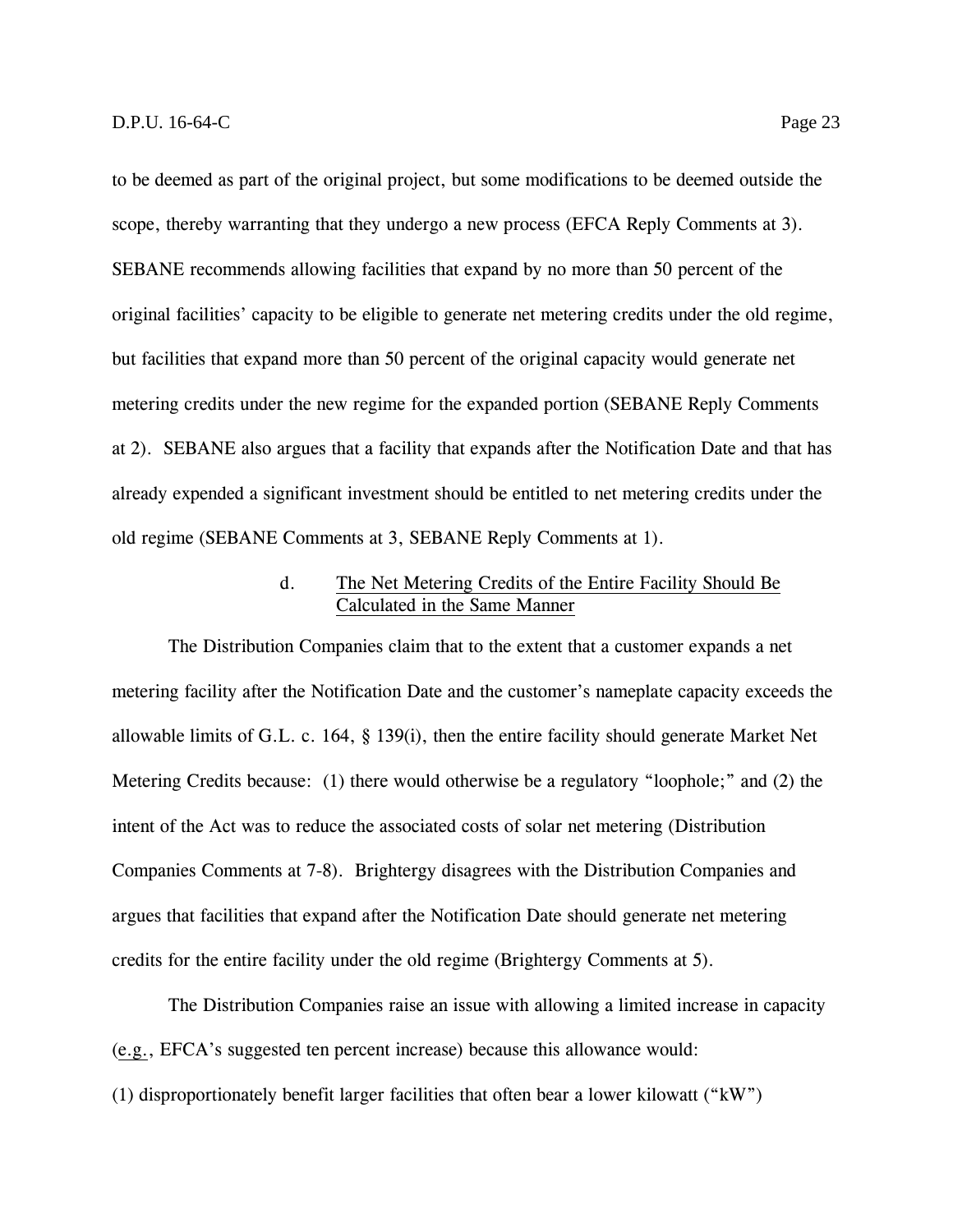installation cost; (2) result in an additional cost burden to all customers; and (3) be contrary to the Act requiring the transition to Market Net Metering Credits (Distribution Companies Reply Comments at 7-8). In response to the Distribution Companies' argument that most net metering facilities that seek to expand should generate Market Net Metering Credits for the entire facility, NECEC and SEBANE strongly recommend that facility expansions should not have an impact on the calculation of net metering credits for the portion of the facility that was entitled to generate net metering credits under the old regime (NECEC Reply Comments at 2; SEBANE Reply Comments at 2).

#### e. Net Metering Facilities Should Not Be Able to Expand

Vote Solar argues that if the net metering facility does not meet the criteria to generate net metering credits under the old regime, the Department should not allow the facility to expand because such an outcome would be inconsistent with the language of the Act (Vote Solar Comments at 6). Vote Solar recommends that facilities that want to expand after the Notification Date would need to proceed with a clearly distinct and separate facility that is separately metered on the same parcel of land (Vote Solar Comments at 6). Vote Solar acknowledges that installing two facilities on one parcel of land would violate the Single Parcel Rule, thereby requiring customers to file an exception with the Department (Vote Solar Comments at 6). Therefore, Vote Solar recommends that a host customer seeking to expand its net metering facility be exempt from the unit and facility rules established in D.P.U. 11-11-C (Vote Solar Comments at 6).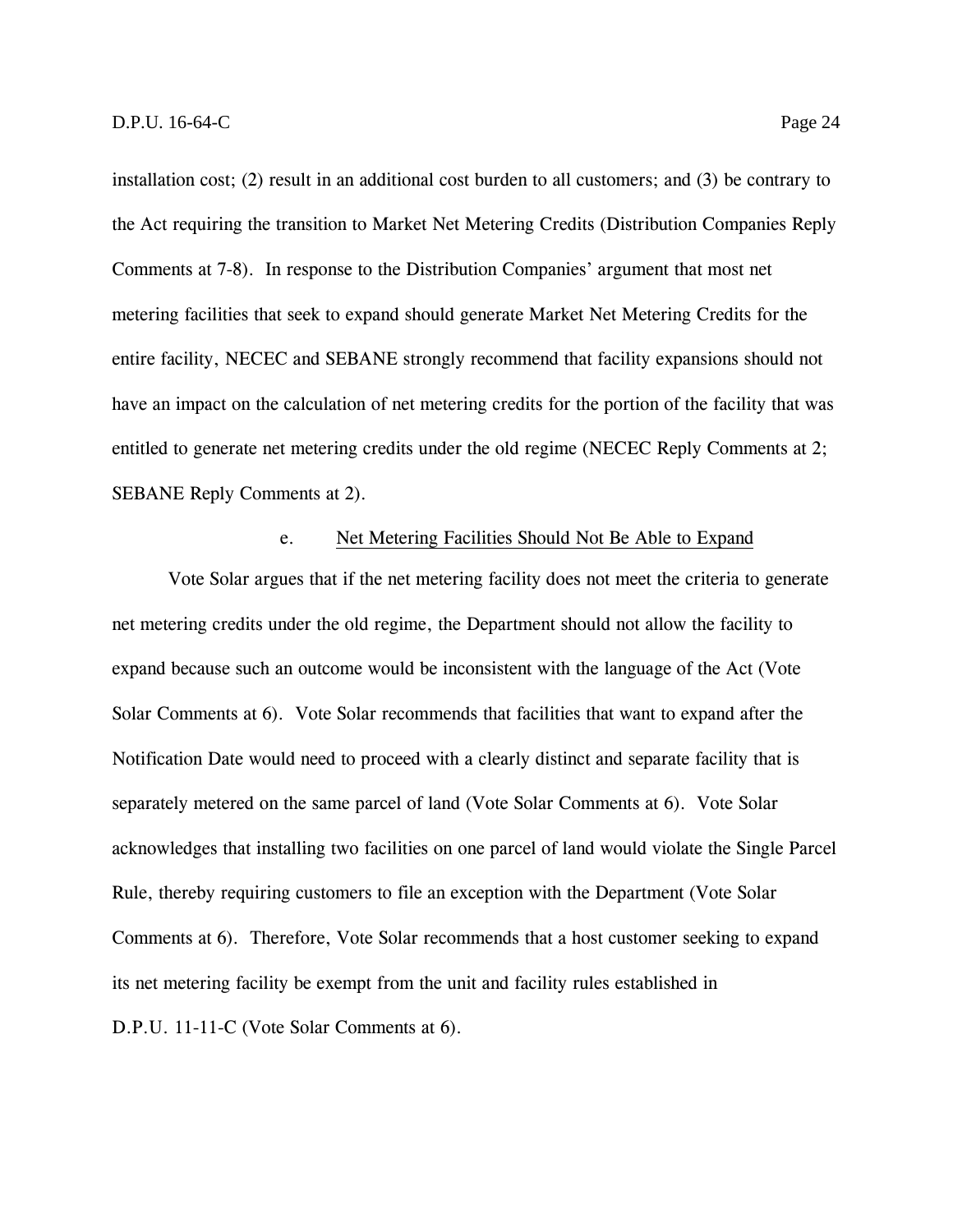#### 9. Net Metering Facilities That Seek to Expand Analysis and Findings

<span id="page-27-0"></span>The Emergency Net Metering Regulations did not address the process for Distribution Companies to calculate net metering credits for facilities that generate credits under the old regime and seek to expand such facilities after the Notification Date. Following receipt of public comments, the Department adopts a hybrid approach.

The Act's emergency preamble discusses the Legislature's intent to transition to a stable and equitable solar market at a reasonable cost to ratepayers. St. 2016, c. 75. The Act permits existing solar net metering facilities to continue generating net metering credits as otherwise provided by G.L. c. 164, § 139, for 25 years from the date upon which the facility was authorized to interconnect to the electric distribution system. G.L. c. 164, § 139(k). These existing facilities were developed and financed prior to the Act. Presumably, the Legislature exempted existing solar net metering facilities from the Market Net Metering Credit in the interest of fairness. Facilities that have been planned and financed following passage of the Act, including expanded portions of existing facilities, have notice of the potential requirement to generate Market Net Metering Credits. The potential for manipulation of a regulatory loophole that allows for unfettered expansion of existing facilities under the old regime is great and would have an associated cost burden on ratepayers, which is contrary to the Legislature's intent (Distribution Companies Comments at 8). Therefore, the Department finds that the Legislature intended for the Market Net Metering Credit to be calculated for all solar generation capacity after the Notification Date.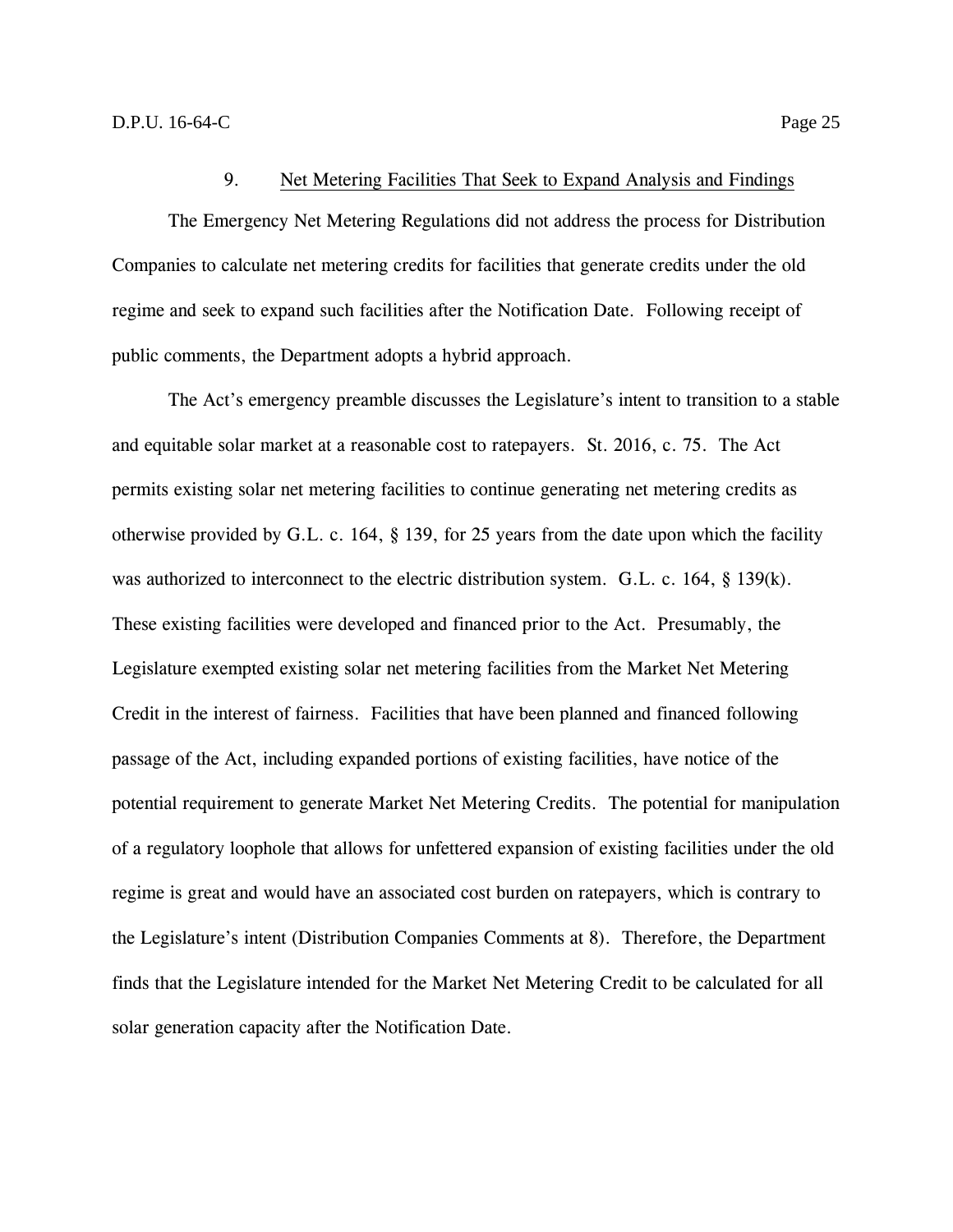However, if, as the Attorney General suggests, the Department required the newly expanded portion of a solar net metering facility to generate Market Net Metering Credits and the remaining portion to continue to generate net metering credits under 220 C.M.R. §§ 18.04(1) and 18.04(5), then the solar facility would require a second meter to adequately measure the excess generation from each portion of the facility or a Distribution Company to estimate or calculate an average of the two different net metering credit values (see Attorney General Comments at 9-10, Distribution Company Reply Comments at 9). BPVS points out that the transition between the various REC incentive programs resulted in a requirement for the installation of multiple meters on a single solar facility (BPVS Comments at 1). Requiring multiple meters would result in additional, unnecessary costs to be borne by ratepayers or host customers. Requiring Distribution Companies to estimate net metering credits generated by different portions of a facility but measured by a single meter would result in unnecessary complexity and possible billing inaccuracies (see Distribution Company Reply Comments at 9). Therefore, the Department finds that an expanded facility should generate the same net metering credit for the entire capacity instead of different net metering credit values for certain portions of each solar net metering facility.

The Department finds that an existing solar net metering facility that expands after the Notification Date will generate Market Net Metering Credits for the entire facility (i.e., for the initial capacity and the expanded capacity), if it is a Class II Net Metering Facility or a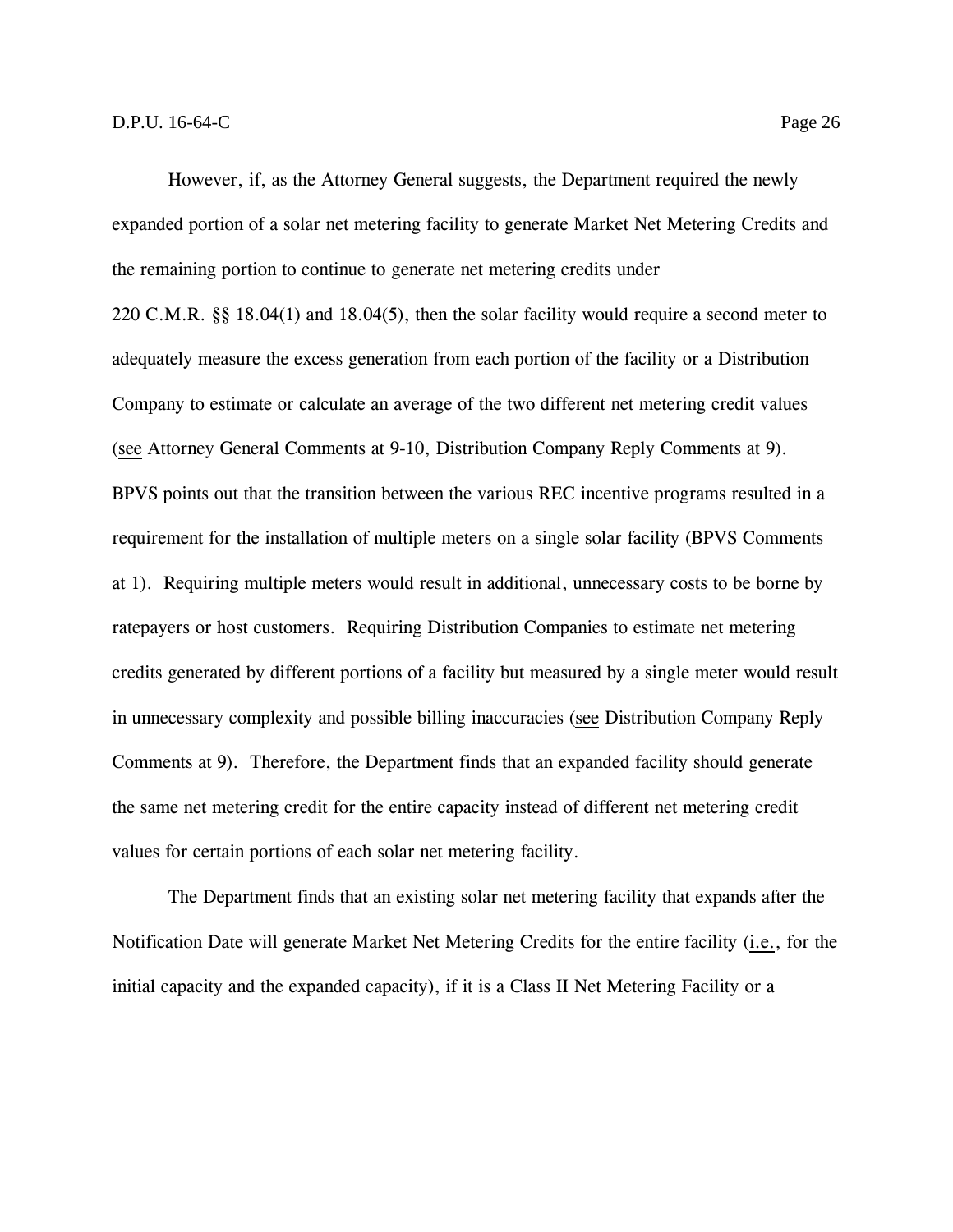Class III Net Metering Facility.<sup>19</sup> For example, if a private host customer submitted an ACA for a 55 kW facility on May 11, 2016, and obtains a cap allocation on or before January 8, 2017, the facility would qualify as a Class I Net Metering Facility generating net metering credits under 220 C.M.R. § 18.04(1). If a host customer sought to expand this 55 kW facility at some time in 2018 by adding an additional ten kW of capacity, the generating capacity of the entire facility, including the ten kW expansion, would be 65 kW therefore making it a Class II Net Metering Facility. Once the expanded portion of the facility was electrified,<sup>20</sup> the entire facility would generate Market Net Metering Credits under 220 C.M.R. § 18.04(3).

The Department adopts a narrow exception. Existing solar net metering facilities that expand after the Notification Date will generate net metering credits under 220 C.M.R. § 18.04(1), if the entire facility, including the expanded generation capacity remains a Class I Net Metering Facility (i.e., less than or equal to 60 kW). For example, if a private host customer submitted an ACA for a ten kW facility on May 11, 2016, and obtains a cap allocation on or before January 8, 2017, the facility would qualify as a Class I Net Metering Facility generating net metering credits under 220 C.M.R. § 18.04(1). If the host customer sought to expand at some time in 2018 or beyond by adding an additional 20 kW of capacity, the generating capacity of the entire facility, including the 20 kW expansion, would

<sup>&</sup>lt;sup>19</sup> This requirement would apply to all net solar net metering facilities that are greater than 60.00 kW.

<sup>&</sup>lt;sup>20</sup> For the purposes of net metering regulation, the Department considers electrified to mean that a facility is interconnected to the electric distribution system.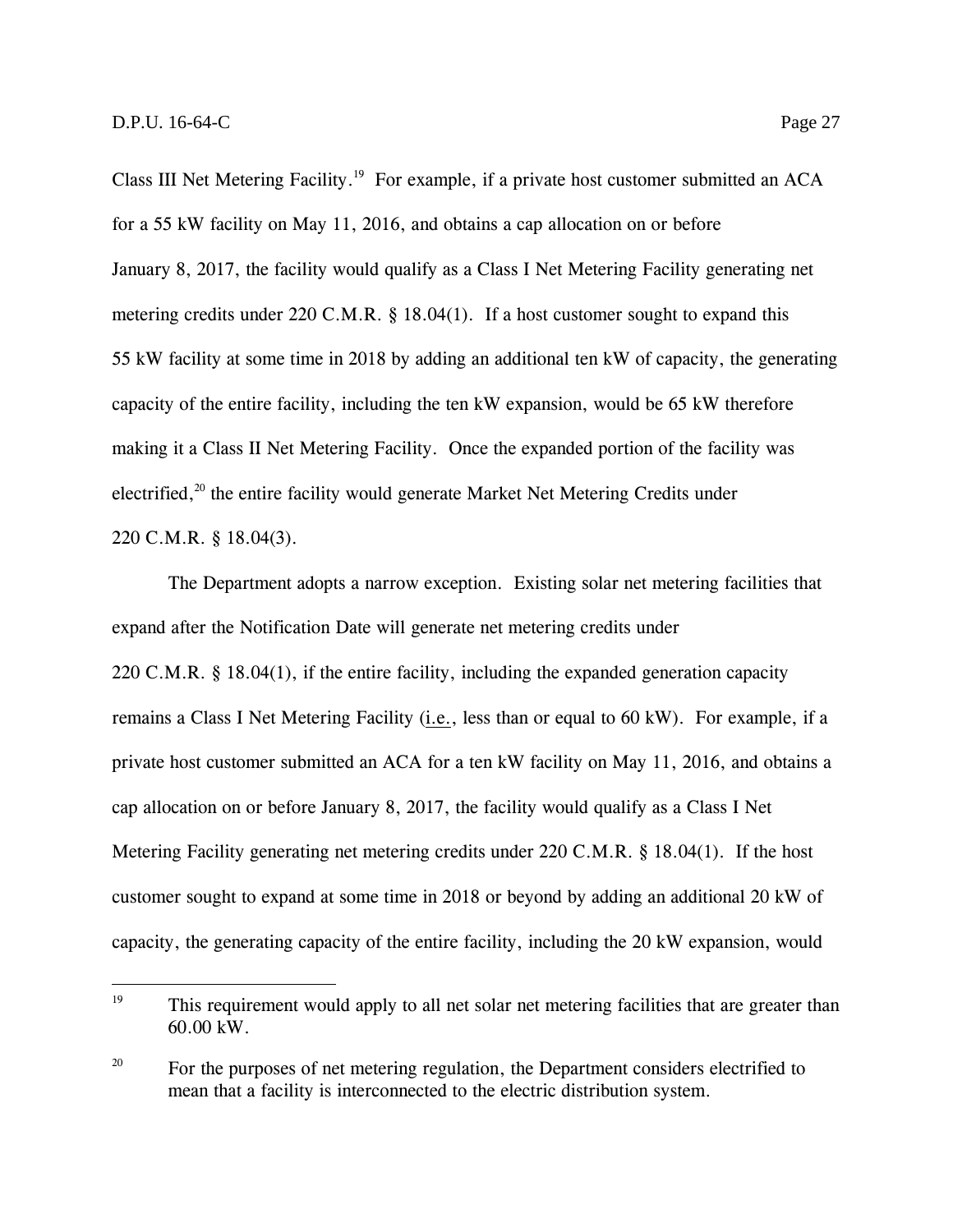be 30 kW, maintaining its status as a Class I Net Metering Facility. Such a facility would continue generating net metering credits under the old regime, 220 C.M.R. § 18.04(1).<sup>21</sup> The Department's narrow exception is to allow residential and small commercial and industrial customers the opportunity to expand their systems to serve additional load while avoiding negative impacts to the electric distribution system.

The Final Net Metering Regulations address the Department's findings by including in its definition of a New Solar Net Metering Facility that is an entity:

that submits an application for a Cap Allocation to the System of Assurance before the Notification Date, is subsequently deemed complete by the Administrator and receives a Cap Allocation before or on January 8, 2017, but that seeks to expand the generating capacity at a later date after the Notification Date such that the entire facility, including the expanded generating capacity, is a Class II Net Metering Facility or Class III Net Metering Facility.

220 C.M.R. § 18.02. Expanded facilities that are or become through expansion a Class II Net Metering Facility or Class III Net Metering Facility will generate net metering credits under the new regime. Expanded facilities that remain a Class I Net Metering Facility are considered

<sup>&</sup>lt;sup>21</sup> Similarly, if the expansion was increased from ten kW by 50.01 kW to a total of 60.01 kW, then the entire facility would no longer generate net metering credits under the old regime and instead would generate market net metering credits under the new regime. If any dynamic leads to an expansion resulting in more than 60 kW, then the entire facility would no longer generate net metering credits under the old regime and instead would generate Market Net Metering Credits under the new regime.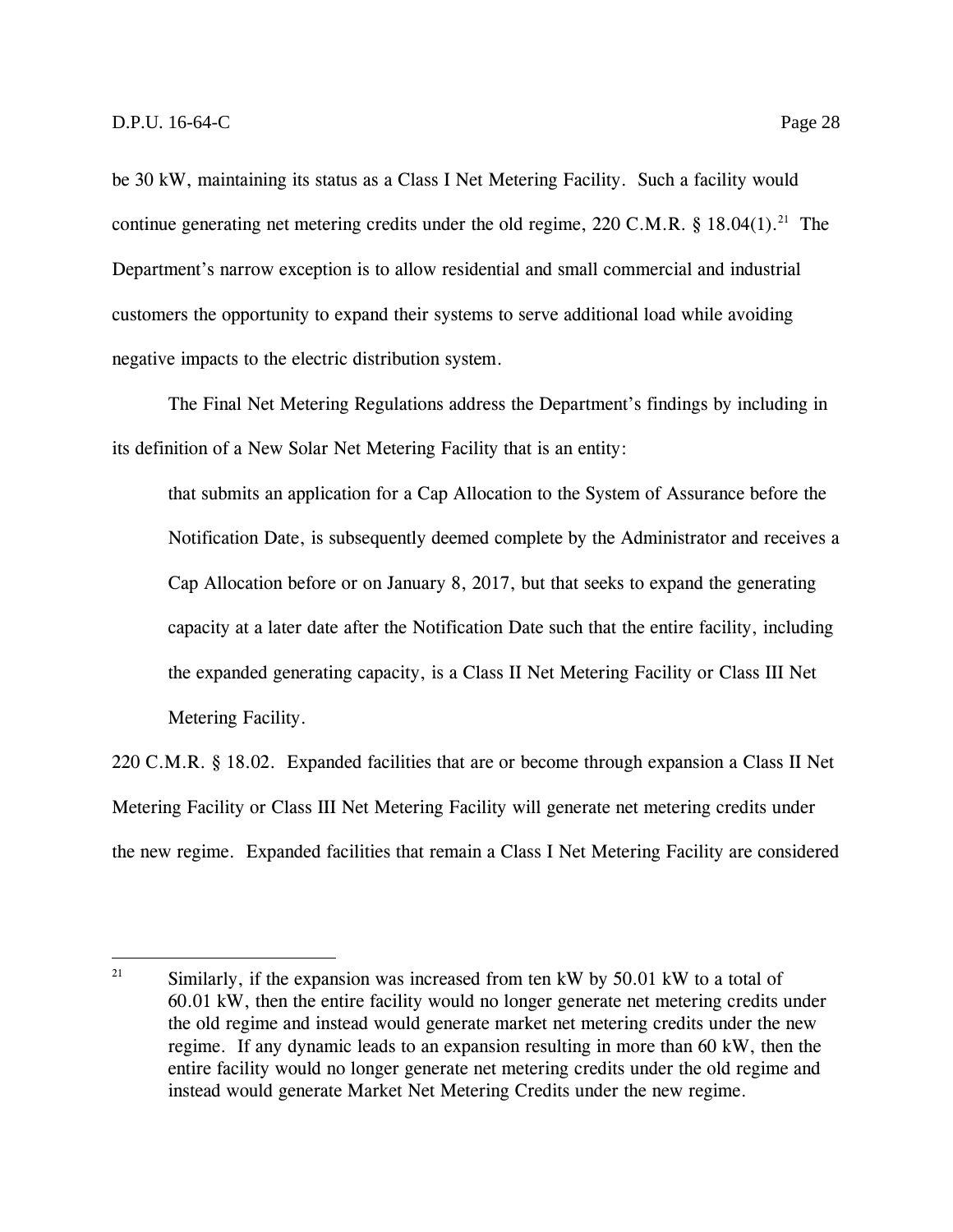to be under the old regime and will continue generating net metering credits under

## <span id="page-31-0"></span>220 C.M.R. § 18.04(1).

## C. Calculation of Net Metering Credits

## 1. Other Governmental Entity As Part of Market Net Metering Credit Definition Comments

<span id="page-31-1"></span>Commenters who addressed the interpretation of the term "government entity" agreed that this term, as used in the Act, Section 3, should be interpreted to have the same meaning as "other governmental entity" as used in G.L. c. 164, § 139 (BlueWave Comments at 2; BCC Comments at 5; Brightergy Comments at 6; CLC Comments at 3; Distribution Companies Comments at 11; EFCA Comments at 2; IGS Energy Comments at 2; Kearsarge Energy Comments June 15, 2016, at 1; Pope Energy Comments at 3; SEBANE Comments at 4; SEIA Comments June 15, 2016 at 4). BCC further recommended that the Department expand its definition of "other governmental entity" to include public affordable housing that is not only public owned but publicly assisted (BCC Comments at 5-6).

## 2. Other Governmental Entity As Part of Market Net Metering Credit Definition Analysis and Findings

<span id="page-31-2"></span>The Department agrees with commenters that the term "government entity" as used in the Act, Section 3, which states that "credits shall only be allocated to an account of a municipality or government entity," should be interpreted to have the same meaning as "other governmental entity" as used in G.L. c. 164, § 139. Therefore, in its Final Net Metering Regulations, the Department's definition of Market Net Metering Credit in Section 18.02 includes the language "other governmental entity." The Department reviews applications for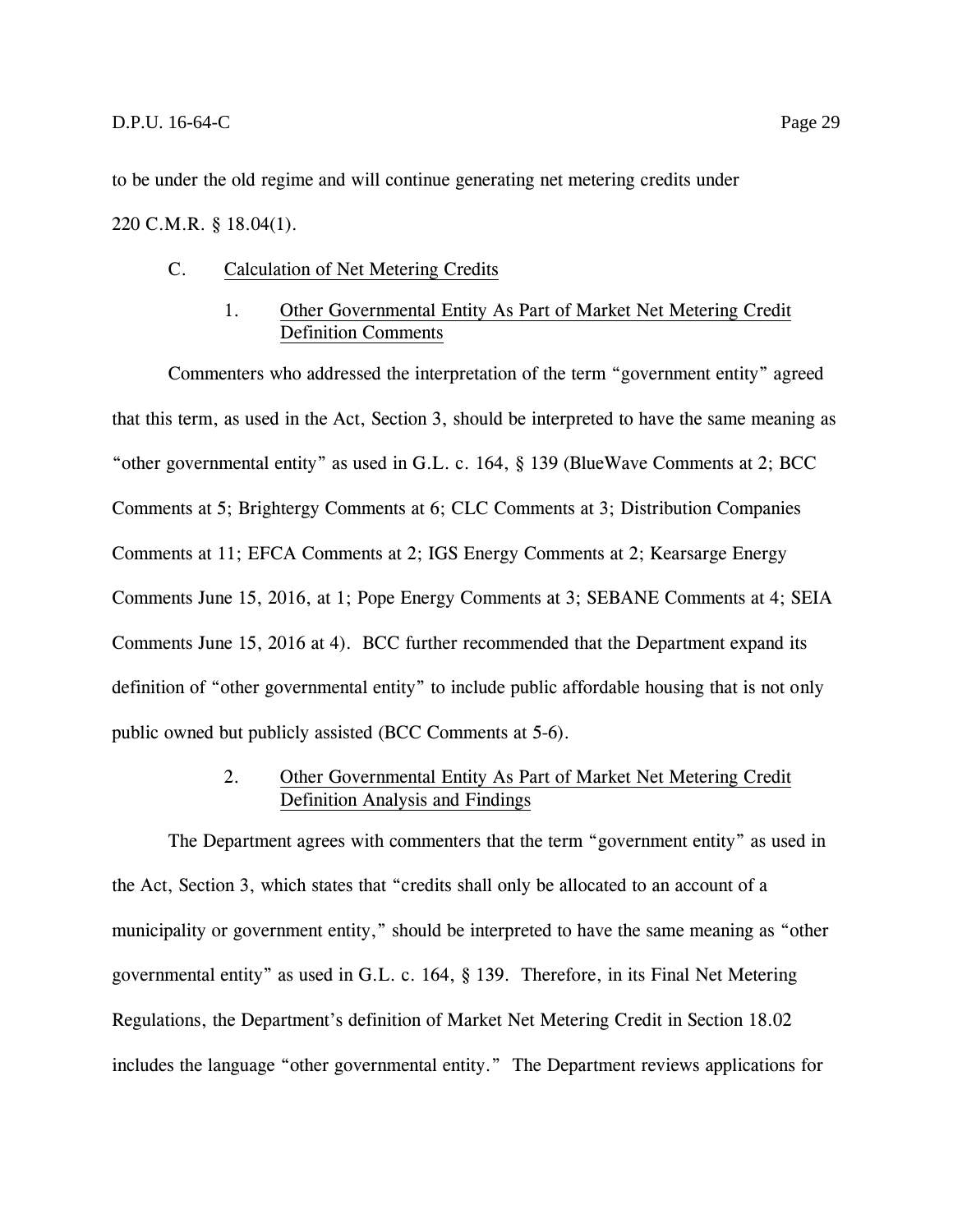classification as a municipality or other governmental entity for net metering on a case-by-case basis and will continue to do so. D.P.U. 11-11-E at 14 (2013). The Department is not persuaded to permanently expand its definition of "other governmental entity" but, we will review applications from entities providing public affordable housing that is not only publicly owned but publicly assisted on a case-by-case basis.

3. Use of Basic Service in Net Metering Credit Calculation Comments

<span id="page-32-0"></span>Several commenters recommend replacing the term "default service" with "basic service" in defining the process for calculating net metering credits in 220 C.M.R. § 18.04, because it is the prevailing terminology in the Commonwealth (BlueWave Comments at 4; Brightergy Comments at 11-12; Distribution Companies Comments at 17; Pope Energy Comments at 9; SEBANE Comments at 8).

## 4. Use of Basic Service in Net Metering Credit Calculation Analysis and Findings

<span id="page-32-1"></span>Basic service means default generation service provided on or after March 1, 2005, by an electric distribution company to a customer who is not receiving generation service from a competitive supplier. G.L. c. 164, § 1. 220 C.M.R. § 11.02. Procurement of Default Service Power Supply, D.T.E. 04-115-A at 6-7 (2005). Electric restructuring gives customers the choice to receive the supply component of their electric service from their electric distribution company or from a third-party competitive supplier.<sup>22</sup> Investigation to Improve the Retail Electric Competitive Supply Market, D.P.U. 14-140, at 2 (2014).

 $22$ The electric utility industry involves three general components: generation, transmission, and distribution. Northeast Energy Partners, LLC v. Mahar Regional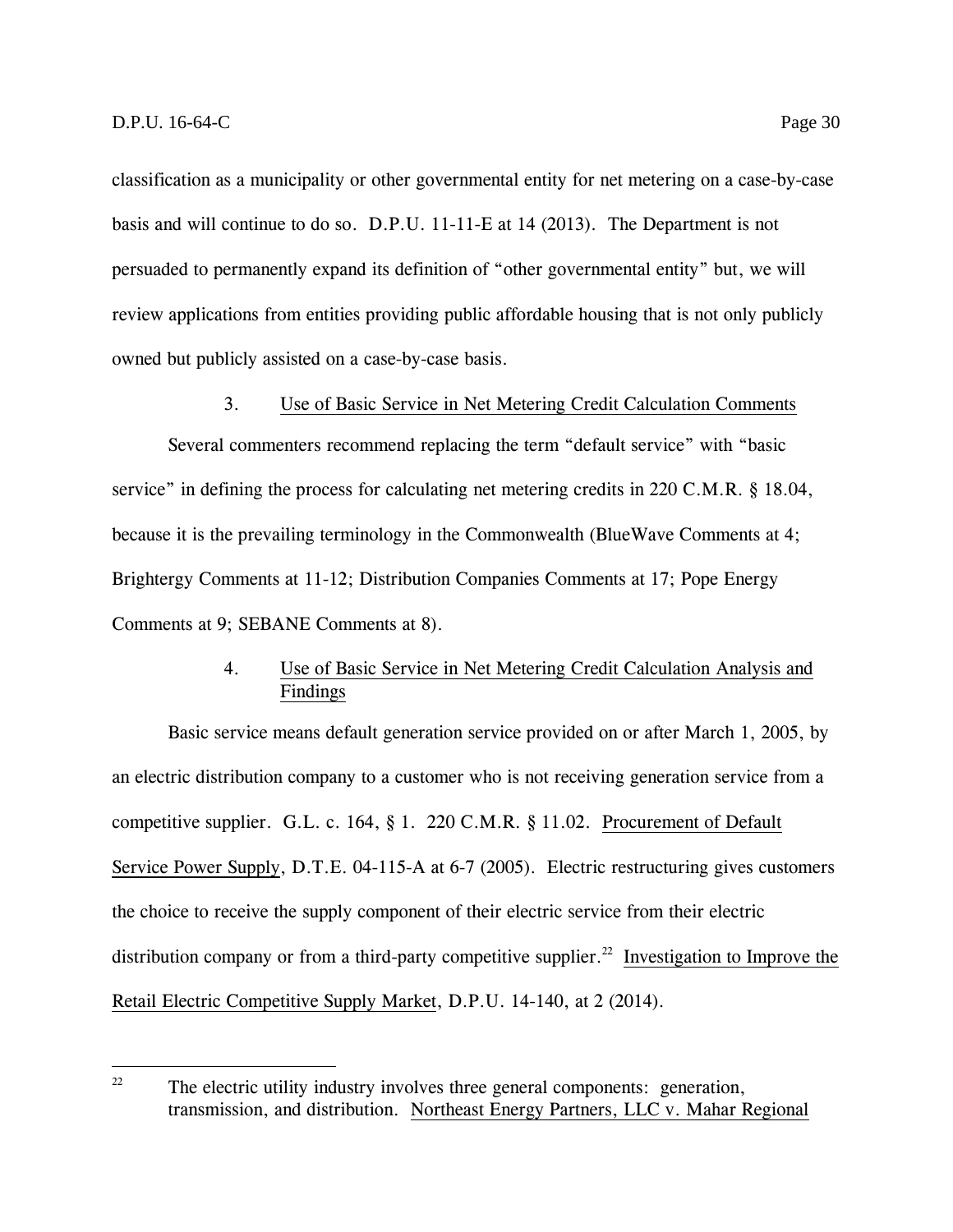In its Emergency Net Metering Regulations, the Department retained the term "default service" throughout Section 18.04.<sup>23</sup> The Department agrees with commenters that in defining the process for calculating net metering credits in 220 C.M.R. § 18.04, it is appropriate to use the term "basic service" rather than the term "default service." Therefore, in its Final Net Metering Regulations, the calculation of net metering credits includes the term "basic service" in place of "default service."

#### 5. Payment to Class III New Solar Net Metering Facilities Receiving Market Net Metering Credits Comments

<span id="page-33-0"></span>Many commenters recommend that the Distribution Companies should be allowed to provide payment to Class III New Solar Net Metering Facilities receiving Market Net Metering Credits in lieu of a net metering credit on an electric bill (Attorney General Comments at 10-11; BlueWave Comments at 2; BCC Comments at 4; Brightergy Comments at 5; CLC Comments at 2-3; CCSA Comments at 4; Distribution Companies Comments at 10; EFCA

School Dist., 462 Mass. 687, 695-696 (2012) citing Shea v. Boston Edison Co., 431 Mass. 251, 253 (2000).

<sup>23</sup> The Electric Restructuring Act uses the term "default service" rather than "basic service." St. 1997, c. 164, § 187. In Default Service Procurement, D.T.E. 04-115-A (2005), the Department determined that the term "default service" was confusing some customers because of its unintended suggestion of nonfeasance. D.T.E. 04-115-A at 4. The Department found that the term "basic service" appropriately defines the nature of the service being provided by distribution companies without being confusing, misleading, or anticompetitive. Thus, the Department directed distribution companies to refer to the service provided by it after March 1, 2005 as "basic service." Subsequent legislation added the definition of basic service. See St. 2008, c. 169, § 57; G.L. c. 164, § 1. For the purposes of net metering rules and regulations, the Department finds it appropriate to adopt the use of the term basic service rather than default service.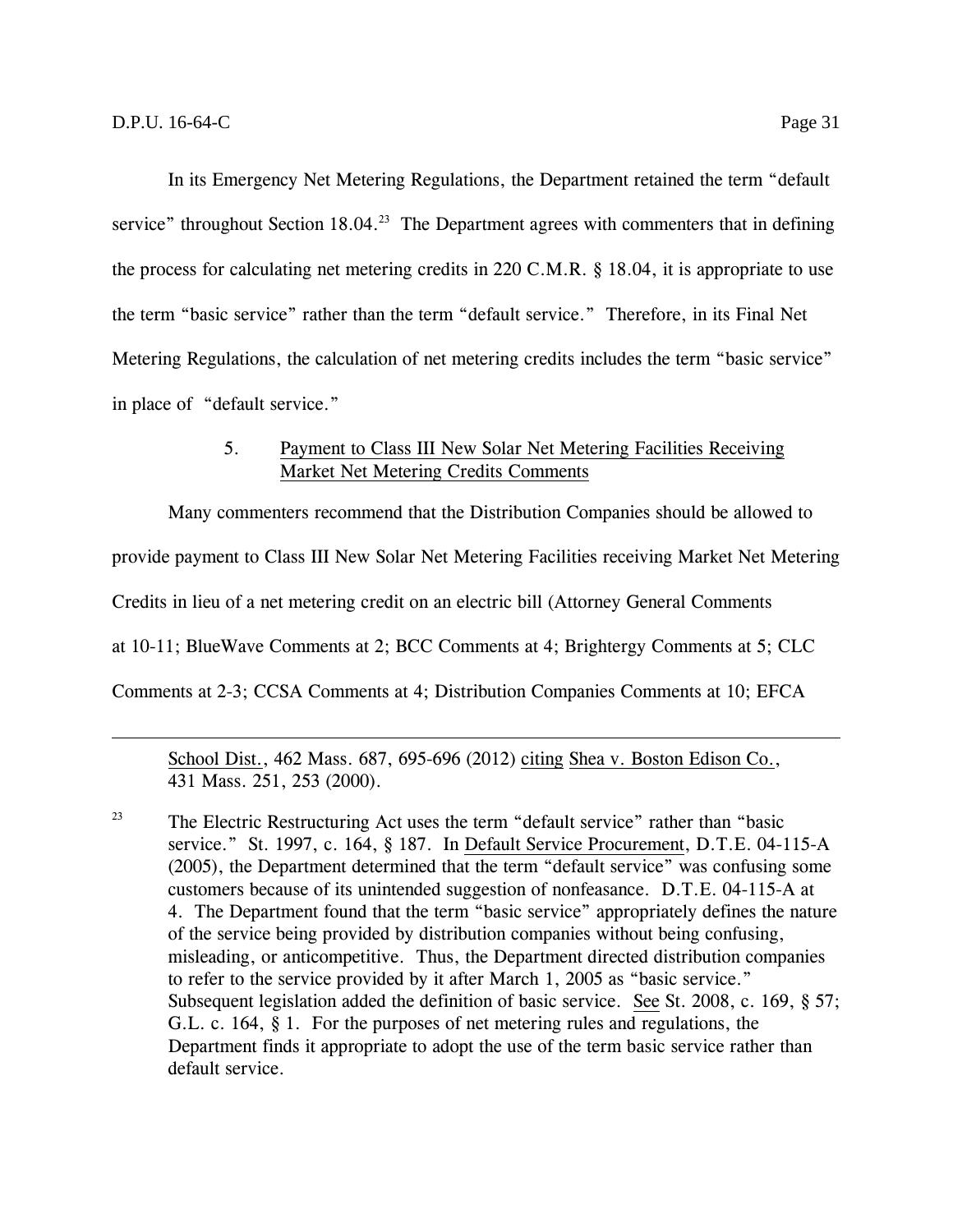Comments at 2; Pope Energy Comments at 2; SEBANE Comments at 4; SEIA Comments June 15, 2016, at 4). BCC, CCSA, EFCA, and SEIA further argue that the Distribution Companies should only be able to give a payment in lieu of a credit upon consent of the host customer because there are potential issues that could arise out of a cash payment, especially as it relates to low-income customers (BCC Comments at 4; CCSA Comments at 4; EFCA Comments at 2; SEIA Comments June 15, 2016, at 4).

The Distribution Companies disagree with the commenters that seek to be able to elect whether they can receive checks in lieu of net metering credits (Distribution Companies Reply Comments at 10). The Distribution Companies state that the language in G.L. c. 164, § 139(b)(1) unambiguously grants sole discretion to the Distribution Companies for making this election (Distribution Companies Reply Comments at 10).

#### 6. Payment to Class III New Solar Net Metering Facilities Receiving Market Net Metering Credits Analysis and Findings

<span id="page-34-0"></span>The Department agrees with commenters that the Distribution Companies should be allowed to provide payment to Class III New Solar Net Metering Facilities receiving Market Net Metering Credits in lieu of a net metering credit on an electric bill. Therefore, in its Final Net Metering Regulations, the Department added the language to explicitly allow for Distribution Companies to be able to offer payment in lieu of credit to existing Class III Net Metering Facilities and New Solar Net Metering Facilities that are Class III Net Metering Facilities. 220 C.M.R. § 18.05(4). If a net metering facility has a capacity of more than 1 MW making it a Class III facility, the Distribution Companies may decide to pay the host customer for the value of some or all of its net metering credits from excess generation, instead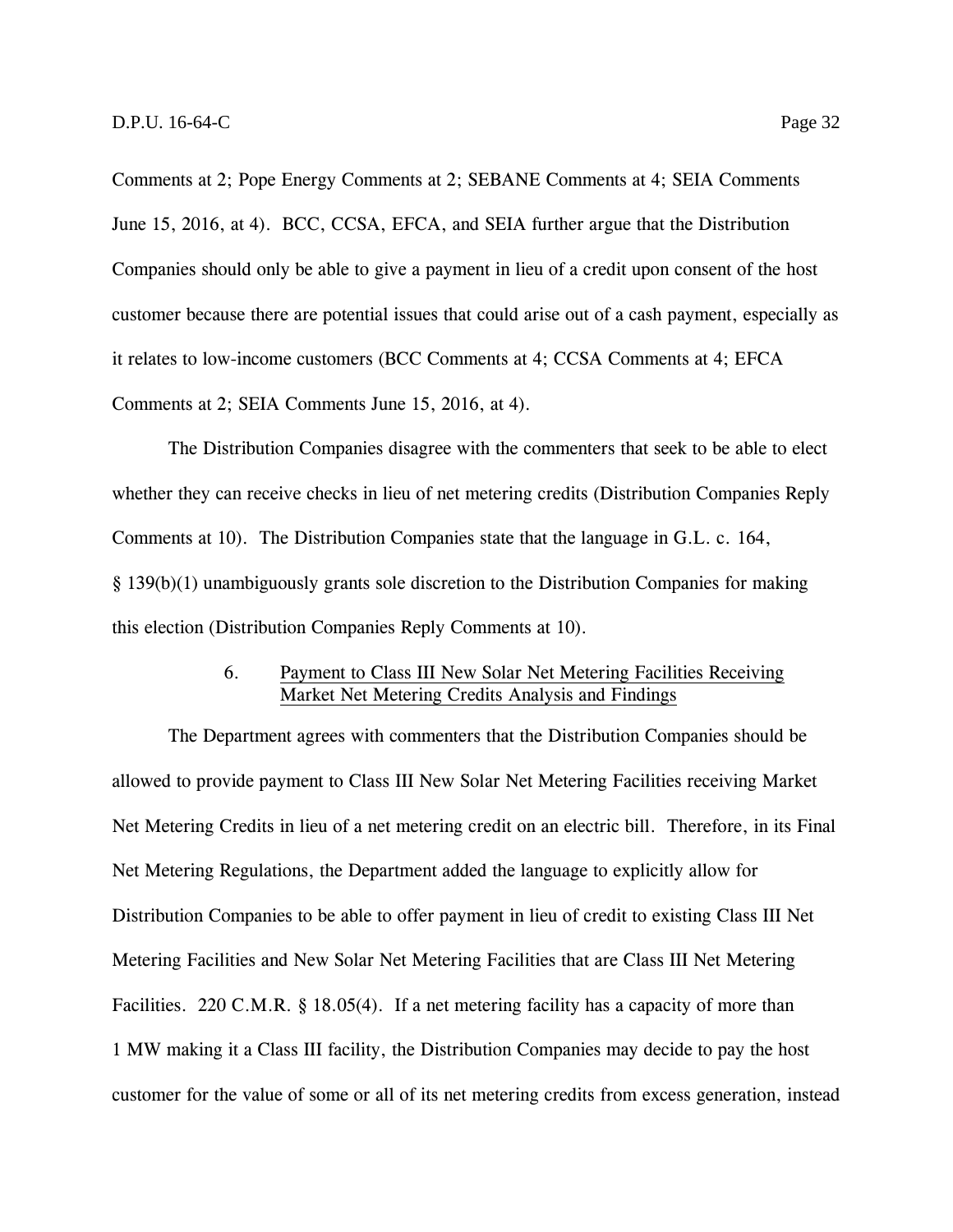of applying the credits to its account(s). Under G.L. c. 164, § 139(b)(1), this decision is left entirely up to the Distribution Companies, but the Distribution Companies must decide whether it will cash out and notify the host customer accordingly before the facility becomes operational. 220 C.M.R. § 18.05(4).

## 7. Calculating Market Net Metering Credits for Class III Solar Net Metering Facilities With Private Host Customer Analysis and Findings

<span id="page-35-0"></span>The Department did not receive comments regarding the calculation of Market Net Metering Credits for Class III Net Metering Facilities. By statute, an existing Class III Net Metering Facility, that is a facility that is greater than or equal to 1 MW, generates a Class III Net Metering Credit that includes the excess kilowatt-hours ("kWh") multiplied by the sum of three Distribution Company charges: (1) basic service kWh charge; (2) transmission kWh charge; and (3) transition kWh charge. St. 2008, c. 169, § 78. G.L. c. 164, § 138. The Class III Net Metering Credit excludes a fourth charge, the distribution kWh charge, which is different from Class I Net Metering Credits and Class II Net Metering Credits, which include the distribution charge. Under the Act, a New Solar Net Metering Facility, as defined in 220 C.M.R. § 18.02, will generate a Market Net Metering Credit which includes all four charges: (1) basic service kWh charge; (2) distribution kWh charge; (3) transmission kWh charge; and (4) transition kWh charge. St. 2016, c. 75, § 3. G.L. c. 164, § 138. Therefore, a Class III Net Metering Facility that is a New Solar Net Metering Facility will generate a net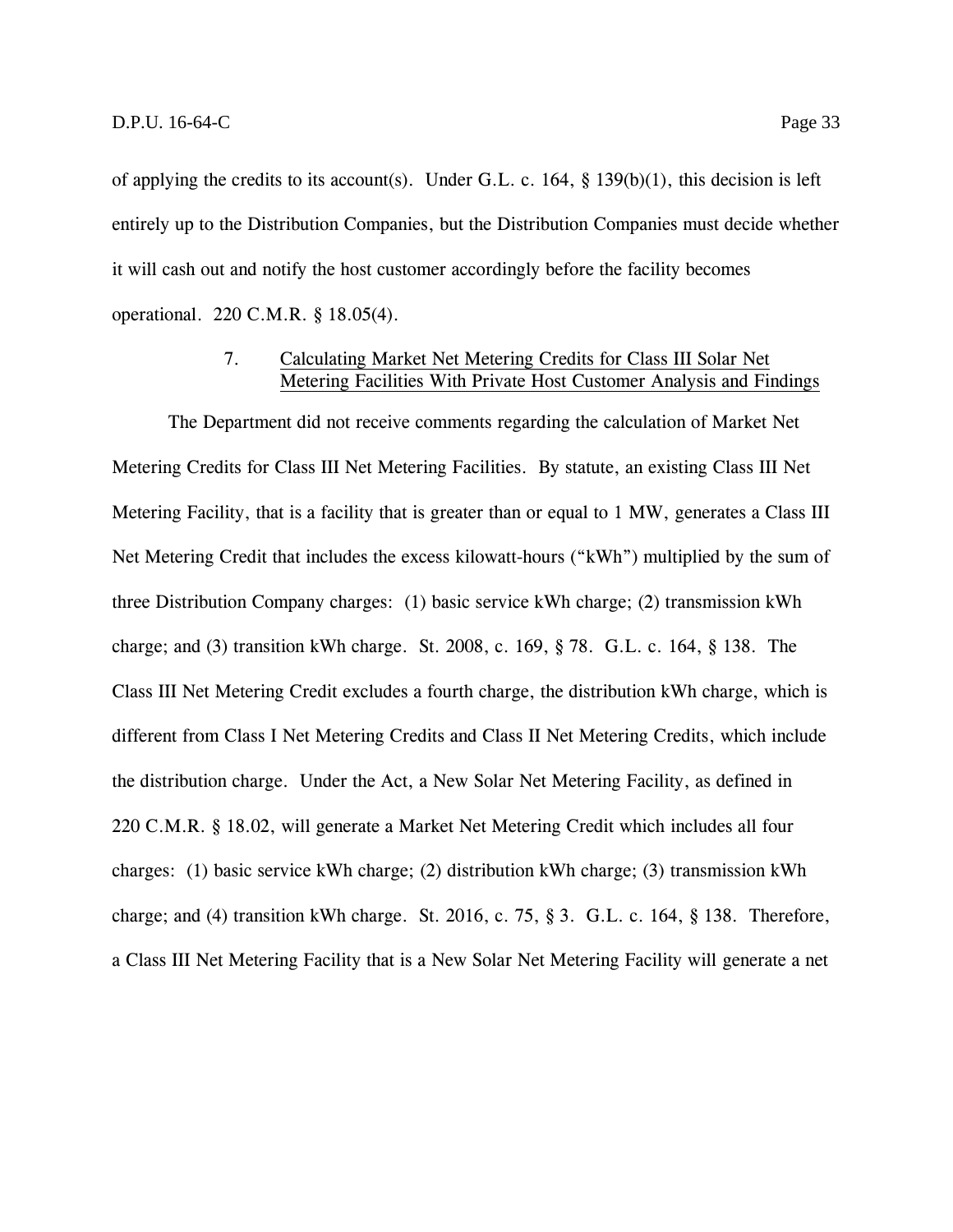metering credit that is 60 percent of the excess kWh multiplied by all four charges. 220 C.M.R. § 18.04(3).<sup>24</sup>

### 8. Calculating Market Net Metering Credits for Neighborhood Net Metering Facilities Analysis and Findings

The Department did not receive comments regarding the calculation of Market Net Metering Credits for Neighborhood Net Metering Facilities. By statute, an existing Neighborhood Net Metering Facility, which is a facility that is a Class I, II, or III Net Metering Facility that is owned by, and serves the energy needs of, a group of ten or more residential customers that resides in a single neighborhood and is served by a single distribution company and located in such neighborhood, generates a net metering credit that includes the excess kWh multiplied by the sum of three Distribution Company charges: (1) basic service kWh charge; (2) transmission kWh charge; and (3) transition kWh charge. St. 2008, c. 169, § 78. G.L. c. 164, § 138. The Neighborhood Net Metering Credit excludes a fourth charge, the distribution kWh charge. Under the Act, a New Solar Net Metering Facility, as defined in 220 C.M.R. § 18.02, will generate a Market Net Metering Credit which includes all four charges: (1) basic service kWh charge; (2) distribution kWh charge; (3) transmission kWh charge; and (4) transition kWh charge. St. 2016, c. 75.

 $24$ The Department notes that these solar facilities will not experience a significant change in the value of their net metering credits generated under the new regime since the distribution charge being added under the new regime can be approximately 40 percent of the total bill. As such, the Department seeks to better understand the revenue this type of facility receives and its relative contributions compared to other public and private facilities during a future monthly minimum reliability contribution requirement proceeding.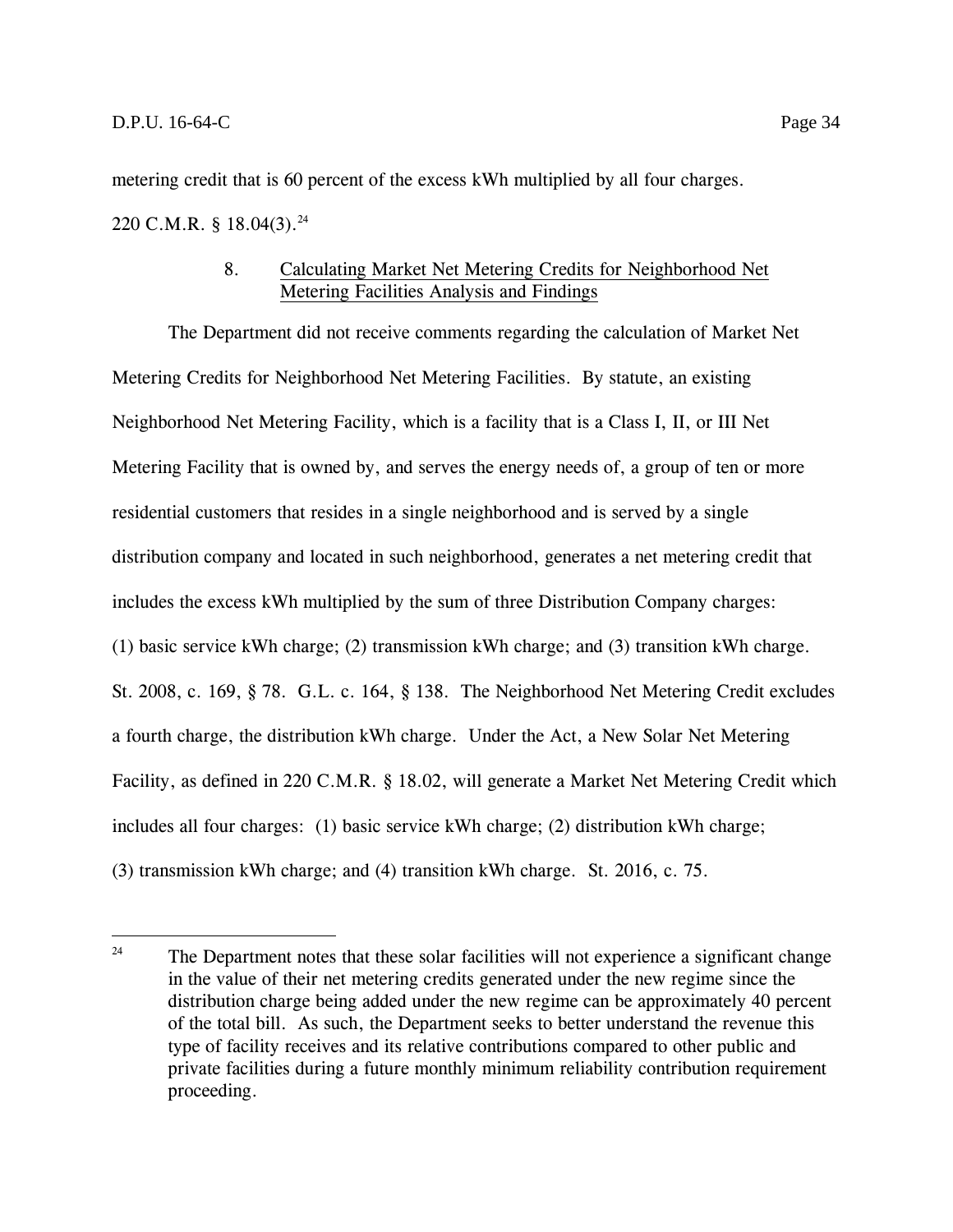G.L. c. 164, § 138. The Act is silent regarding the net metering credit calculation specific to Neighborhood Net Metering Facilities. The Department finds that the Legislature intended for additional generation capacity after the Notification Date to generate a lower value net metering credit, regardless of the type of capacity being generated. Therefore, a Neighborhood Net Metering Facility that is a New Solar Net Metering Facility will generate a net metering credit that is 60 percent of the excess kWh multiplied by the following three charges: (1) basic service kWh charge; (2) transmission kWh charge; and (3) transition kWh charge. 220 C.M.R. § 18.04(6).

#### D. Monthly Minimum Reliability Contribution

#### 1. Timeline to Consider Proposals Comments

Acadia Center, the Attorney General, Brightergy, the Distribution Companies, NECEC assert that a monthly minimum reliability contribution ("MMRC") cannot be approved until 1,600 MW of solar facilities are in operation or interconnected in the Commonwealth (Acadia Center Comments at 4, Attorney General Comments at 11-12, Brightergy Comments at 7, Distribution Comments at 13; NECEC Comments June 15, 2016, at 2). Acadia Center and the Distribution Companies maintain that 220 C.M.R. §18.10(2) should be revised to allow consideration of a MMRC proposal prior to reaching 1,600 MW (Acadia Center Comments at 4; Distribution Companies Comments at 13; Distribution Companies Reply Comments at 11-12). The Distribution Companies state that each Distribution Company should be able to determine when they deem it appropriate to file an MMRC proposal (Distribution Companies Comments at 12; Distribution Companies Reply Comments at 12). Burns & Levinson suggests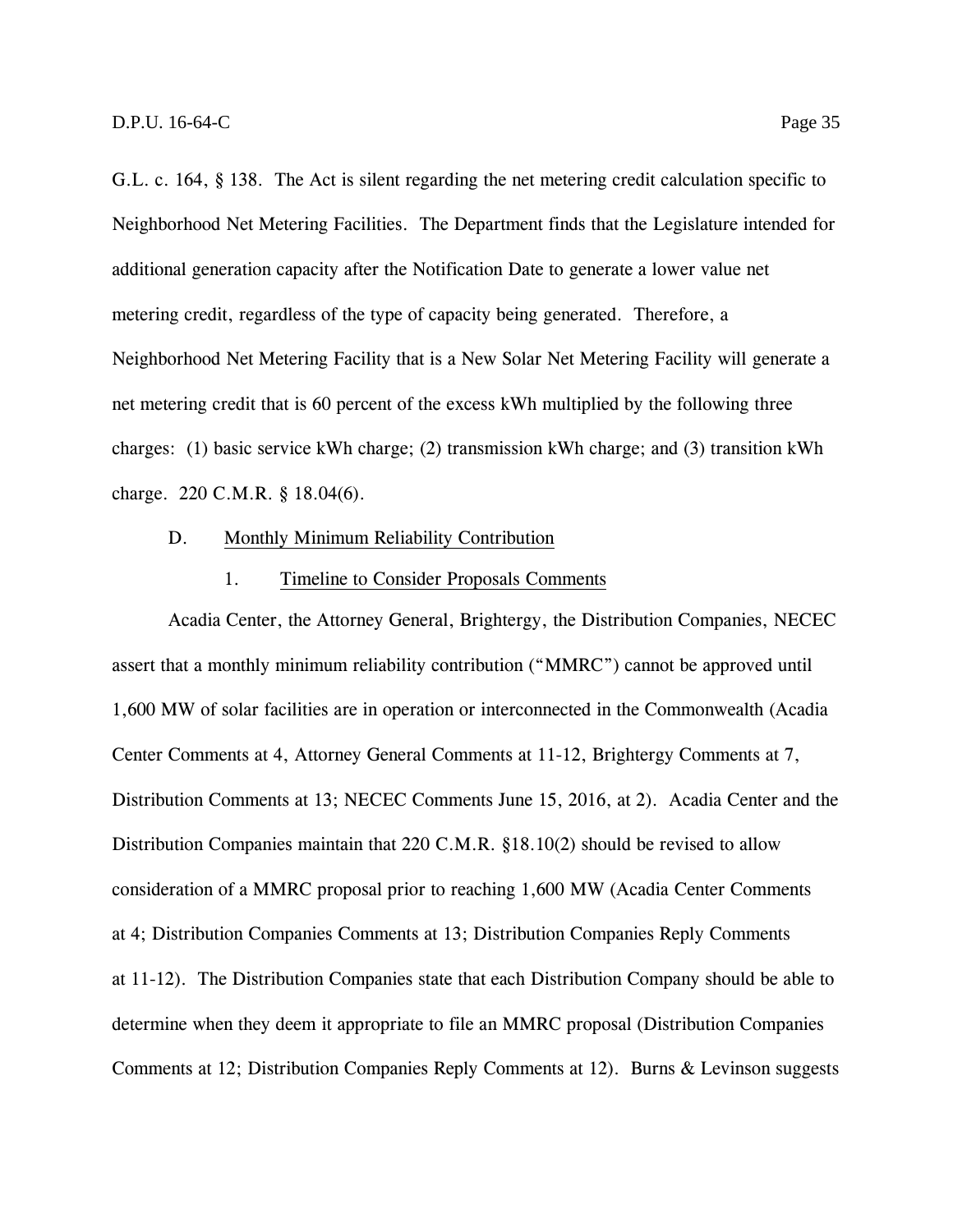the December 31, 2018, statutory deadline (Burns & Levinson Comments at 2).

#### 2. Timeline to Consider Proposals Analysis and Findings

May 31, 2017, in order to allow for sufficient time for meaningful regulatory review prior to

The purpose of the MMRC is for all Distribution Company customers to contribute to the fixed costs that ensure the reliability, proper maintenance, and safety of the electric distribution system. G.L. c. 164,  $\S$  139(j). St. 2016, c. 75,  $\S$  9. The Act states that the Department "may only approve a proposal for a monthly minimum reliability contribution after the aggregate nameplate capacity of installed solar generating facilities in the [C]ommonwealth is equal to or greater than 1,600 megawatts." G.L. c. 164, § 139(j) ("MMRC Date"). In a previous Order, the Department held that the MMRC Date is separate and distinct from the Threshold Certification Date of June 30, 2016, and therefore need not be set as the same date. Net Metering, D.P.U. 16-64-B at 4 (July 7, 2016). Compare G.L. c. 164, § 139(b½) ("aggregate nameplate capacity of solar net metering facilities qualified under subsection (g) of section 11F of chapter 25A, is equal to or greater than 1,600 megawatts direct current"), and G.L. c. 164, § 139(j) ("installed solar generating facilities in the [C]ommonwealth is equal to or greater than 1,600 megawatts"). The Department is still considering issues associated with establishing the MMRC Date, and rather than establishing the MMRC Date at this time, the Department intends to convene a Technical Conference on **Tuesday, August 23, 2016,** at **10:00 a.m.** to further discuss the timeline for the MMRC and the implementation issues.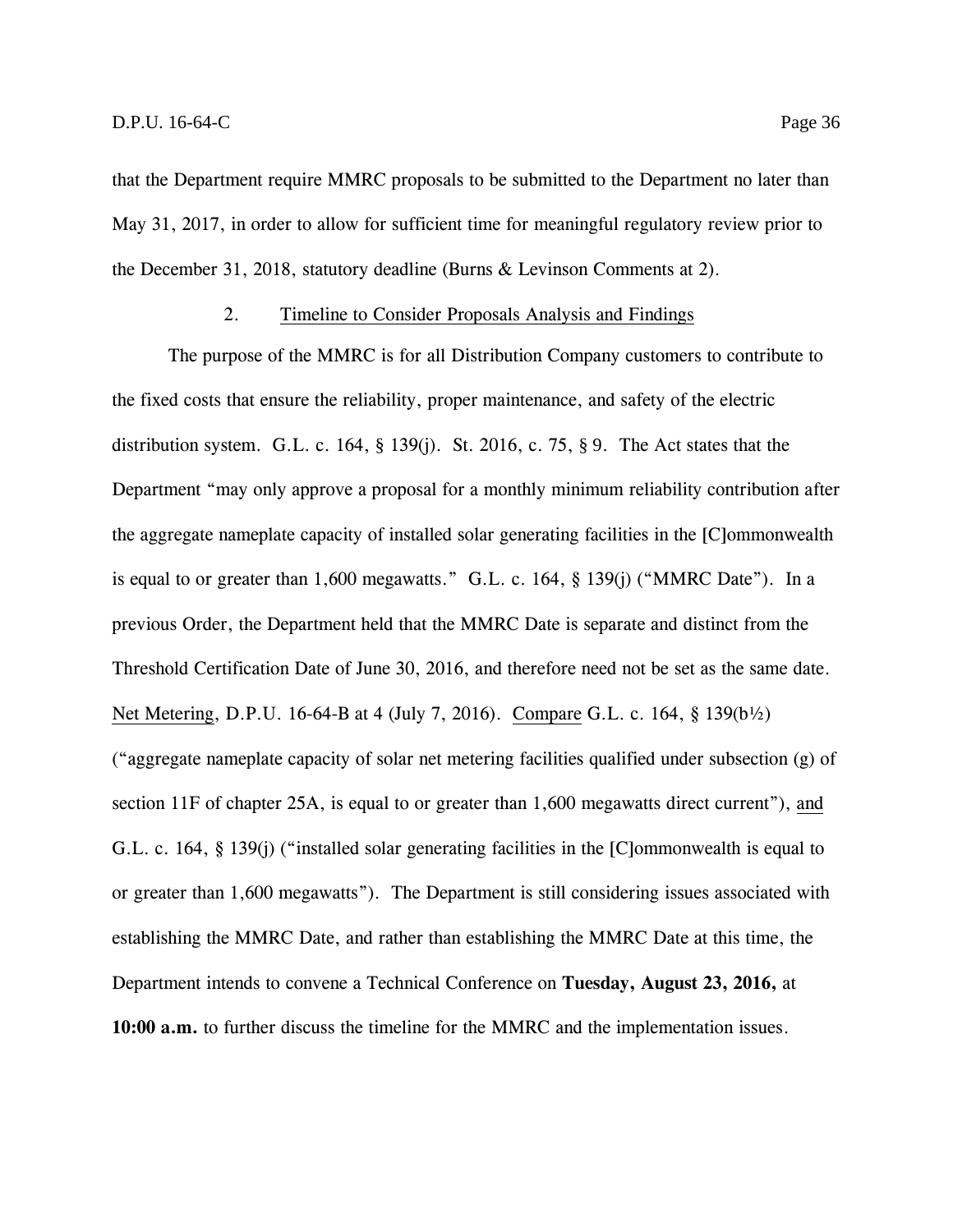#### 3. Process to Consider MMRC Comments

A number of commenters assert that the statute makes clear that the MMRC should be implemented in a distribution company base distribution rate proceeding or in a revenue neutral rate design filing, which are full adjudicatory proceedings (Acadia Comments at 4; Attorney General Comments at 14; BlueWave Comments at 2; BCC Comments at 6; Brightergy Comments at 9; Burns & Levinson Comments at 2; CCSA Comments at 5; IGS Energy Comments at 2; MassSolar Comments at 3; NECEC Comments June 15, 2016, at 1-2; Pope Energy Comments at 4; SEBANE Comments at 5; SEIA Comments at 4-5). Acadia Center recommends that an MMRC proposal should not be considered in a separate proceeding concurrently with a general rate case for Distribution Companies with a pending rate case because of administrative efficiency and policy alignment (Acadia Comments at 4). EFCA argues that proposals for an MMRC should be filed as part of a base rate case, not as a revenue neutral rate design filing, because the proposal should be considered holistically, in the context of other policies and rate designs (EFCA Comments at 5; EFCA Reply Comments at 4).

CLC supports considering the MMRC through a process where the Distribution Companies would submit proposals to the Department, which the Department would consider and in turn present a uniform straw proposal and formula for stakeholder consideration and comment (CLC Comments at 4). CLC adds that the Department would then undertake an adjudicated review for each Distribution Company proposal, as required by the Act (CLC Comments at 4). The Attorney General and Acadia Center argue that the MMRC should be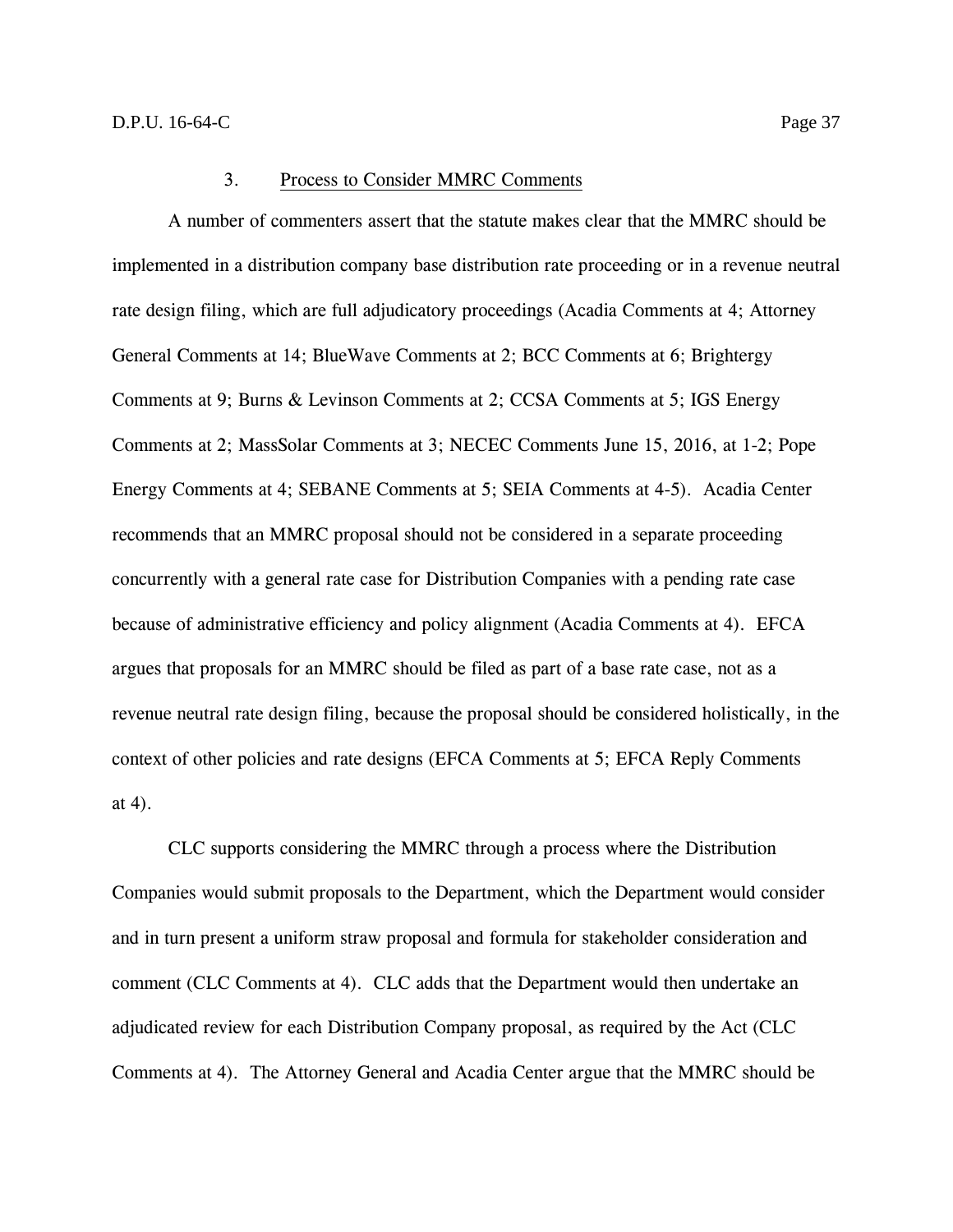discussed in a large group of stakeholders so that a framework can be created and that each Distribution Company would subsequently file a specific proposal with the Department based on a model template, consistent with the Act (Attorney General Comments at 13-14; Acadia Center Reply Comments at 1). The Attorney General states that this process was used with the Net Metering and Solar Task Force, which was created pursuant to St. 2014, c. 251, § 7 (Attorney General Comments at 13-14). The Distribution Companies disagree with requiring a model MMRC and state that this would be inconsistent with the statute and Department precedent (Distribution Companies Reply Comments at 12).

The Distribution Companies argue that National Grid's proposal for an access fee in its pending base distribution rate proceeding is tantamount to an MMRC (Distribution Companies Comments at 12-13). Conversely, CCSA argues that no proposal to date in Massachusetts has met the MMRC requirements (CCSA Comments at 5). EFCA and Zero-Point agree with CCSA and maintain that the access fee is not tantamount to an MMRC because National Grid does not meet the requirements set forth in the Act, such as having at least one public hearing to provide input (EFCA Reply Comments at 4; Zero-Point Reply Comments at 4).

The Department received other comments on the MMRC discussing: (1) whether low-income ratepayers should be exempt (Acadia Center Comments at 5; BlueWave Comments at 3; EFCA Comments at 6; EFCA Reply Comments at 5; Kearsarge Energy Comments June 15, 2016, at 1; MassSolar Comments at 3-4; NECEC Comments June 15, 2016, at 2; Pope Energy Comments at 7; SEBANE Comments at 7; SEIA Comments June 15, 2016, at 7); (2) whether any class or sub-class of net metering facilities should be exempt (BlueWave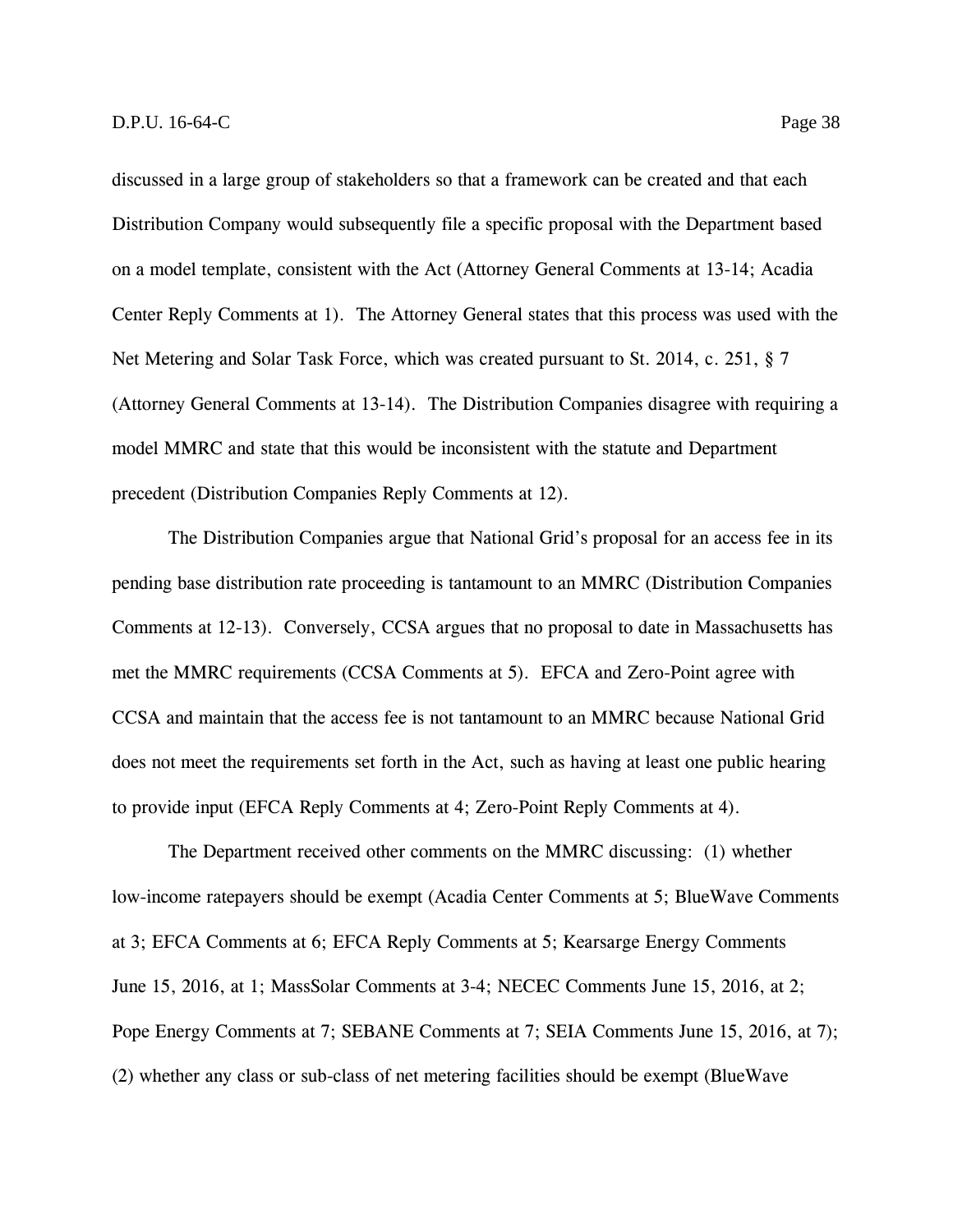Comments at 3; BCC Solar Comments at 7; CLC Comments at 4-5; EFCA Comments at 6; Kearsarge Energy Comments June 15, 2016, at 1; MassSolar Comments at 4; NECEC Comments June 15, 2016, at 2; Pope Energy Comments at 7-8; SEBANE Comments at 7); (3) what should be included in the Distribution Companies' MMRC proposal (EFCA Comments at 3-5); (4) the need for a public and transparent process (Acadia Reply Comments at 1; Burns & Levinson Comments at 1-2; CLC Comments at 4); (5) the need for a cost and benefits or value of solar study associated with distributed resources in order to design an MMRC (BlueWave Comments at 2; BCC Solar Comments at 7; Kearsarge Energy Comments June 15, 2016, at 1; MassSolar Comments at 3; Pope Energy Comments at 4; SEBANE Comments at 5-6); and (6) that an MMRC should not be approved (Kearsarge Energy Comments June 15, 2016, at 1).

#### 4. Process to Consider MMRC Analysis and Findings

As noted above, the Department finds that additional process is necessary to outline the next steps regarding the MMRC. While mindful of the thoughtful comments already provided in this docket, the Department will convene a Technical Conference on Tuesday, August 23, 2016, at 10:00 a.m. to further explore these implementation issues. An agenda will be forthcoming and will be circulated to the electronic service lists in D.P.U. 16-64.

#### 5. Changes to MMRC Regulations Comments

Ameresco, SEIA, and Vote Solar argue that it is premature for the Department to amend the net metering regulations to include an MMRC (Ameresco Comments at 4; SEIA Comments June 15, 2016, at 4; Vote Solar Comments at 4). SEIA suggests ordering an update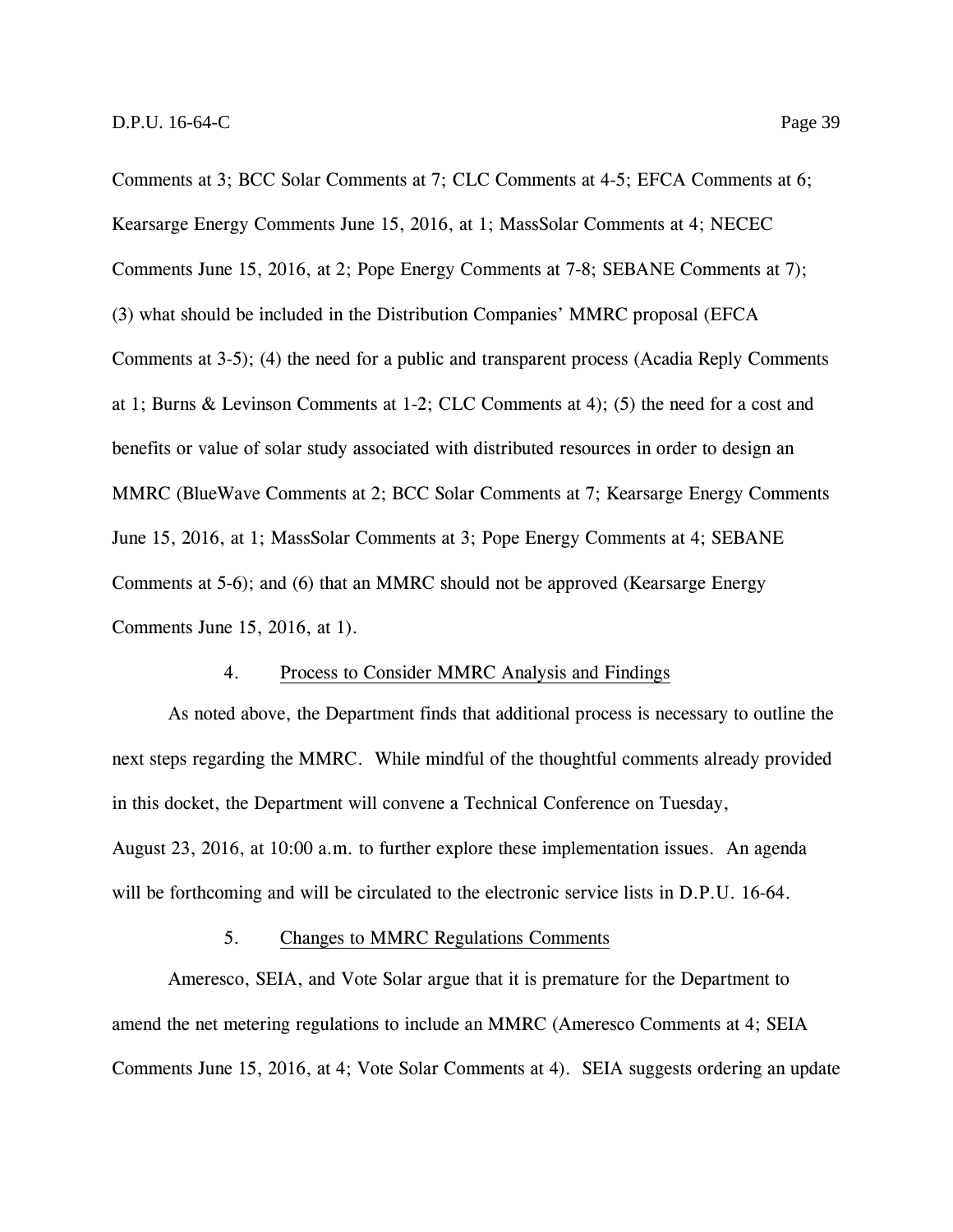of the appropriate regulations after soliciting public comment, carefully considering the proposal, and approving an MMRC in the context of a general rate filing or a revenue adjustment (SEIA Comments June 15, 2016, at 4-5). Vote Solar agrees with SEIA for two reasons: (1) the Distribution Companies are not required to propose an MMRC, so any presumption in regulations will be premature; and (2) not including the implementation details of the MMRC would parallel the same process that was previously used to handle the net metering recovery surcharge in the regulations (Vote Solar Comments at 4). The Distribution Companies argue that the Emergency Net Metering Regulations should be amended to substitute "approve" for "consider" in 220 C.M.R. § 18.10(2) (Distribution Companies Reply Comments at 13). EFCA disagrees that it would be appropriate to substitute "approve" for "consider" since this change would imply that an MMRC is needed or that the Department should unilaterally consider an MMRC for solar net metered facilities, whether or not a Distribution Company has sought such contribution (EFCA Reply Comments at 5).

#### 6. Changes to MMRC Regulations Analysis and Findings

The Department finds that it is appropriate to streamline its regulations in Section 18.10 by removing unnecessary duplication of the language of the Act in Section 18.10 of its Final Net Metering Regulations. Therefore, the Department removed four of the five subsections of Section 18.10 in its Final Net Metering Regulations.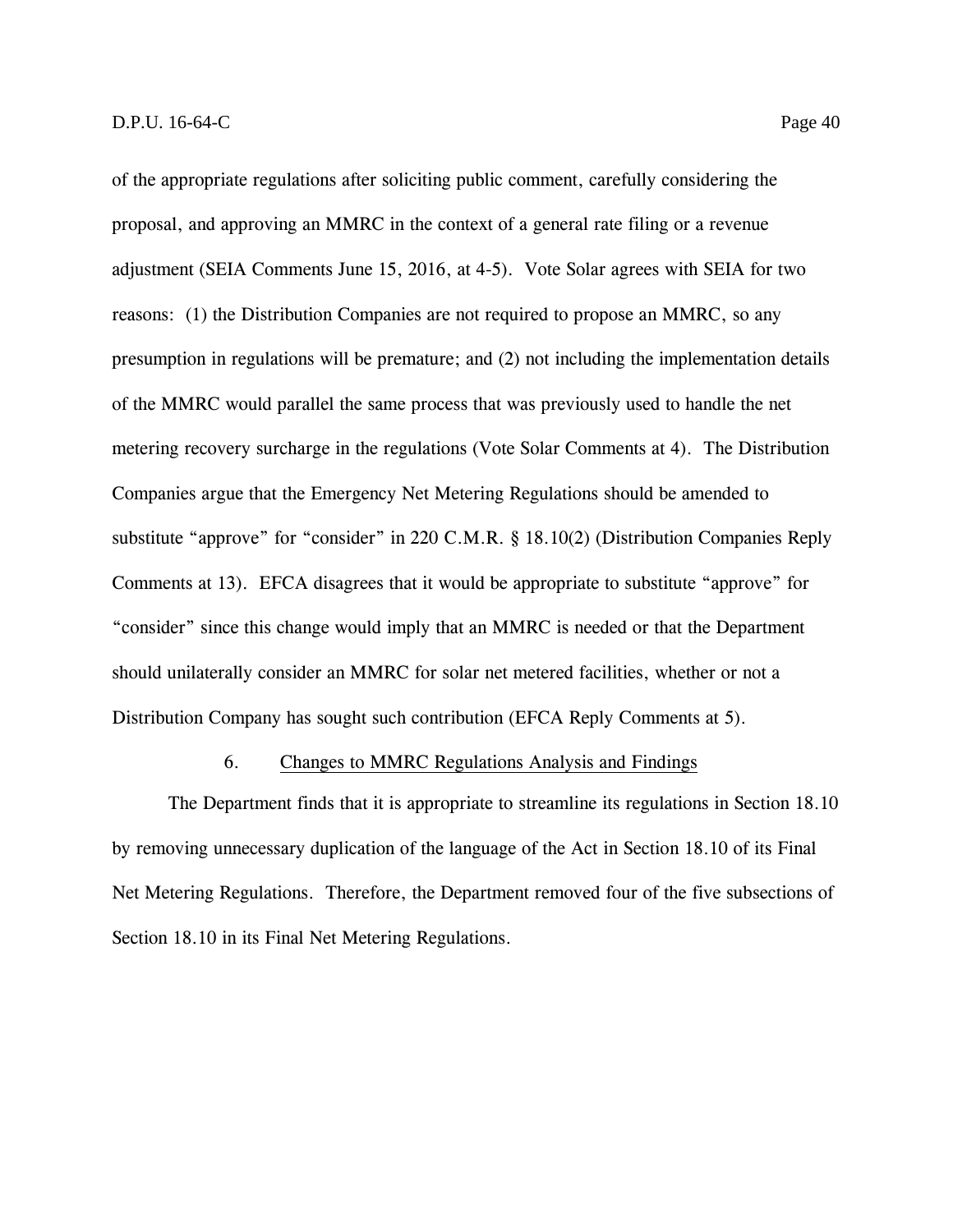#### E. Net Metering Definitions

#### 1. Net Metering Facility Definition Comments

Commenters were divided on whether the definitions of Class I Net Metering Facility, Class II Net Metering Facility, and Class III Net Metering Facility should include the phrase "is not a transmission facility." BlueWave states that it does not have an opinion on this language but maintains that Class II Net Metering Facilities and Class III Net Metering Facilities are clearly not transmission facilities (BlueWave Comments at 2). Pope Energy agrees with BlueWave's interpretation (Pope Energy Comments at 3). Brightergy maintains that this language could be omitted from the regulations because a generation facility interconnected to a distribution company would never fall within the definition of a transmission facility (Brightergy Comments at 6-7). Brightergy argues that the language is redundant or should be interpreted to be included within the definition (Brightergy Comments at 6-7).

The Distribution Companies disagree with the other commenters and argue that it is appropriate to include the phrase "is not a transmission facility" in the definition of a Class I Net Metering Facility because the phrase is contained in the statutory definition (Distribution Companies Comments at 12). The Distribution Companies recommend including the language in the definition of a Class II Net Metering Facility and Class III Net Metering Facility (Distribution Companies Comments at 12).

The Attorney General and Distribution Companies suggest removing the definitions for a Class I, Class II, and Class III Solar Net Metering Facility because they are redundant and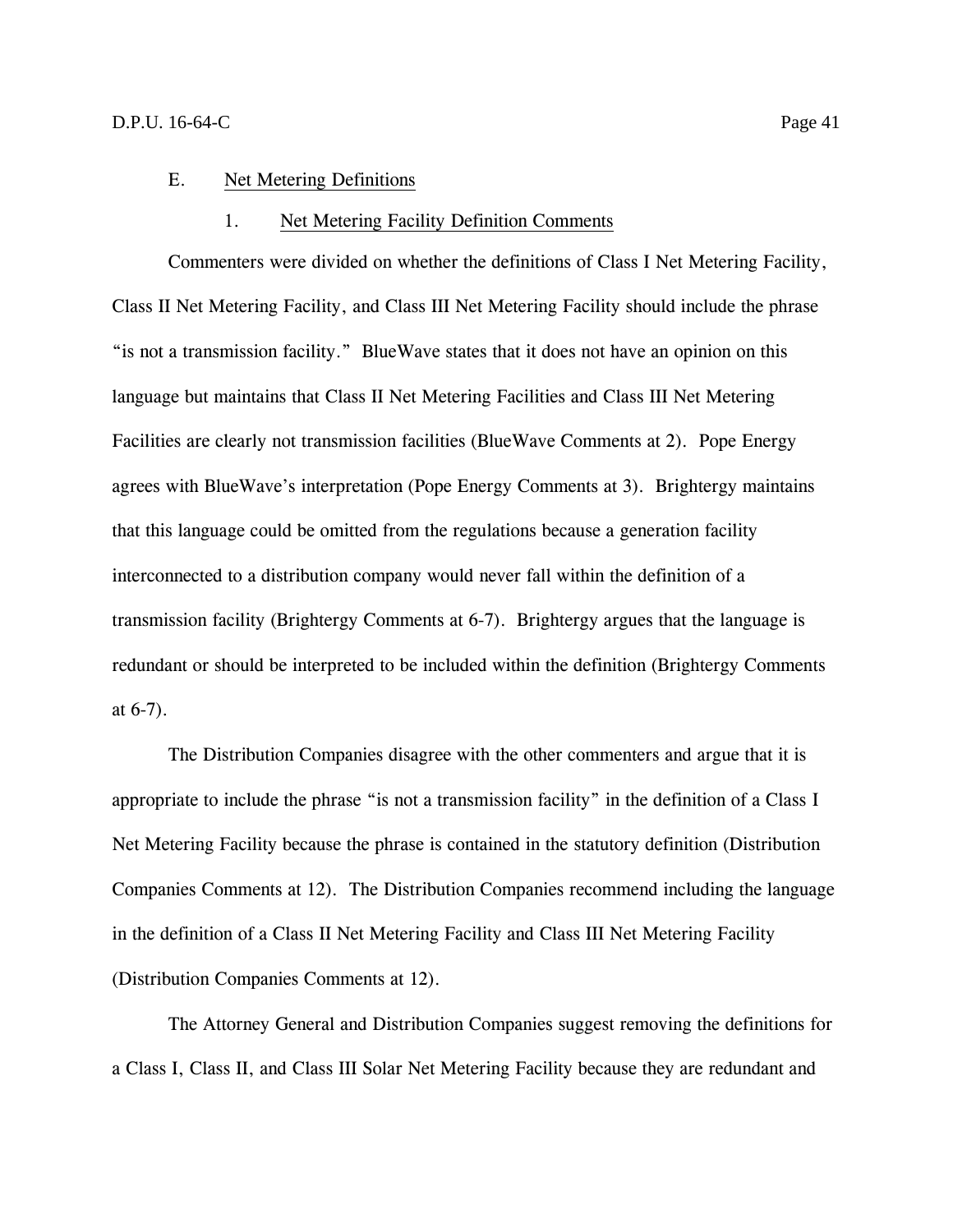may create unintended consequences (Attorney General Comments at 6; Distribution Companies Comments at 22). The Attorney General further argues that these additional repetitive and confusing definitions contradict Executive Order 562, which states that agencies should ensure that their regulations are "clear, concise, and written in plain and readily understandable language" (Attorney General Comments at 6).

The Attorney General and Distribution Companies argue that by statute net metering facilities of a municipality or other governmental entity do not include Class I facilities and that this class should be removed from the definitions from Section 18.04(4) (Attorney General Comments at 7; Distribution Companies Comments at 21).

The Distribution Companies argue that the Department should remove the word "private" from the calculation of Market Net Metering Credits in 18.04(4) because the regulations should reflect that both public and private net metering facilities should transition to Market Net Metering Credits after 25 years (Distribution Companies Comments at 19-20). The Distribution Companies also recommend removing the added provision on a ten MW limit to its definition of Net Metering Facility (Distribution Companies Comments at 21). The Distribution Companies maintain that the inclusion of this provision within its definition of Class III Net Metering Facility appears to be inconsistent with G.L. c. 164, § 139(f) and 220 C.M.R. § 18.07(2) and (6) because it suggests that the ten MW limit applies to a single Class III Net Metering Facility rather than an aggregate amount of net metering generating capacity (Distribution Companies Comments at 21). The Distribution Companies also state that the provision was not included in the Class II Net Metering Facility definition therefore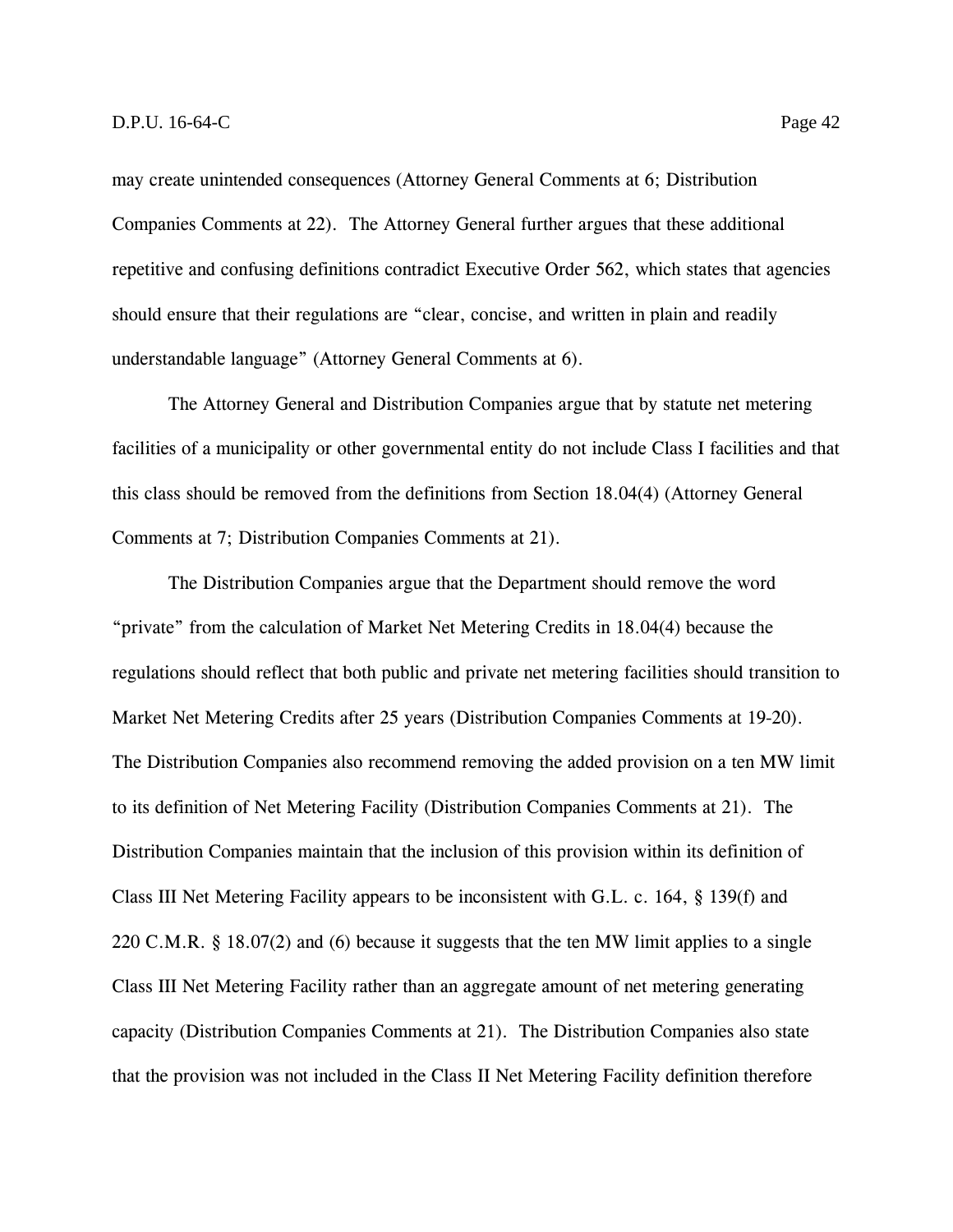suggesting that a municipality or other governmental entity would not be able to develop a ten MW facility made up of Class II units of up to one MW each (Distribution Companies Comments at 21). The Distribution Companies suggest defining "Class I Exempt Net Metering Facilities" (Distribution Companies Comments at 21).

Partners and Vote Solar recommend clarifying that a net metering credit is calculated based on the net excess generation at the end of the billing period, and not based on excess electricity (Partners Comments at 2, Vote Solar Comments at 5).

#### 2. Net Metering Facility Definition Analysis and Findings

In its Emergency Net Metering Regulations, the Department retained the language "is not a transmission facility" and sought public comments on the issue. The Department finds that the language "is not a transmission facility" is unnecessary in the definition of Class I Net Metering Facility and removed the phrase from the definition in 220 C.M.R. § 18.02. The Department concurs with the Attorney General and Distribution Companies and removed the definitions for a Class I, Class II, and Class III Solar Net Metering Facility because they are redundant and may create unintended consequences. The Department agrees with Partners and Vote Solar that the net metering credit is calculated based on the net excess generation at the end of the billing period, and not based on excess electricity. Therefore, in its Final Net Metering Regulations, we added the term "net" in the net metering credit definition 220 C.M.R. § 18.02.

The Department disagrees with the Distribution Companies that the added provision on a ten MW limit to its definition of a Class III Net Metering Facility was improper (Distribution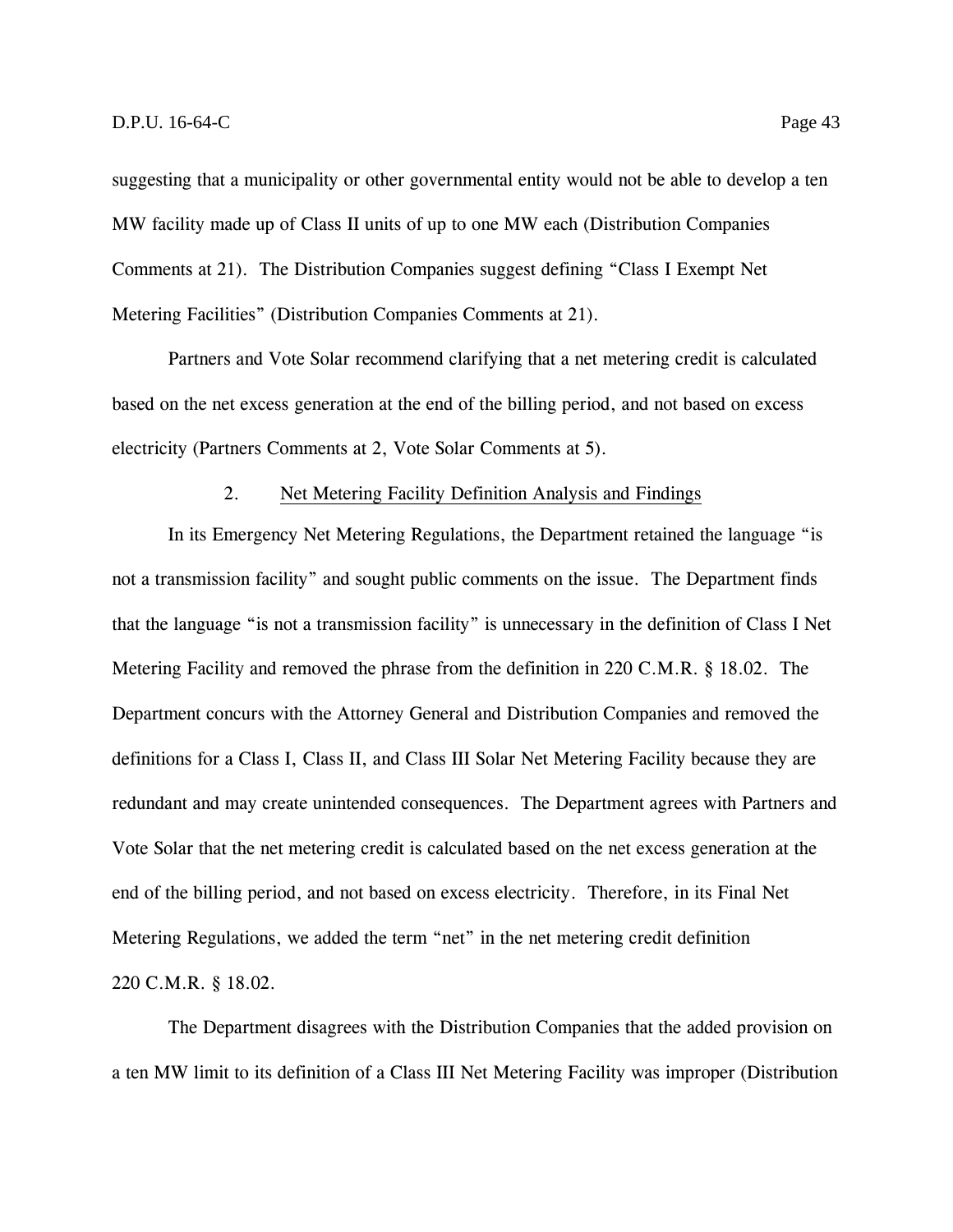Companies Comments at 21). However, for the sake of clarity, the Department added the

same provision to the definition of a Class II Net Metering Facility since both a Class II Net

Metering Facility and a Class III Net Metering Facility may be able to develop a ten MW

facility made up of units of up to one MW each.

### 3. New Definitions

Based on the comments received and the need to fully define the terms to be relied upon

in implementing the Act, the Department adds following definitions to Section 18:02:

- i. Administrator means the qualified entity selected by the Department to facilitate the System of Assurance.
- ii. Cap Allocation means an assurance from the Administrator that a host customer will receive Net Metering services upon a host customer's receipt from a Distribution Company of notice of authorization to interconnect.
- iii. Cap Exempt Facility means a Class I Net Metering Facility that is:
	- (a) a renewable energy generating facility; and
	- (b) has a nameplate capacity rating equal to or less than:
		- (i) Ten kilowatts on a single-phase circuit; or
		- (ii) 25 kilowatts on a three-phase circuit.
- iv. New Solar Net Metering Facility means:
	- (a) a Solar Net Metering Facility that submits an application for a Cap Allocation to the System of Assurance after the Notification Date for the entire capacity of the Solar Net Metering Facility; or
	- (b) a Solar Net Metering Facility that submits an application for a Cap Allocation to the System of Assurance before the Notification Date, but which is subsequently deemed complete by the Administrator and does not receive a Cap Allocation from the Administrator until after January 8, 2017; or
	- (c) a Solar Net Metering Facility that submits an application for a Cap Allocation to the System of Assurance before the Notification Date, is subsequently deemed complete by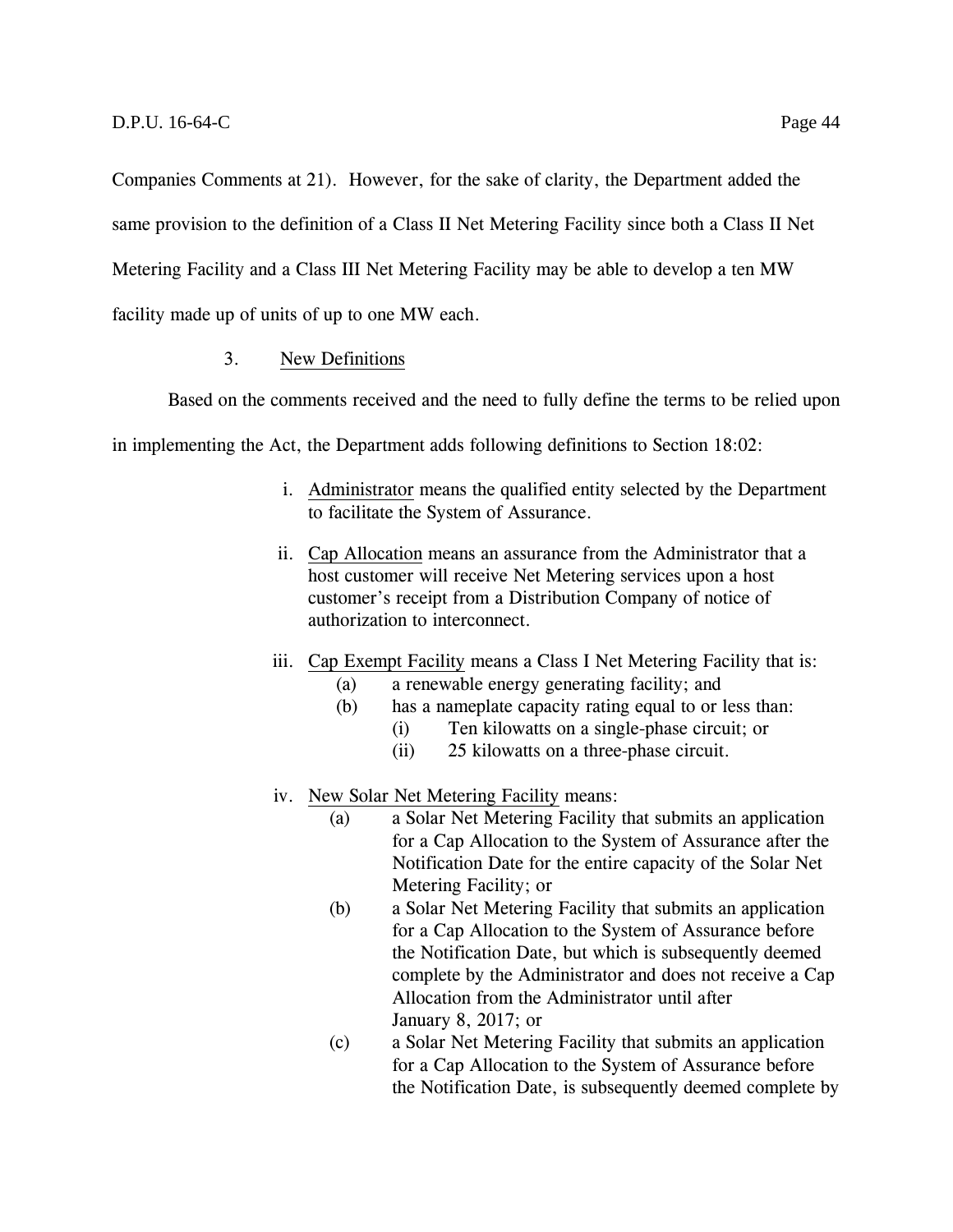the Administrator and receives a Cap Allocation before or on January 8, 2017, but that seeks to expand the generating capacity at a later date after the Notification Date such that the entire facility, including the expanded generating capacity, is a Class II Net Metering Facility or Class III Net Metering Facility.

v. System of Assurance means the Massachusetts System of Assurance of Net Metering Eligibility, as established by the Department pursuant to M.G.L. c.  $164$ , §  $139(g)$ .

The Department also received comments during this proceeding on issues associated with net metering credit calculations, increasing the exempt capacity, changes to the net metering recovery surcharge, the use of multiple technologies applying for credits behind a single mater, and issues with time varying rates. The Department finds these issues to be beyond the scope of this proceeding for the purpose of implementing the Final Net Metering Regulations.

## III. RELEVANT ACTIONS AND NEXT STEPS

The Department will promptly issue an Order following the effective date of the Final Net Metering Regulations announcing the Notification Date and directing the Distribution Companies to file revised net metering tariffs. The Department will issue subsequent Orders to continue implementing the Act in this docket. Documents filed with the Department will be available for public inspection at its offices during business hours and through our website by looking up the docket by its number in the docket database at

<http://web1.env.state.ma.us/DPU/FileRoom/dockets/bynumber> (insert 16-64).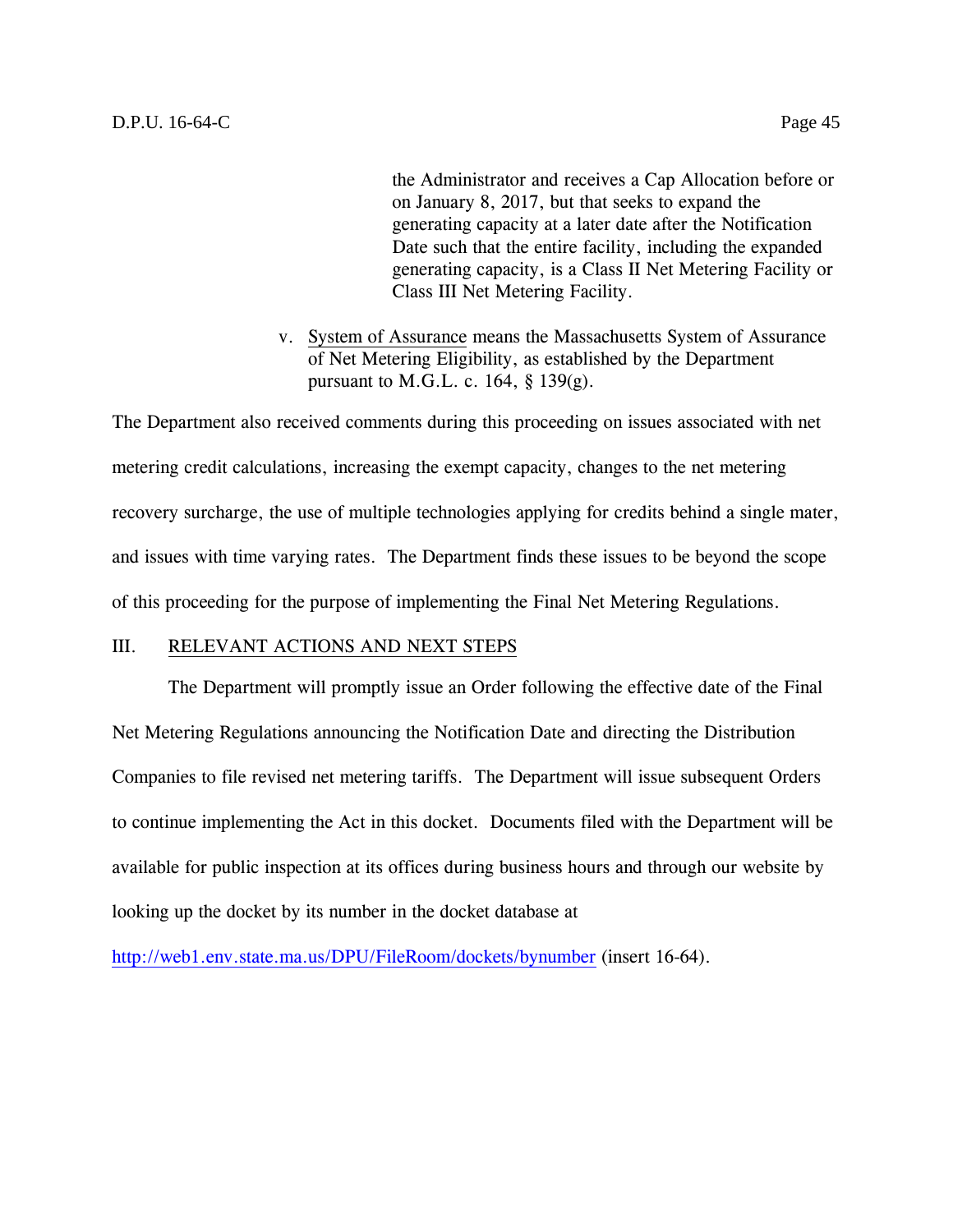## IV. ORDER

Accordingly, it is

ORDERED: That adoption of the Final Regulations attached hereto and designated at

220 C.M.R. § 18.00 et seq. is necessary in accordance with G.L. c. 30A, § 2; and it is

FURTHER ORDERED: That the Final Net Metering Regulations attached hereto are hereby ADOPTED.

By Order of the Department,

/s/ Angela M. O'Connor, Chairman

/s/ Jolette A. Westbrook, Commissioner

/s/ Robert E. Hayden, Commissioner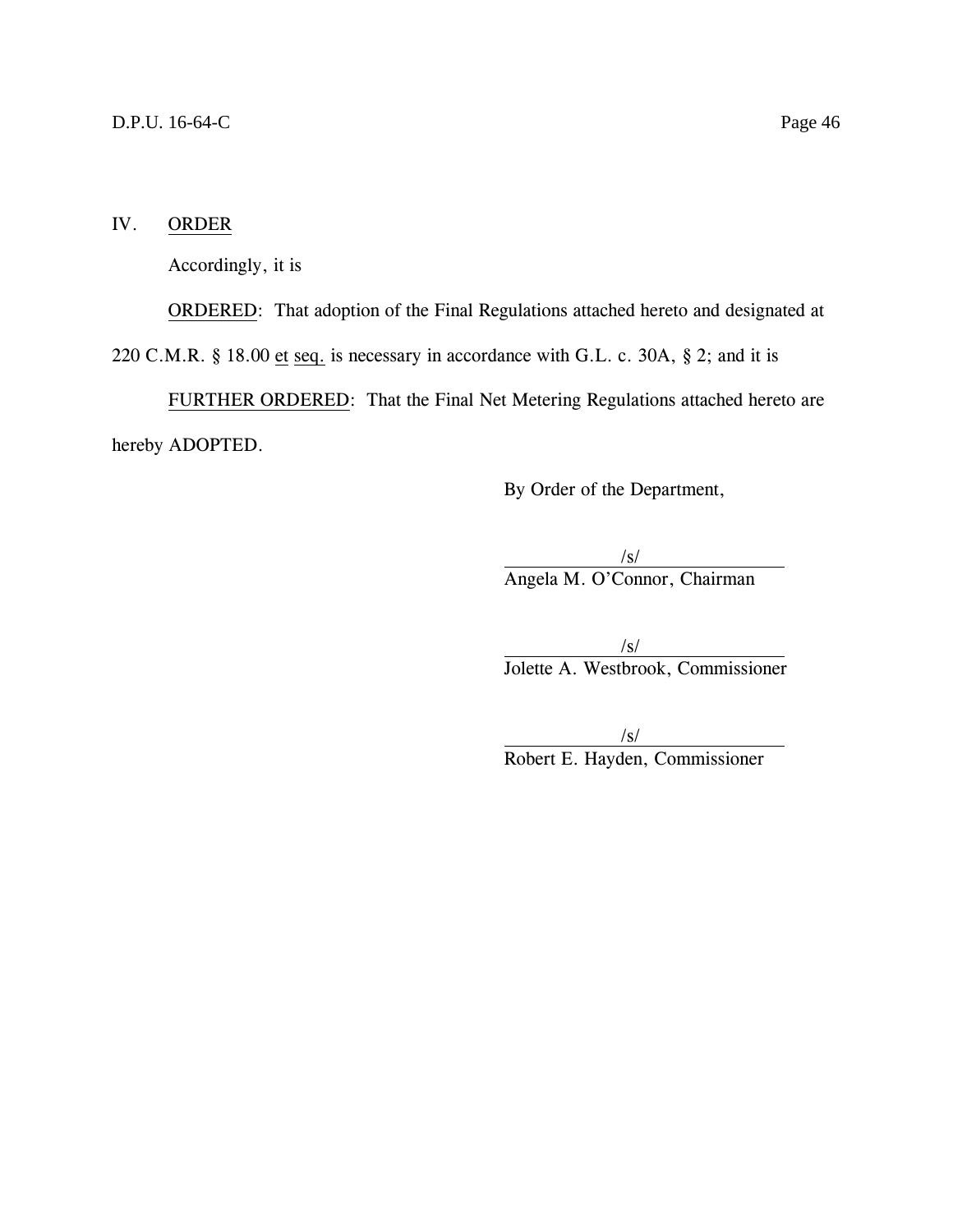D.P.U. 16-64-C

**Appendix A**

# **Red-Lined Final Net Metering Regulations**

**Comparison to Emergency Net Metering Regulations**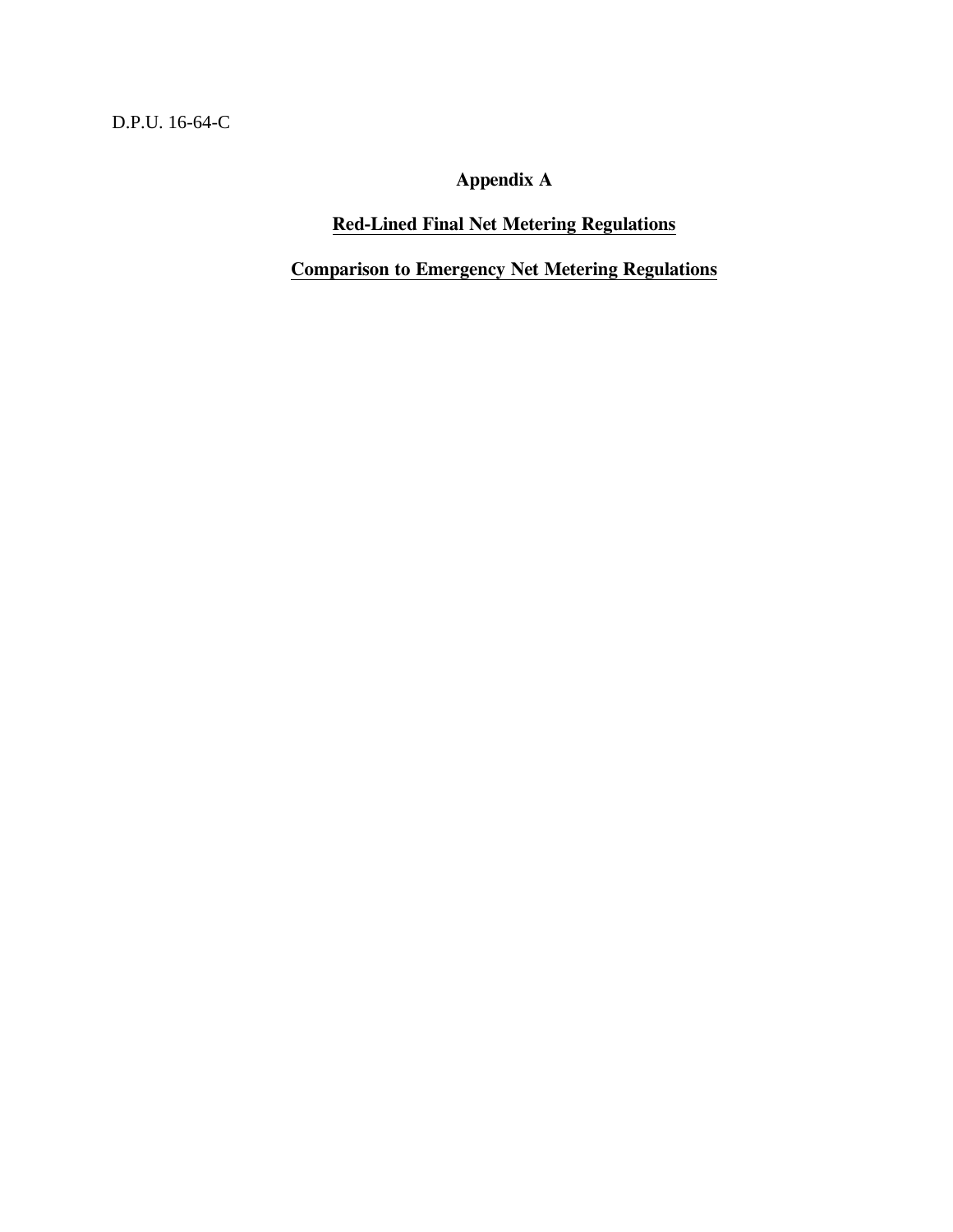D.P.U. 16-64-C Appendix A

#### 220 CMR: DEPARTMENT OF PUBLIC UTILITIES

#### 220 CMR 18.00: NET METERING

Section

- 18.01: Purpose and Scope
- 18.02: Definitions
- 18.03: Net Metering Services
- 18.04: Calculation of Net Metering Credits
- 18.05: Allocation of Net Metering Credits
- 18.06: Eligibility for Net Metering
- 18.07: Net Metering Capacity
- 18.08: Net Metering Reports
- 18.09: Miscellaneous
- 18:10: Monthly Minimum Reliability Contribution

#### 18.01: Purpose and Scope

(1) Purpose. 220 CMR 18.00 establishes regulations governings how Distribution Companies are to provide Net Metering services to Customers consistent with the net metering provisions of M.G.L. c. 164, §§ 138 through 140.

(2) Scope. 220 CMR 18.00 applies to all Distribution Companies subject to the jurisdiction of the Department.

#### 18.02: Definitions

The terms set forth in 220 CMR 18.02 shall be defined as follows, unless the context otherwise requires.

Administrator means the qualified entity selected by the Department to facilitate the System of Assurance.

Agricultural Net Metering Facility means a Renewable Energy generating facility that is operated as part of an agricultural business, generates electricity, does not have a generation capacity of more than two megawatts, is located on land owned or controlled by the agricultural business, and is used to provide energy to metered accounts of the business. Agriculture has the same meaning as provided in M.G.L. c. 128, § 1A; provided that, when necessary, the Commissioner of the Department of Agricultural Resources shall determine if a business is an agricultural business and whether the facility is operated as part of that business.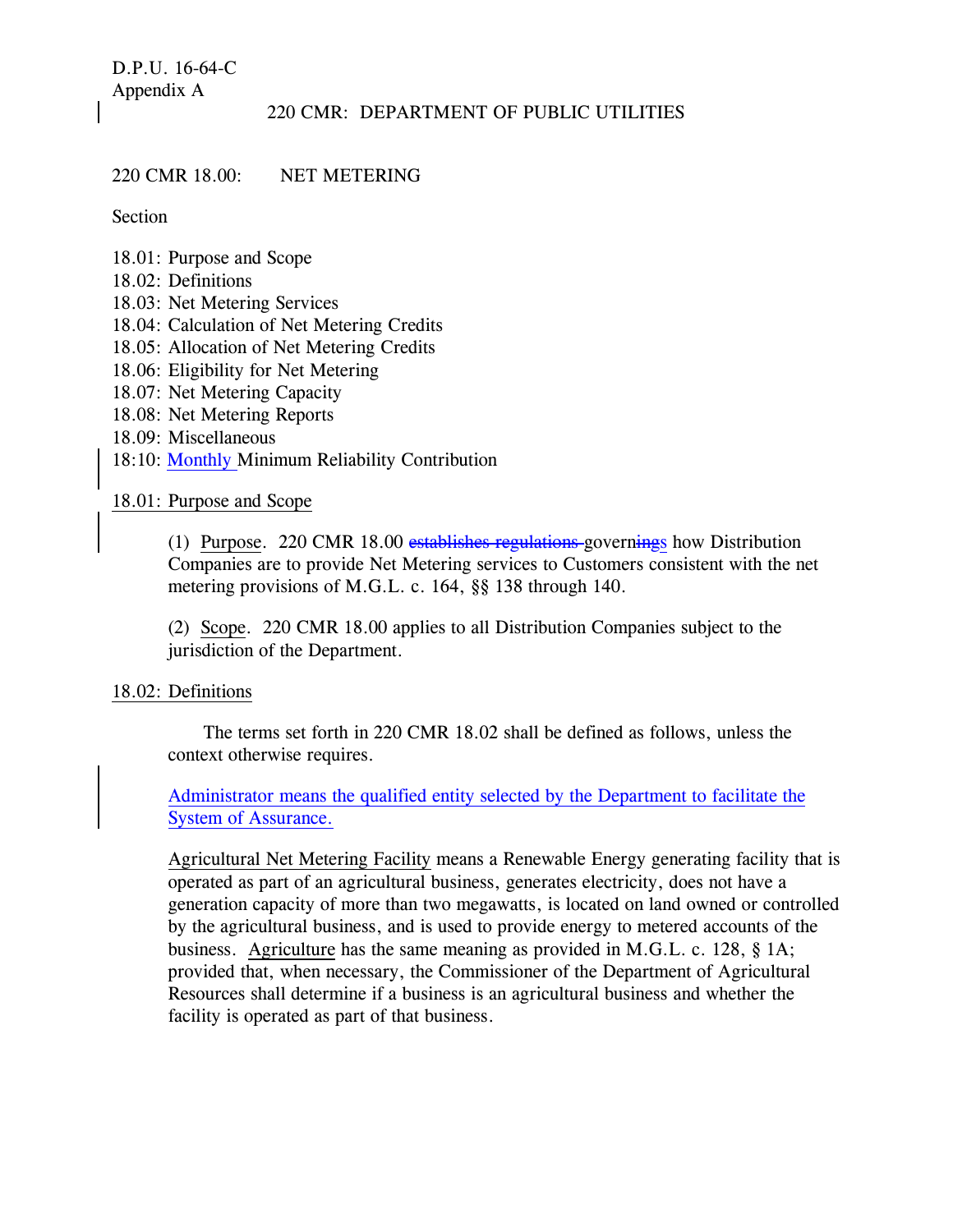D.P.U. 16-64-C Appendix A

#### 220 CMR: DEPARTMENT OF PUBLIC UTILITIES

Anaerobic Digestion Net Metering Facility means a facility that

- (a) generates electricity from a biogas produced by the accelerated biodegradation of organic materials under controlled anaerobic conditions;
- (b) has been determined by the Department of Energy Resources, in coordination with the Department of Environmental Protection, to qualify under the Department of Energy Resources' regulations as a Class I renewable energy generating source under 225 CMR 14:00: *Renewable Energy Portfolio Standard – Class I* and M.G.L. c. 25A, § 11F; and
- (c) is interconnected to a Distribution Company.

Billing Period means the period of time set forth in a Distribution Company's terms and conditions for which a Distribution Company bills a Customer for its electricity consumed or estimated to have been consumed.

Cap Allocation means an assurance from the Administrator that a Host Customer will receive Net Metering services upon a Host Customer's receipt from a Distribution Company of notice of authorization to interconnect.

Cap Exempt Facility means a Class I Net Metering Facility that is:

- (a) a renewable energy generating facility; and
- (b) has a nameplate capacity rating equal to or less than:
	- 1. ten kilowatts on a single-phase circuit; or
	- 2. 25 kilowatts on a three-phase circuit.

Class I Net Metering Facility means a plant or equipment that is used to produce, manufacture, or otherwise generate electricity and that is not a transmission facility and that has a design capacity of 60 kilowatts or less.

Class I Solar Net Metering Facility means a facility for the production of electrical energy that uses sunlight to generate electricity and that is not a transmission facility and with a design capacity of 60 kilowatts or less and is interconnected to a Distribution Company.

Class II Net Metering Facility means an Agricultural Net Metering Facility, Anaerobic Digestion Net Metering Facility, Solar Net Metering Facility, or Wind Net Metering Facility with a generating capacity of more than 60 kilowatts but less than or equal to one megawatt; provided, however, that a Class II Net Metering Facility of a Municipality or Other Governmental Entity may have a generating capacity of more than 60 kilowatts but less than or equal to one megawatt per unit. Each Municipality or Other Governmental Entity may have an aggregate generating capacity of not more than ten megawatts.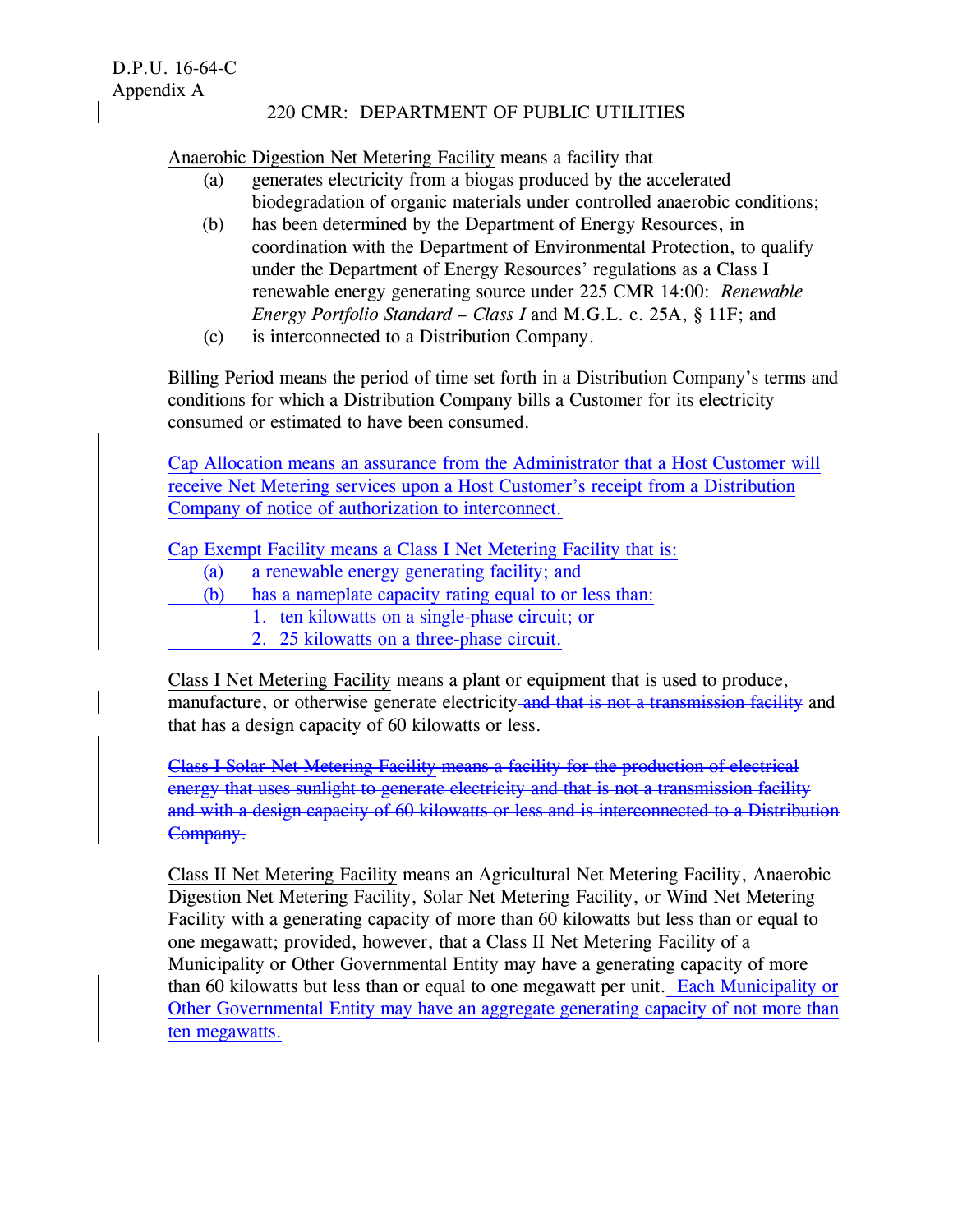Class II Solar Net Metering Facility means a facility for the production of electrical energy that uses sunlight to generate electricity with a generating capacity of more than 60 kilowatts but less than or equal to one megawatt and is interconnected to a Distribution Company; provided however, that a Solar Class II Net Metering Facility of a Municipality or Other Governmental Entity may have a generating capacity of more than 60 kilowatts but less than or equal to one megawatt per unit.

Class III Net Metering Facility means an Agricultural Net Metering Facility, Anaerobic Digestion Net Metering Facility, Solar Net Metering Facility, or Wind Net Metering Facility with a generating capacity of more than one megawatt but less than or equal to two megawatts; provided, however, that a Class III Net Metering Facility of a Municipality or Other Governmental Entity may have a generating capacity of more than one megawatt but less than or equal to two megawatts per unit. Each-up to a total capacity of ten megawatts per Municipality or Other Governmental Entity may have an aggregate generating capacity of not more than ten megawatts.

Class III Solar Net Metering Facility means a facility for the production of electrical energy that uses sunlight to generate electricity with a generating capacity of more than one megawatt but less than or equal to two megawatts and is interconnected to a Distribution Company; provided however, that a Solar Class III Net Metering Facility of a Municipality or Other Governmental Entity may have a generating capacity of more than one megawatt but less than or equal to two megawatts per unit and up to a total capacity of ten megawatts per Municipality or Other Governmental Entity.

Department means Department of Public Utilities.

Governmental Cooperative means a cooperative, organized pursuant to M.G.L. c. 164, § 136, whose members or shareholders are all Municipalities or Other Governmental Entities.

Customer means any person, partnership, corporation, or any other entity, whether public or private, who obtains distribution service at a customer delivery point and who is a customer of record of the Distribution Company for its own electricity consumption.

Distribution Company means a company engaging in the distribution of electricity or owning, operating or controlling distribution facilities; provided, however, that a distribution Distribution company Company shall not include any entity which owns or operates plant or equipment used to produce electricity, except for facilities provided in M.G.L. c. 164, § 1A(f), steam and chilled water, or an affiliate engaged solely in the provision of such electricity, steam and chilled water, where the electricity produced by such entity or its affiliate is primarily for the benefit of hospitals and non-profit educational institutions, and where such plant or equipment was in operation before January 1, 1986.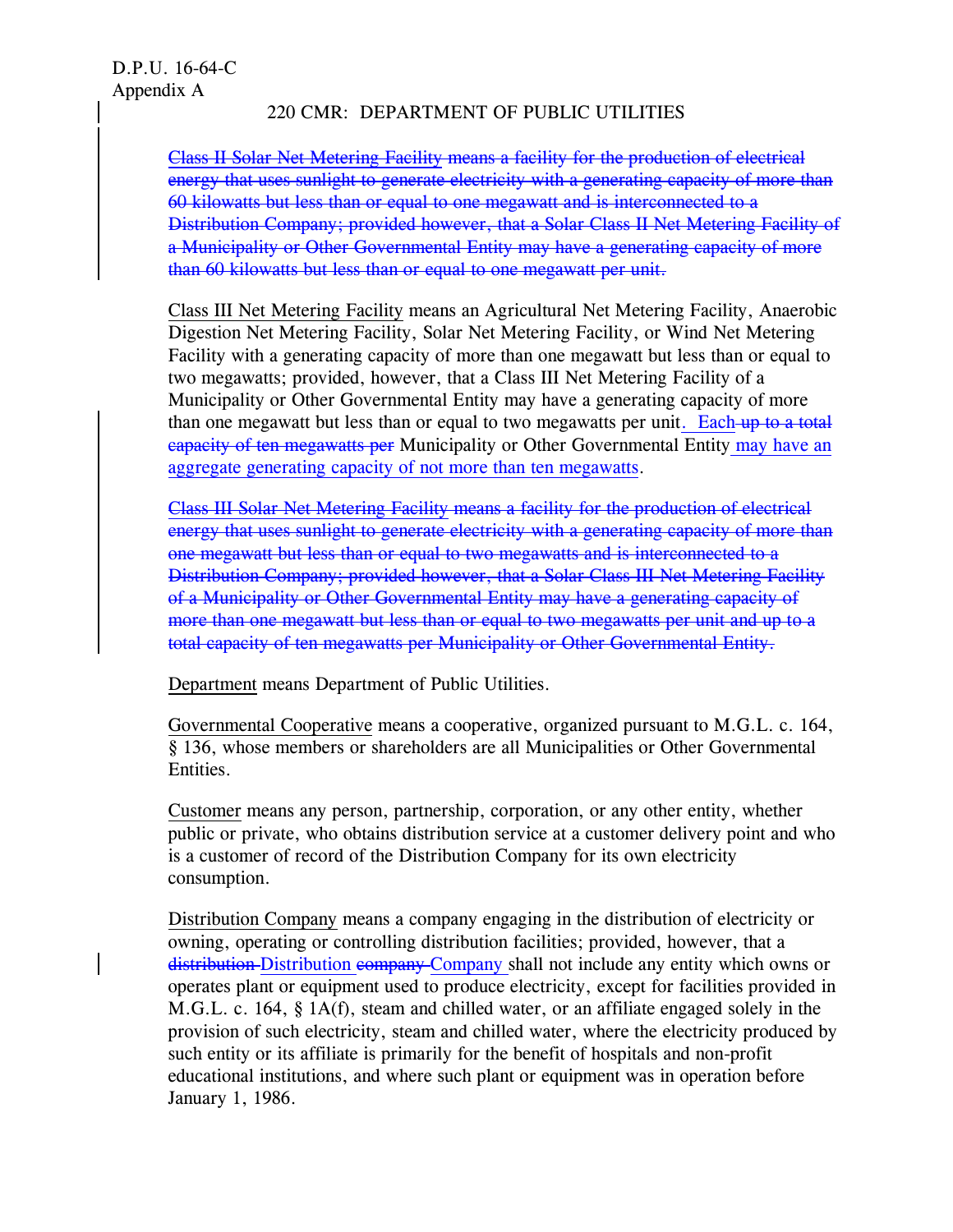Host Customer means a Customer with a Class I Net Metering Facility, Class II Net Metering Facility, or Class III Net Metering Facility that generates electricity on the Customer's side of the meter.

ISO-NE means ISO New England Inc., the independent system operator for New England, or its successor, authorized by the Federal Energy Regulatory Commission to operate the New England bulk power system and administer New England's organized wholesale electricity market pursuant to the ISO-NE Tariff and operation agreements with transmission owners.

Market Net Metering Credit means a Net Metering Credit provided by a Distribution Company for the net excess electricity generated and fed back to the Distribution Company by a Class I Solar Net Metering Facility, Class II Solar Net Metering Facility, Class III New Solar Net Metering Facility or Solar Neighborhood Net Metering Facility that and other Solar Net Metering Facilities that are not Cap Exempt Facilities after 25 years from the date that each Solar Net Metering Facility was first authorized to interconnect to the electric distribution system as provided by M.G.L. c. 164, § 139(k) is interconnected to a Distribution Company after the **Notification Date.** 

Municipality means a city or town.

Neighborhood means a geographic area within a Municipality, subject to the right of the Department to grant exceptions pursuant to 220 CMR 18.09(7), that:

- (a) is recognized by the residents as including a unique community of interests;
- (b) falls within the service territory of a single Distribution Company and within a single ISO-NE load zone; and
- (c) may encompass residential, commercial, and undeveloped properties.

Neighborhood Net Metering Facility means a Class I Net Metering Facility, Class II Net Metering Facility, or Class III Net Metering Facility that: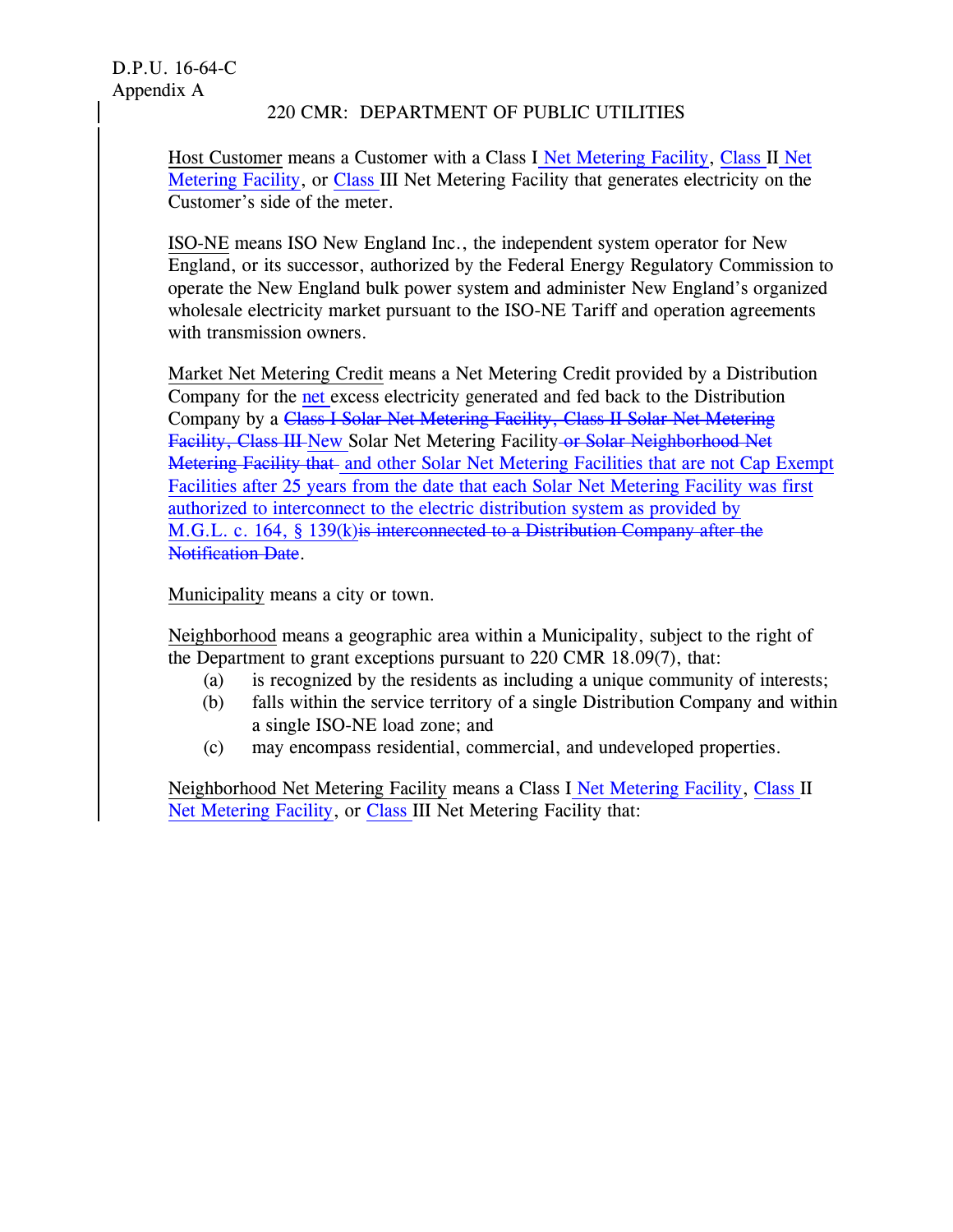- (a) is owned by, or serves the energy needs of, a group of ten or more residential Customers that reside in a single Neighborhood and are served by a single Distribution Company;
- (b) may also be owned by, or serve the energy needs of, other Customers who reside in the same Neighborhood and are served by the same Distribution Company as the residential Customers that own or are served by the facility; and
- (c) is located within the same Neighborhood as the Customers that own or are served by the facility.

Net Metering means the process of measuring the difference between electricity delivered by a Distribution Company and electricity generated by a Class I Net Metering Facility, Class II Net Metering Facility, Class or Class III Net Metering Facility and fed back to the Distribution Company.

Net Metering Credit means any credit, including a Market Net Metering Credit and a Neighborhood Net Metering Credit as defined in M.G.L. c. 164, § 138, provided by a Distribution Company for the net excess electricity generated and fed back to the Distribution Company by a Class I Net Metering Facility, Class II Net Metering Facility, Class III Net Metering Facility, or Neighborhood Net Metering Facility.

Net Metering Facility of a Municipality or Other Governmental Entity means a Class II Net Metering Facility or Class III Net Metering Facility:

- (a) that is owned or operated by a Municipality or Other Governmental Entity; or
- (b) of which the Municipality or Other Governmental Entity is the Host Customer and is assigned 100% of the output.

New Solar Net Metering Facility means:

- (a) a Solar Net Metering Facility that submits an application for a Cap Allocation to the System of Assurance after the Notification Date for the entire capacity of the Solar Net Metering Facility; or
- (b) a Solar Net Metering Facility that submits an application for a Cap Allocation to the System of Assurance before the Notification Date, but which is subsequently deemed complete by the Administrator and does not receive a Cap Allocation from the Administrator until after January 8, 2017; or
- (c) a Solar Net Metering Facility that submits an application for a Cap Allocation to the System of Assurance before the Notification Date, is subsequently deemed complete by the Administrator and receives a Cap Allocation before or on January 8, 2017, but that seeks to expand the generating capacity at a later date after the Notification Date such that the entire facility, including the expanded generating capacity, is a Class II Net Metering Facility or Class III Net Metering Facility.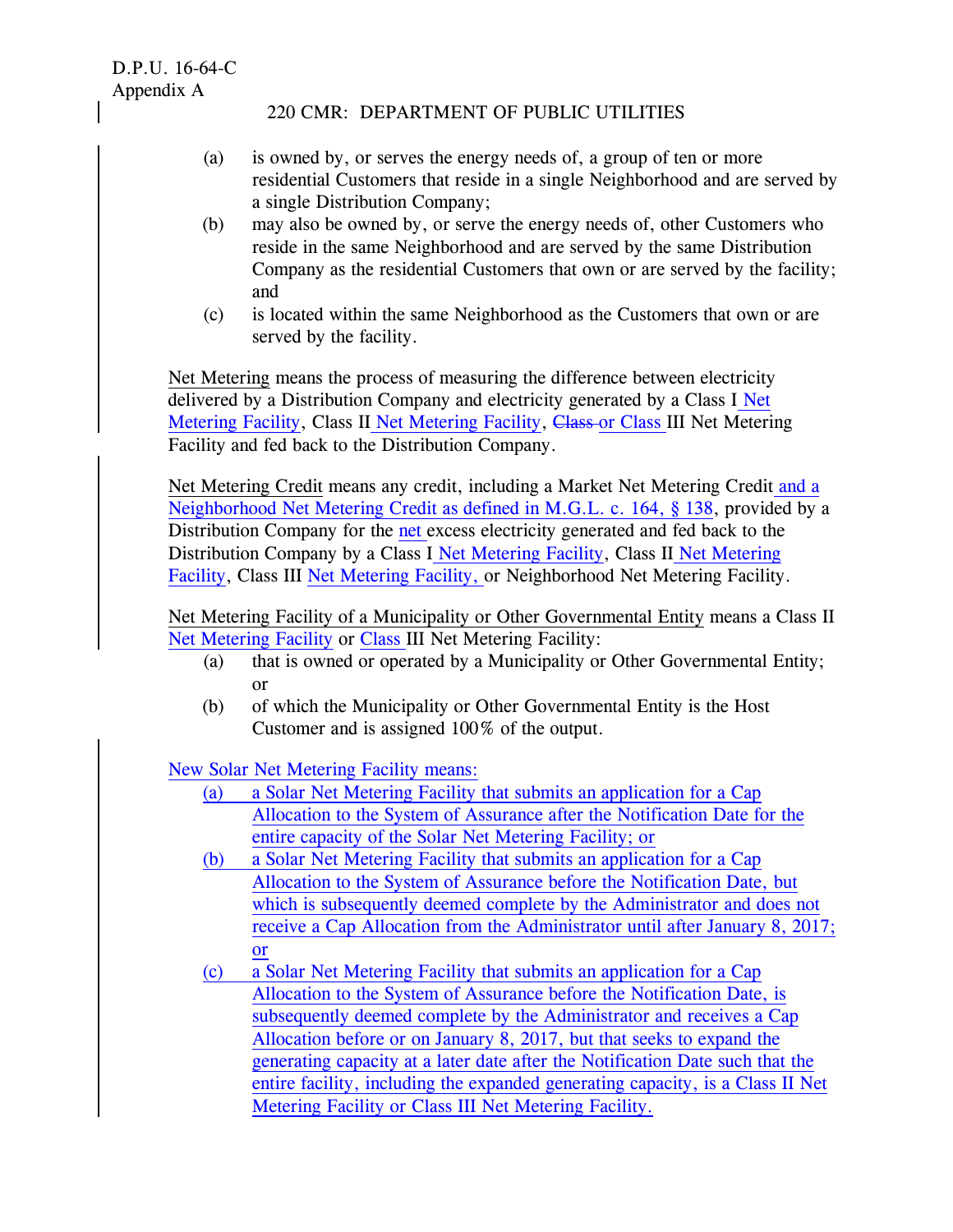Notification Date means the date established by Department o<del>O</del>rder after which all new Class I Solar Net Metering Facilities, Class II Solar Net Metering Facilities, and Class III New Solar Net Metering Facilities shall generate Market Net Metering Credits only as determined pursuant to M.G.L. c. 164,  $\S$  139(b $\frac{1}{2}$ ).

Other Governmental Entity means a department or agency of the Federal government or of the Commonwealth, and any other entity as approved by the Department.

Renewable Energy means energy generated from any source that qualifies as a Class I or Class II Renewable Energy generating source under M.G.L. c. 25A, § 11F; provided, however, that after conducting administrative proceedings, the Department of Energy Resources, in consultation with the Department of Agricultural Resources, may add technologies or technology categories.

Solar Neighborhood Net Metering Facility means a Class I, II, or III Solar Net **Metering Facility that:** 

- (a) is owned by, or serves the energy needs of, a group of ten or more residential Customers that reside in a single Neighborhood and are served by a single Distribution Company;
- (b) may also be owned by, or serve the energy needs of, other Customers who reside in the same Neighborhood and are served by the same Distribution Company as the residential Customers that own or are served by the facility; and
- (c) is located within the same Neighborhood as the Customers that own or are served by the facility.

Solar Net Metering Facility means a facility for the production of electrical energy that uses sunlight to generate electricity and is interconnected to a Distribution Company.

System of Assurance means the Massachusetts System of Assurance of Net Metering Eligibility, as established by the Department pursuant to M.G.L. c. 164,  $\S$  139(g).

Wind Net Metering Facility means a facility for the production of electrical energy that uses wind to generate electricity and is interconnected to a Distribution Company.

18.03: Net Metering Services

(1) Each Distribution Company shall provide services to Customers and Host Customers necessary to permit Net Metering, including those related to interconnection, metering, calculation, and billing of Net Metering Credits, as provided by 220 CMR 18.04 and as specified in a Distribution Company's Net Metering tariff pursuant to 220 CMR 18.09(2) and (3).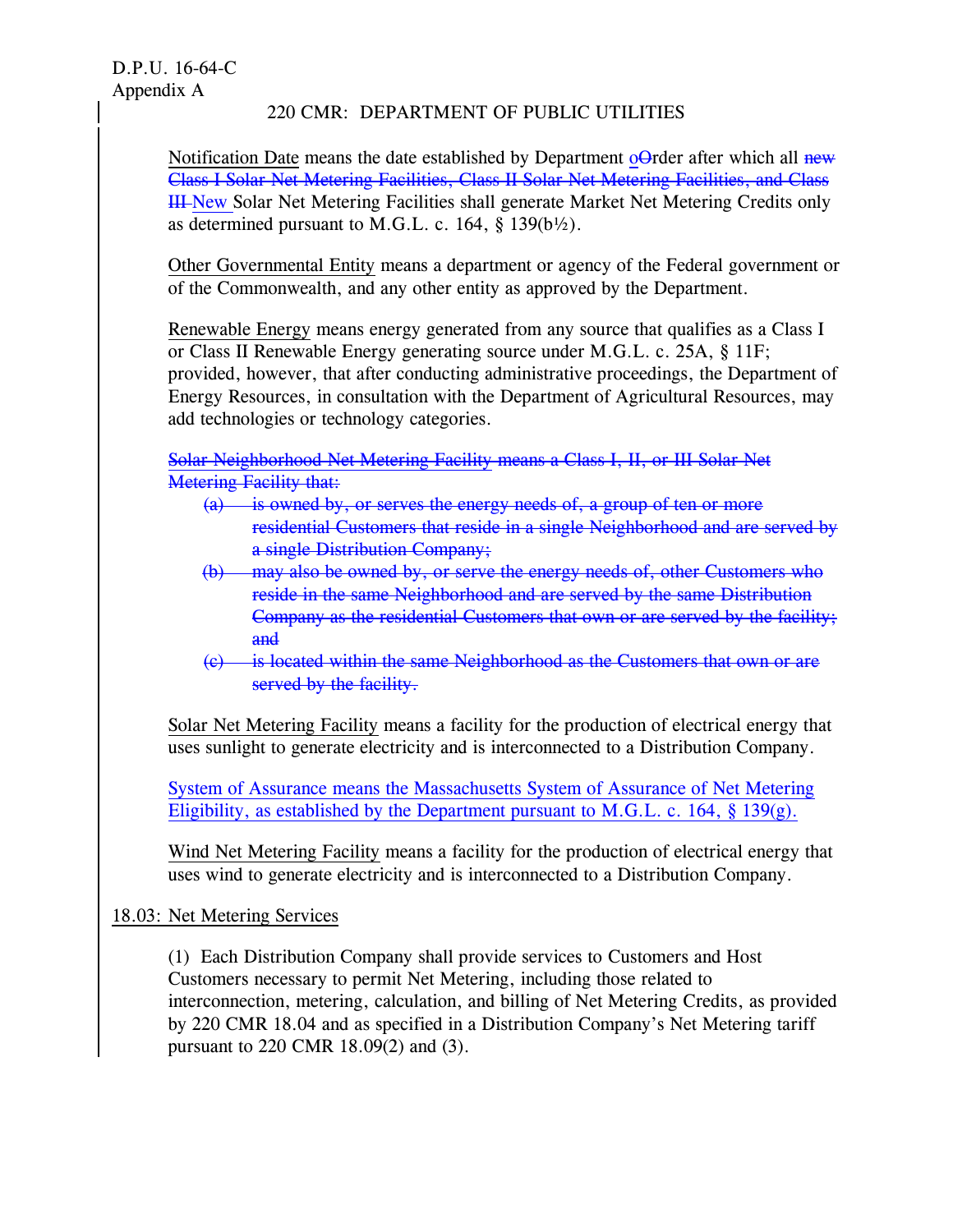(2) Each-No Distribution Company shall be prohibited may impose from imposing a special fees on a Host Customer with a Class I Net Metering Facility, including a New Solar Net Metering Facility, such as backup charges and demand charges, or additional controls or liability insurance, with the exception of except for a monthly minimum reliability contribution or other fee approved by the Department in a ratemaking proceeding, if approved by the Department, provided that the facility meets the other requirements of the interconnection tariff, and all relevant safety and power quality standards.

(3) Each Distribution Company shall calculate a Net Metering Credit as set forth in 220 CMR 18.04, and not bill a Host Customer for kilowatt-hour usage, for any Billing Period in which the kilowatt-hours generated by a Class I Net Metering Facility, Class II Net Metering Facility, or Class III Net Metering Facility, or a New Solar Net Metering Facility exceed the kilowatt-hour usage of the Host Customer.

(4) Each Distribution Company shall bill a Host Customer for net excess consumption for any Billing Period in which the kilowatt- hours consumed by a Host Customer exceed the kilowatt-hours generated by a Class I Net Metering Facility, Class II Net Metering Facility, or Class III Net Metering Facility, or New Solar Net Metering Facility.

# 18.04: Calculation of Net Metering Credits

(1) For a Class I Net Metering Facility that is a Wind Net Metering Facility, Class I Net Metering Facility that is a Solar Net Metering Facility, Class I Net Metering Facility that is an Agricultural Net Metering Facility, Class I Net Metering Facility that is an Anaerobic Digestion Net Metering Facility, Class II Net Metering Facility, a Net Metering Facility of a Municipality or Other Governmental Entity, or a Solar Net Metering Facility that receives approval by Department order, except those Solar Net Metering Facilities governed by 220 CMR 18.04(3) and (4), each Distribution Company shall calculate for each Billing Period a Net Metering Credit equal to:

- (a)  $100\%$  of the net excess kilowatt-hours, by time-of-use, if applicable, multiplied by the sum of the following Distribution Company charges applicable to the rate class under which the Host Customer takes service:
	- 1. default basic service kilowatt-hour charge in the ISO-NE load zone where the Host Customer is located;
	- 2. distribution kilowatt-hour charge;
	- 3. transmission kilowatt-hour charge; and
	- 4. transition kilowatt-hour charge;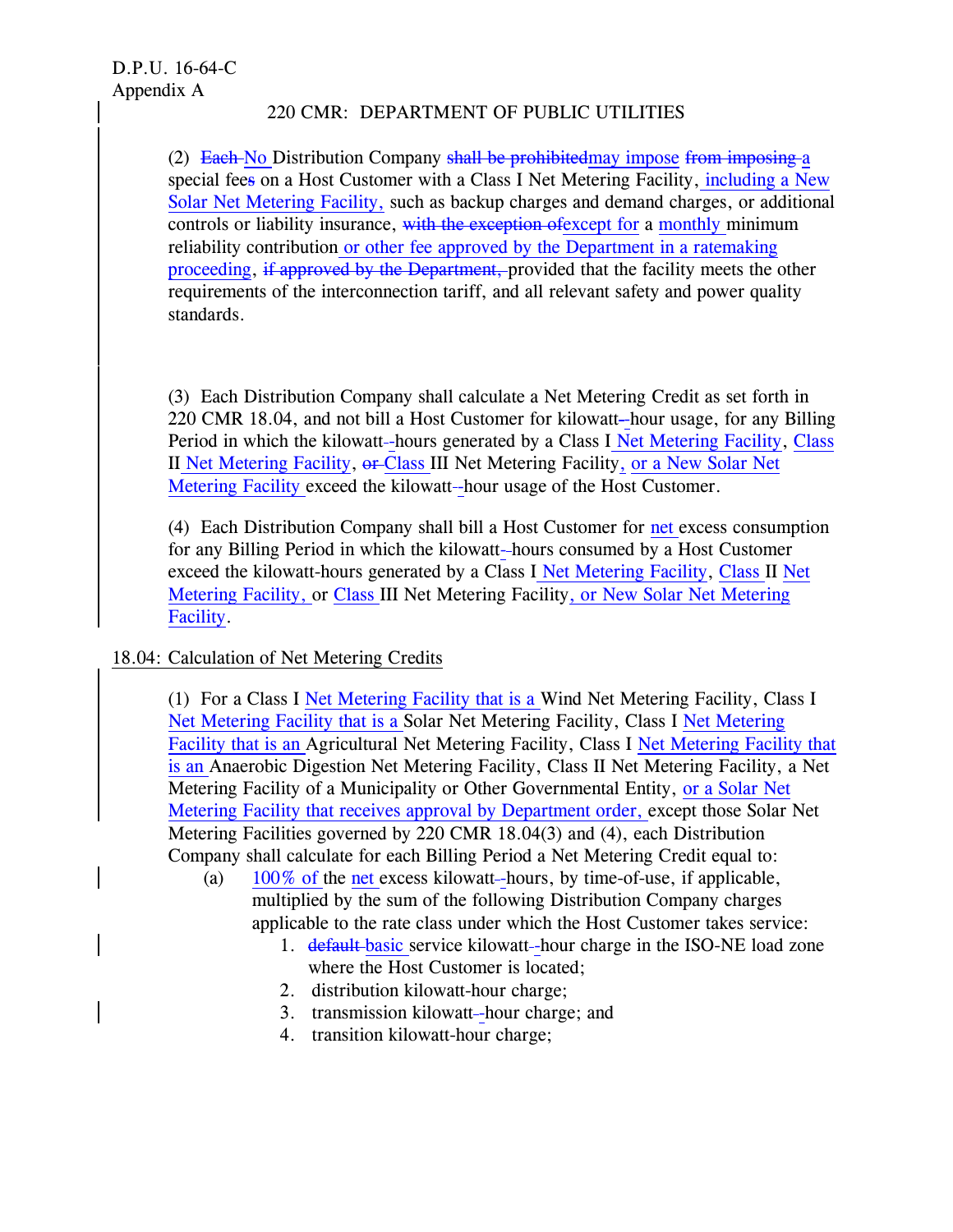D.P.U. 16-64-C Appendix A

### 220 CMR: DEPARTMENT OF PUBLIC UTILITIES

(b) Except that a private Class I Net Metering Facility that is a Solar Net Metering Facility,  $\theta$  Class II Net Metering Facility that is a Solar Net Metering Facility, or Class III Net Metering Facility that is a Solar Net Metering Facility interconnected to a Distribution Company before the Notification Date shall receive Market Net Metering Credits as provided in 220 CMR 18.04(3) or (4) after 25 years from the date on which the Solar Net Metering Facility was first authorized to interconnect to the distribution system, as provided in 220 CMR 18.04(3).

(2) For a Class I Net Metering Facility other than a Class I Net Metering Facility that is a Wind Net Metering Facility, Class I Net Metering Facility that is an Agricultural Net Metering Facility, Class I Net Metering Facility that is an Anaerobic Digestion Net Metering Facility, or a Class I Net Metering Facility that is a Solar Net Metering Facility, each Distribution Company shall calculate a Net Metering Credit for each Billing Period as the product of the:

- (a) 100% of the net excess kilowatt-hours, by time-of-use, if applicable; and
- (b) average monthly clearing price at the ISO-NE.

(3) For a Class I Net Metering Facility that is a New Solar Net Metering Facility, Class II Net Metering Facility that is a New Solar Net Metering Facility, or Class III Net Metering Facility that is a New Solar Net Metering Facility interconnected to a Distribution Company after the Notification Date, except for those Solar Net Metering Facilities governed by 220 CMR 18.04(4)a Solar Net Metering Facility of a Municipality or Other Governmental Entity, each Distribution Company shall calculate for each Billing Period a Market Net Metering Credit equal to:  $(a)$  60% of the net excess kilowatt--hours, by time-of-use, if applicable, multiplied by the sum of the Distribution Company's:

- 1. (a) default basic service kilowatt-hour charge in the ISO-NE load zone where the Host Customer is located;
- 2. (b) distribution kilowatt-hour charge:
- 3. (c) transmission kilowatt--hour charge; and
- 4. (d) transition kilowatt-hour charge, except:

(b) A Class I Solar Net Metering Facility that has a nameplate rating equal to or less than ten kilowatts on a single-phase circuit or 25 kilowatts on a threephase circuit shall receive a Net Metering Credit equal to 100% of the excess kilowatt-hours, by time-of-use, if applicable, multiplied by the sum of the Distribution Company's:

- 1. default service kilowatt hour charge in the ISO-NE load zone where the Host Customer is located;
- 2. distribution kilowatt-hour charge;
- 3. transmission kilowatt hour charge; and
- 4. transition kilowatt-hour charge.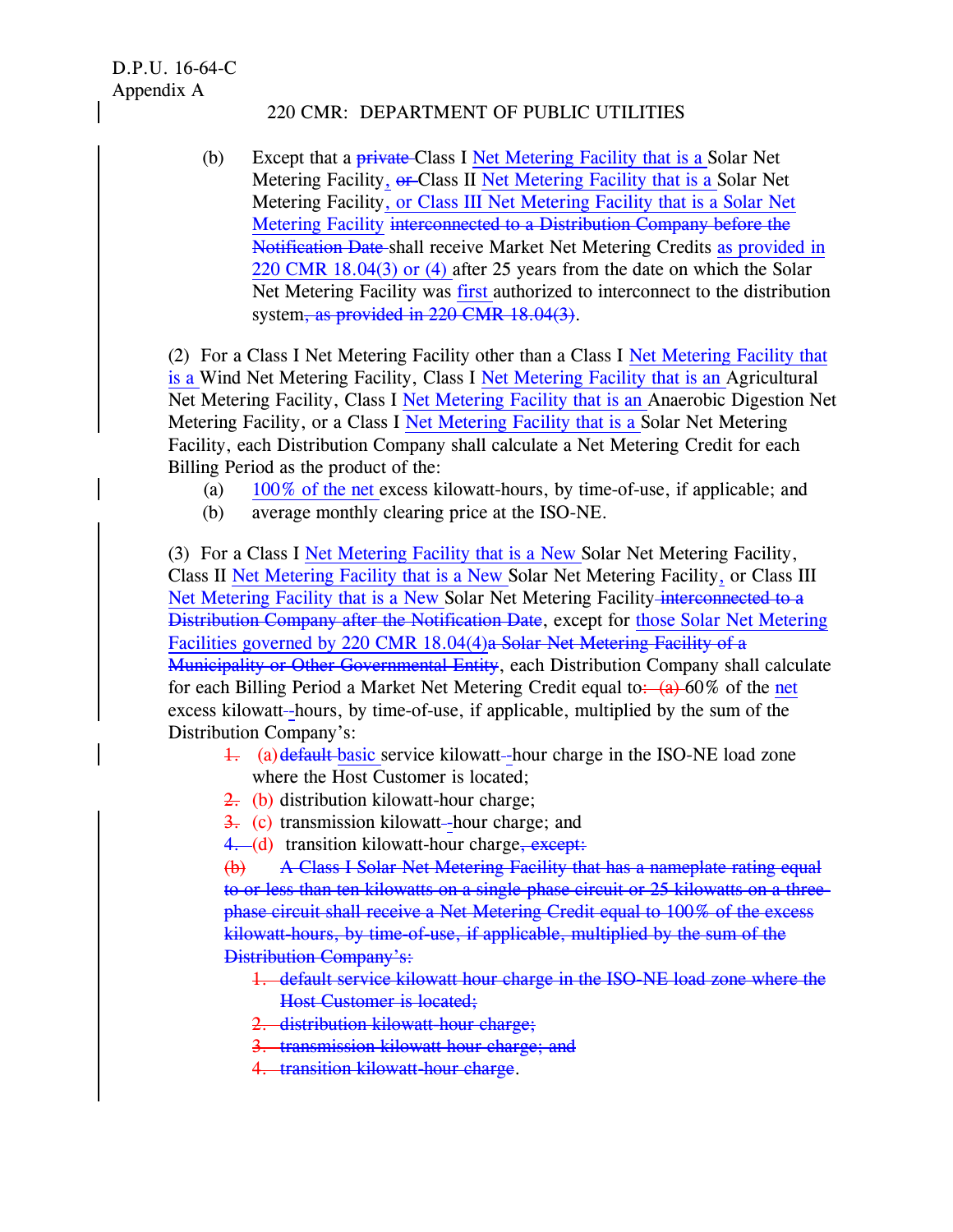- (4) For a New Solar Net Metering Facility that is a Cap Exempt Facility, or Class I Solar Net Metering Facility, Class II New Solar Net Metering Facility, and Class III Solar Net Metering Facility of which a the Municipality or Other Governmental Entity is the Host Customer and only allocates Net Metering Credits to the accounts of other customers that could also qualify as a Municipality or Other Governmental Entityinterconnected to a Distribution Company after the Notification Date, each Distribution Company shall calculate for each Billing Period a Market Net Metering Credit equal to 100% of the net excess kilowatt-hours, by time-of-use, if applicable, multiplied by the sum of the Distribution Company's:
	- (a) default-basic service kilowatt-hour charge in the ISO-NE load zone where the Host Customer is located;
	- (b) distribution kilowatt-hour charge;
	- (c) transmission kilowatt- hour charge; and
	- (d) transition kilowatt-hour charge<del>, provided that Credits shall only be allocated</del> to an account of a municipality or government entity.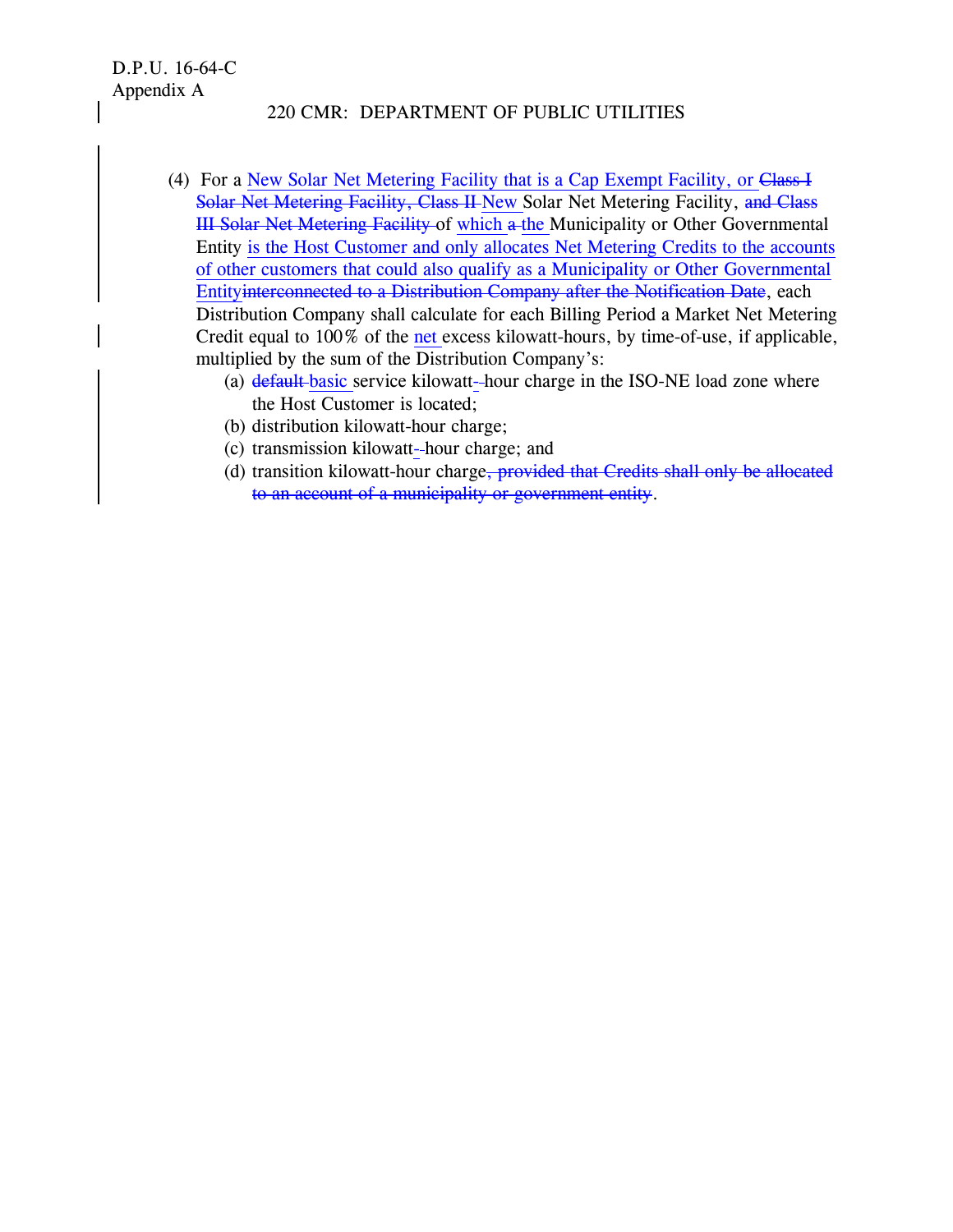(5) For a Neighborhood Net Metering Facility or a Class III Net Metering Facility other than a Net Metering Facility of a Municipality or Other Governmental Entity and those Solar Net Metering Facilities governed by 220 CMR 18.04(3) or (6), each Distribution Company shall calculate for each Billing Period a Net Metering Credit equal to:

- (a)  $100\%$  of the net excess kilowatt-hours, by time-of-use, if applicable, multiplied by the sum of the Distribution Company charges applicable to the rate class under which the Host Customer takes service:
	- 1. default-basic service kilowatt-hour charge in the ISO-NE load zone where the Host Customer is located;
	- 2. transmission kilowatt-hour charge; and
	- 3. transition kilowatt-hour charge;
- (b) Except that a private Solar Net Metering Facility that is a Neighborhood Net Metering Facility or a Class III Solar Net Metering Facility, other than a Solar Net Metering Facility of a Municipality or Other Governmental Entity, interconnected to a Distribution Company before the Notification Dateshall receive Market Net Metering Credits, as provided in 220 CMR 18.04(6), after 25 years from the date on which it was first authorized to interconnect to the distribution system shall receive Market Net Metering Credits after 25 years from the date on which the Solar Net Metering Facility was authorized to interconnect to the distribution system, as described in 220 CMR 18.04(3); and
- (b)(c) Except those Class III Net Metering Facilities governed by 220 CMR  $18.04(1)(b)$ .

(6) For a New Solar Net Metering Facility that is a Neighborhood Net Metering Facility or a Class III Solar Net Metering Facility other than a Solar Net Metering Facility of a Municipality or Other Governmental Entity, interconnected to a Distribution Company after the Notification Date, each Distribution Company shall calculate for each Billing Period a Market Net Metering Credit equal to 60% of the net excess kilowatt-hours, by time-of-use, if applicable, multiplied by the sum of the Distribution Company's:

(a) default basic service kilowatt-hour charge in the ISO-NE load zone where the Host Customer is located;

(b) distribution kilowatt-hour charge;

 $\leftrightarrow$  (b) transmission kilowatt--hour charge; and

 $(d)(c)$  transition kilowatt-hour charge.

(7) The calculation of Net Metering Credits under 220 CMR 18.04 shall not include the demand side management and renewable energy kilowatt-hour charges set forth in M.G.L. c. 25, §§ 19 through 20.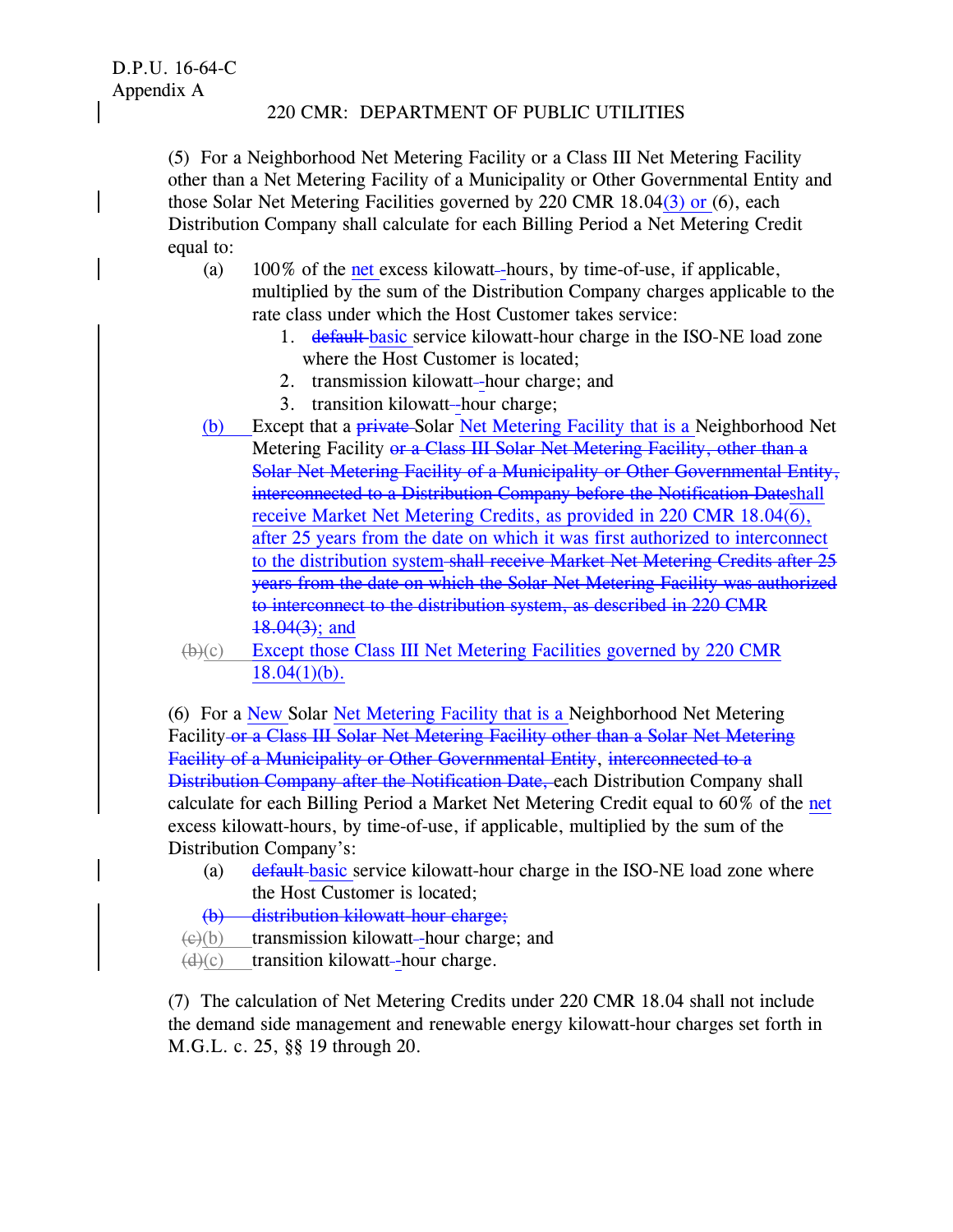(8) For any Billing Period for which a Distribution Company calculates a Net Metering Credit for a Host Customer, the Distribution Company shall apply the Net Metering Credit to the Host Customer's account for the subsequent Billing Period, unless the Host Customer provides otherwise pursuant to 220 CMR 18.05. The Distribution Company shall carry forward, from Billing Period to Billing Period, any remaining Net Metering Credit balance.

## 18.05: Allocation of Net Metering Credits

(1) For a Class I Net Metering Facility, Class II Net Metering Facility, or Class III Net Metering Facility, including a New Solar Net Metering Facility, each Distribution Company shall allocate Net Metering Credits, as designated in writing by the Host Customer, to other Customers who are in the Distribution Company's service territory and are located in the same ISO-NE load zone. The manner and form of credit designation shall be as specified in the Distribution Company's Net Metering Tariff pursuant to 220 CMR 18.09(2). Notwithstanding the foregoing, if the Host Customer is a Municipality or Other Governmental Entity, including a Governmental Cooperative, it may direct its Distribution Company to allocate Net Metering Credits only to other Customers that are Municipalities or Other Governmental Entities.

(2) For a Neighborhood Net Metering Facility, the Distribution Company may only allocate Net Metering Credits to residential or other Customers who reside in the same Neighborhood in which the Neighborhood Net Metering Facility is located and have an ownership interest in, or are served by, the Neighborhood Net Metering Facility.

(3) The Distribution Company shall carry forward, from Billing Period to Billing Period, any remaining Net Metering Credit balance.

(4) For a Class III Net Metering Facility, including a Class III Net Metering Facility that is a New Solar Net Metering Facility, a Distribution Company may elect to pay to the Host Customer Net Metering Credits rather than allocating such credits pursuant to 220 CMR 18.05(1).

## 18.06: Eligibility for Net Metering

(1) Distribution Companies shall not provide Net Metering services to a Host Customer who is an electric company, generation company, aggregator, supplier, energy marketer, or energy broker, as those terms are used in M.G.L. c. 164, §§ 1 and 1F and 220 CMR 11.00: *Rules Governing the Restructuring of the Electric Industry*.

(2) A Governmental Cooperative shall not be considered an electric company, generation company, aggregator, supplier, energy marketer or energy broker, as those terms are used in M.G.L. c. 164, §§ 1 and 1F and 220 CMR 11.00: *Rules Governing the Restructuring of the Electric Industry*.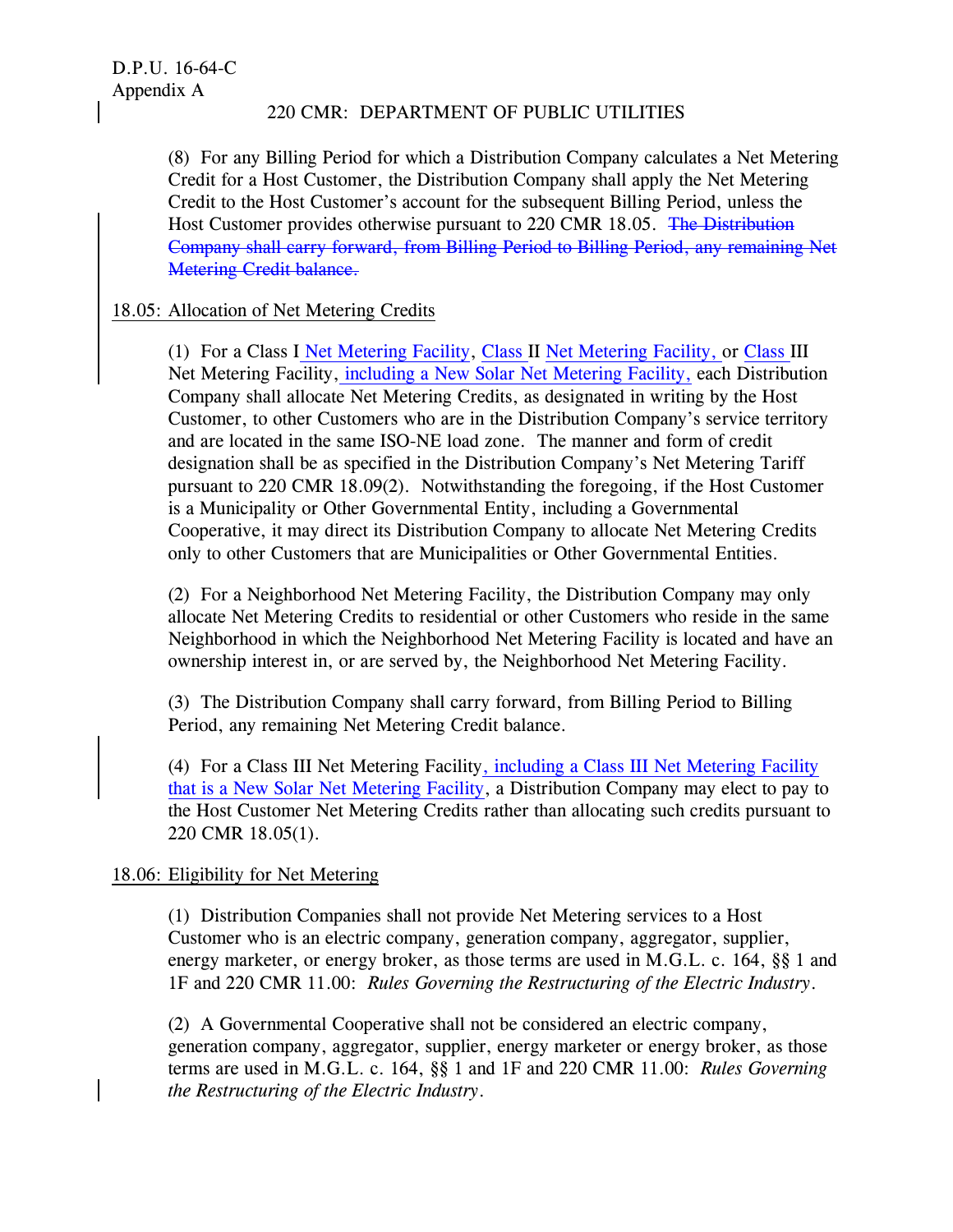#### 18.07: Net Metering Capacity

(1) Each Distribution Company shall make Net Metering services available to Host Customers such that the aggregate capacity of:

- (a) Net Metering Ffacilities that are not Net Metering Facilities of a Municipality or Other Governmental Entity does not exceed 7% of the Distribution Company's highest historical peak load; and
- (b) Net Metering Facilities of a Municipality or Other Governmental Entity does not exceed 8% of the Distribution Company's highest historical peak load.

(2) The maximum amount of generating capacity eligible for Net Metering by a Municipality or Other Governmental Entity shall be ten megawatts, as determined by the sum of the nameplate ratings of Class II Net Metering Facilities and Class III Net Metering Facilities, including a Class II Net Metering Facility that is a New Solar Net Metering Facility and a Class III Net Metering Facility that is a New Solar Net Metering Facility, for which the Municipality or Other Governmental Entity is the Host Customer,  $\div$  except as provided in 220 CMR 18.07(6).

(3) Each Distribution Company shall identify on an annual basis its highest historical peak load and post that data on its website by February  $1<sup>st</sup>$  of the following year.

(4) For the purpose of calculating the aggregate capacity of Class I Net Metering Facilities, Class II Net Metering Facilities, and Class III Net Metering Facilities, including a New Solar Net Metering Facility, the capacity of a: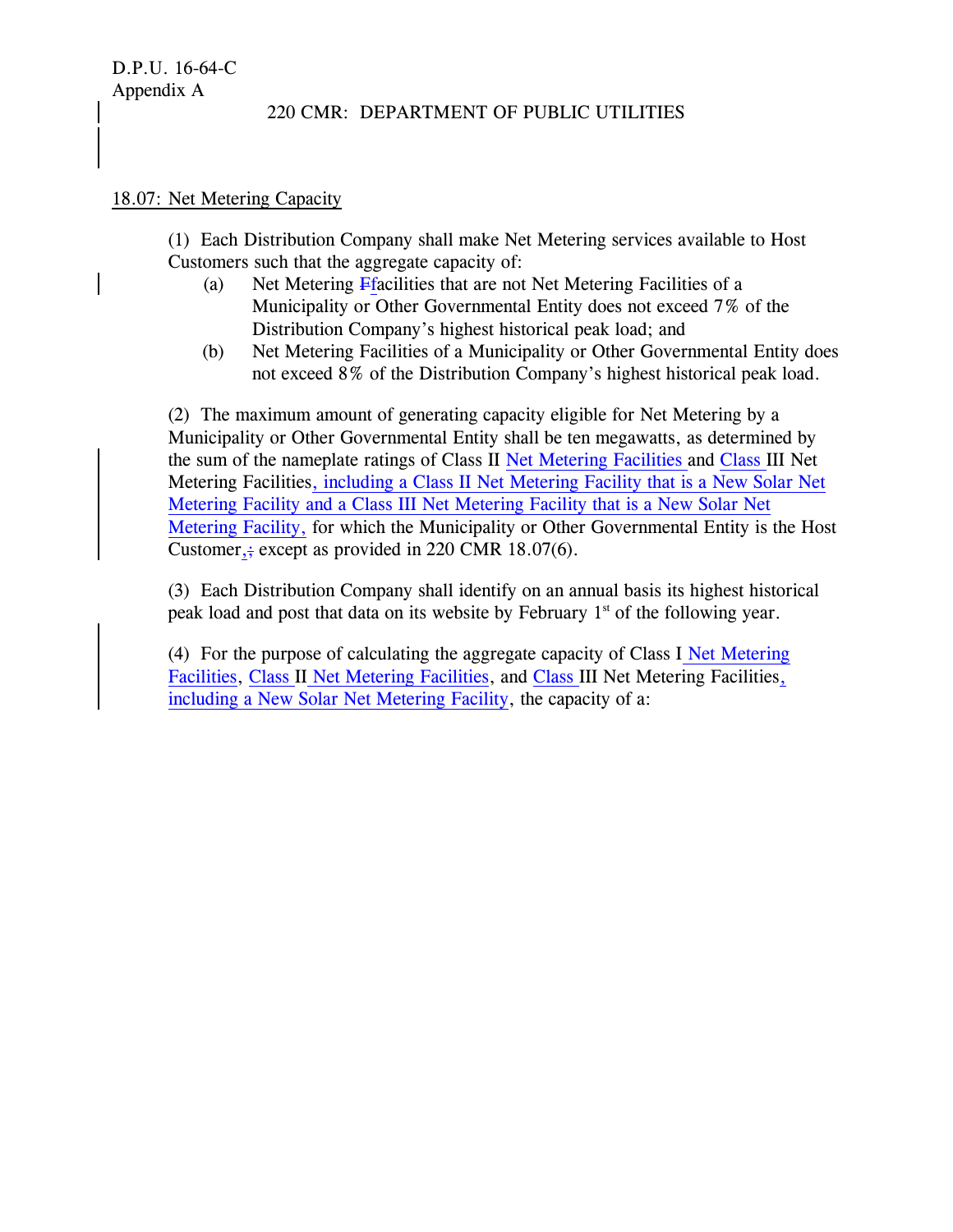- (a) Solar Net Metering Facility shall be 80% of the facility's direct current rating at standard test conditions; and
- (b) Wind Net Metering Facility, and all other non-solar net-Net Mmetering facilities, shall be the nameplate rating.

(5) A Class I Net Metering Facility Cap Exempt Facility shall be exempt from the calculation of the aggregate capacity of Net Metering facilities. that are not Net Metering facilities of a Municipality or Other Governmental Entity if:

 $\overrightarrow{a}$  it is a Renewable Energy generating facility; and

- (b) its nameplate rating is equal to or less than
	- 1. ten kilowatts on a single-phase circuit; or
	- 1. 25 kilowatts on a three-phase circuit.

(6) A Municipality or Other Governmental Entity that is a member of a Governmental Cooperative may transfer any or all of the net metering generating capacity associated with one or more Class II or III Net Metering Facilities, including a Class II Net Metering Facility that is a New Solar Net Metering Facility or a Class III Net Metering Facility that is a New Solar Net Metering Facility, to said Governmental Cooperative by providing written assent to the Governmental Cooperative and obtaining approval from the Department.

(7) A Governmental Cooperative may serve as a Host Customer for a Net Metering Facility of a Municipality or Other Governmental Entity for all capacity allocated pursuant to 220 CMR 18.07(6) and its own capacity as an Other Governmental Entity, provided that the Net Metering Credits for which such Governmental Cooperative serves as Host Customer shall only be allocated to that same Governmental Cooperative or its members.

(8) Notwithstanding the capacity limits set forth herein 220 CMR 18.07, a Class I Net Metering Facility shall be eligible for Net Metering if it qualifies under the Department of Energy Resources' regulations as a Class I renewable energy generating source under 225 CMR 14:00: *Renewable Energy Portfolio Standard – Class I* and M.G.L. c. 25A, § 11F and is a Cap Exempt Facility its nameplate capacity is either.

(a) equal to or less than ten kilowatts on a single-phase circuit; or

(b) equal to or less than 25 kilowatts on a three-phase circuit.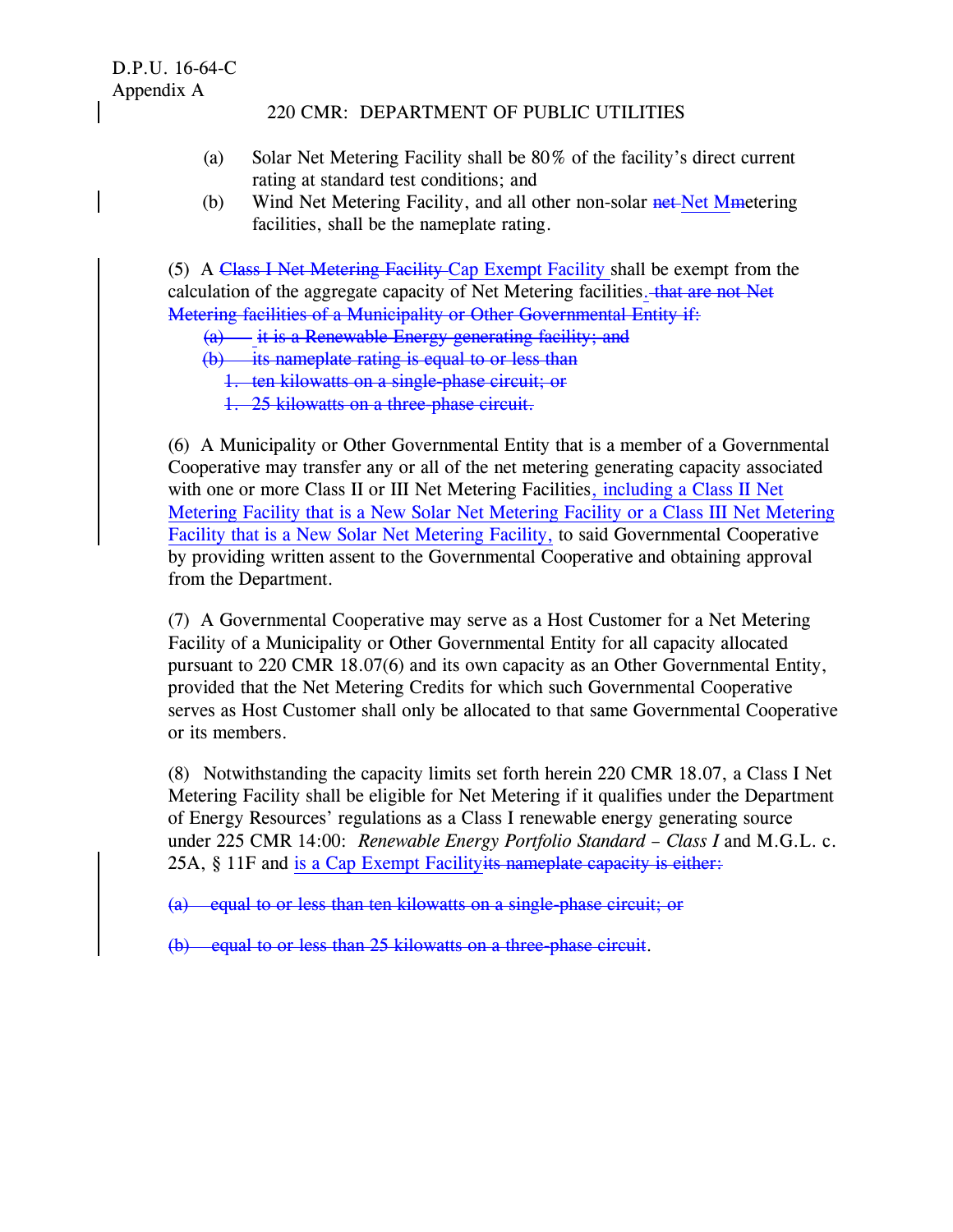D.P.U. 16-64-C Appendix A

### 220 CMR: DEPARTMENT OF PUBLIC UTILITIES

#### 18.08: Net Metering Reports

- (1) Each Distribution Company shall track at least the following:
	- (a) the size, generation type, Net Metering class, fuel type, and the Municipality within which each Net Metering facility receives Net Metering services;
	- (b) the size, generation type, fuel type, and the Municipality within which each Net Metering facility has requested interconnection with the Distribution Company; and
	- (c) the aggregate capacity of Net Metering facilities that have interconnected, and that have requested interconnection, to the Distribution Company.

(2) Each Distribution Company shall file with the Department information regarding the provision of Net Metering services to its Customers, in a format and according to a schedule as determined by the Department.

(3) Each Distribution Company shall post data to a publicly accessible website tracking the aggregate capacity of eligible Net Metering facilities that have connected, and that have requested interconnection, relative to the Net Metering capacity set forth in 220 CMR 18.07. The data shall be updated on a monthly basis.

#### 18.09: Miscellaneous

(1) The provision of Net Metering services does not entitle Distribution Companies to ownership of, or title to, the renewable energy or environmental attributes, including renewable energy certificates, associated with any electricity produced by a Net Metering facility.

(2) Each Distribution Company shall implement its responsibilities and obligations regarding the provision of Net Metering services to Customers and Host Customers pursuant to a Department-approved tariff.

(3) Each Distribution Company shall implement its responsibilities and obligations regarding the provision of interconnection services to Customers and Host Customers pursuant to a Department-approved tariff.

(4) Each Distribution Company shall be allowed to recover the aggregate of the distribution portion of any Net Metering Credits and the Distribution Company delivery charges displaced by a Class I Net Metering Facility, Class II Net Metering Facility, or Class III Net Metering Facility, including a New Solar Net Metering Facility, through a uniform per kilowatt-hour surcharge or surcharges billed to all of its Customers on an annual basis.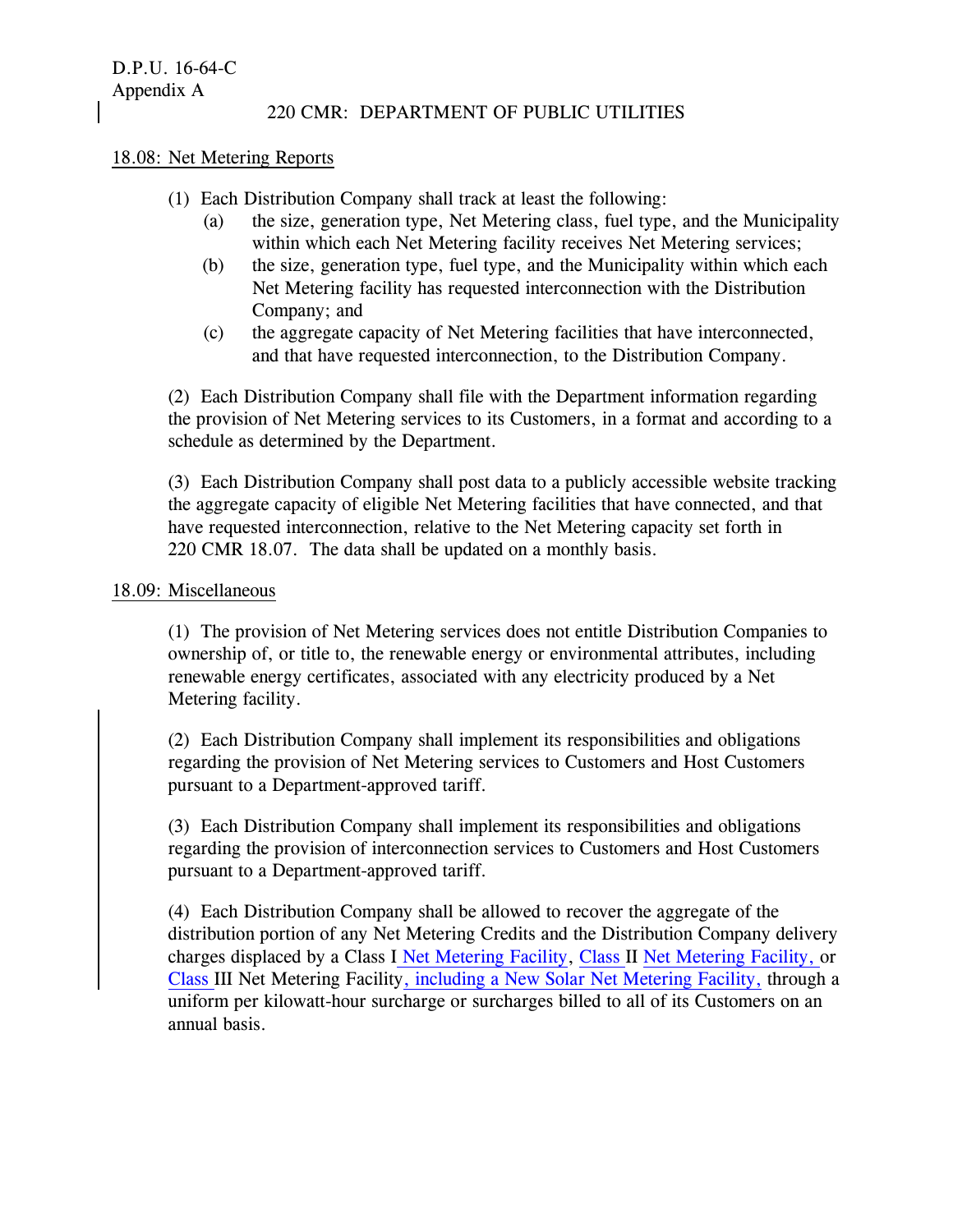(5) Nothing in 220 CMR 18.00 is intended in any way to limit eligibility for Net Metering services based upon a third--party ownership or financing agreement related to a Net Metering facility, where Net Metering services would otherwise be available.

(6) Unless otherwise indicated, all capacity and energy measurements referenced in 220 CMR 18.00 refer to alternating current.

(7) The Department may, where appropriate, grant an exception from any provision of 220 CMR 18.00.

# 18.10: Monthly Minimum Reliability Contribution

- (1) Distribution Companies may submit to the Department proposals for a monthly minimum reliability contribution to be included on electric bills for distribution utility accounts that receive Net Metering Credits— provided that the Department receives a proposal from such Distribution Company and subsequently approves the monthly minimum reliability contribution pursuant to M.G.L. c. 164, § 139(j).
- (2) (2) The Department may only consider a proposal for a monthly minimum reliability contribution after the aggregate nameplate capacity of installed solar generating facilities in the Commonwealth is equal to or greater than 1,600 megawatts direct current and determines that such contributions meet the requirements set forth in M.G.L. c. 164, § 139(j).

(3) The Department shall conduct a full adjudicatory proceeding when reviewing proposals for a monthly minimum reliability contribution, which shall include at least one public hearing and an opportunity for public comment.

(4) The Department may exempt or modify any monthly minimum reliability contribution for low-income ratepayers. The Department may also exempt, for any period through the year 2020, any class or sub-class of Class I, Class II, or Class III Net Metering Facilities that were in service not later than December 31, 2016 from any minimum reliability contribution.

(5) Minimum monthly reliability contributions shall take effect on such date designated by Department Order, provided that the date designated by the Department shall be not later than December 31, 2018.

# REGULATORY AUTHORITY

220 CMR 18.00: M.G.L. c. 164, §§ 138 through 140.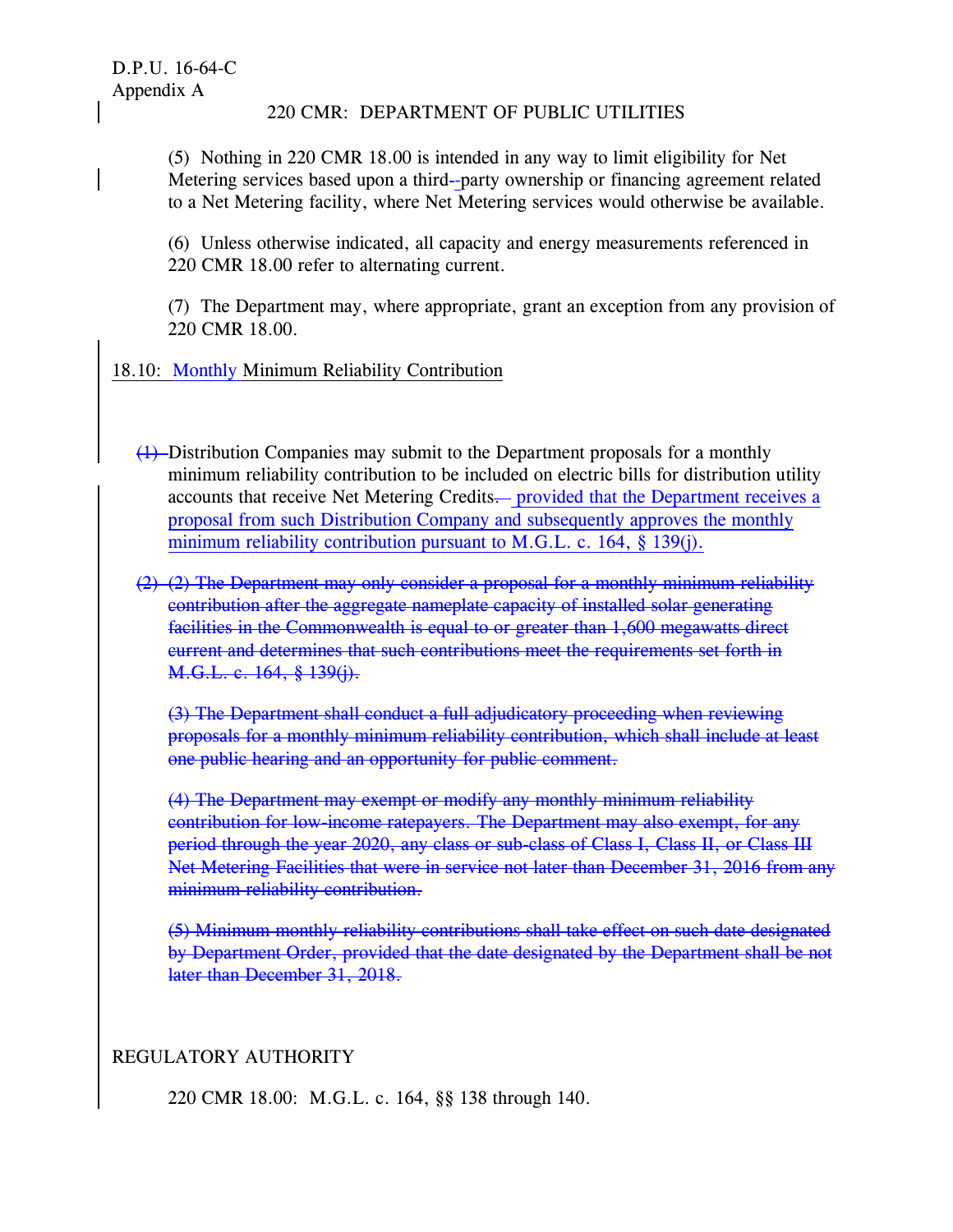D.P.U. 16-64-C

**Appendix B**

**Clean Final Net Metering Regulations**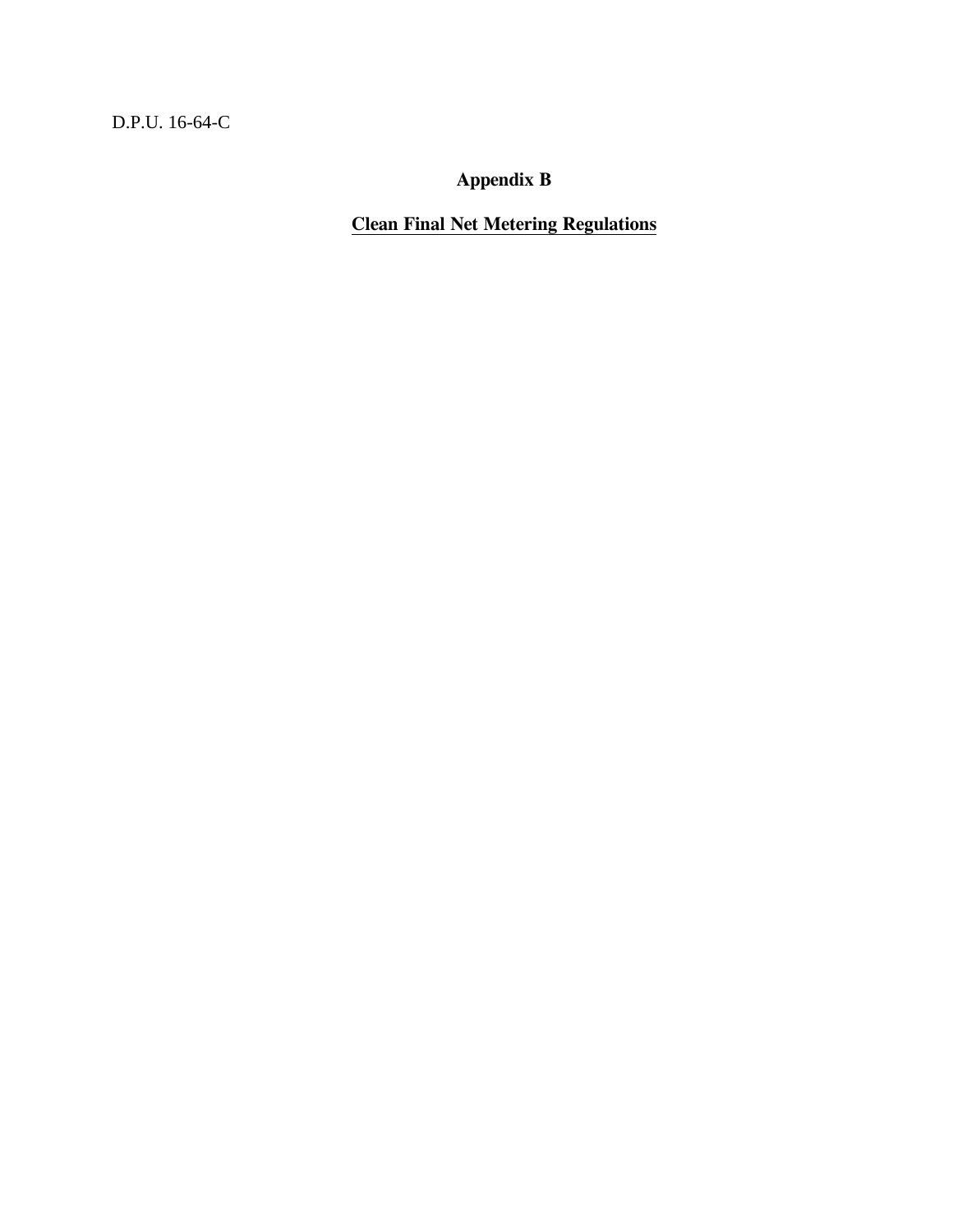D.P.U. 16-64-C Appendix B

#### 220 CMR: DEPARTMENT OF PUBLIC UTILITIES

#### 220 CMR 18.00: NET METERING

Section

- 18.01: Purpose and Scope
- 18.02: Definitions
- 18.03: Net Metering Services
- 18.04: Calculation of Net Metering Credits
- 18.05: Allocation of Net Metering Credits
- 18.06: Eligibility for Net Metering
- 18.07: Net Metering Capacity
- 18.08: Net Metering Reports
- 18.09: Miscellaneous
- 18:10: Monthly Minimum Reliability Contribution

#### 18.01: Purpose and Scope

(1) Purpose. 220 CMR 18.00 governs how Distribution Companies are to provide Net Metering services to Customers consistent with the net metering provisions of M.G.L. c. 164, §§ 138 through 140.

(2) Scope. 220 CMR 18.00 applies to all Distribution Companies subject to the jurisdiction of the Department.

#### 18.02: Definitions

The terms set forth in 220 CMR 18.02 shall be defined as follows, unless the context otherwise requires.

Administrator means the qualified entity selected by the Department to facilitate the System of Assurance.

Agricultural Net Metering Facility means a Renewable Energy generating facility that is operated as part of an agricultural business, generates electricity, does not have a generation capacity of more than two megawatts, is located on land owned or controlled by the agricultural business, and is used to provide energy to metered accounts of the business. Agriculture has the same meaning as provided in M.G.L. c. 128, § 1A; provided that, when necessary, the Commissioner of the Department of Agricultural Resources shall determine if a business is an agricultural business and whether the facility is operated as part of that business.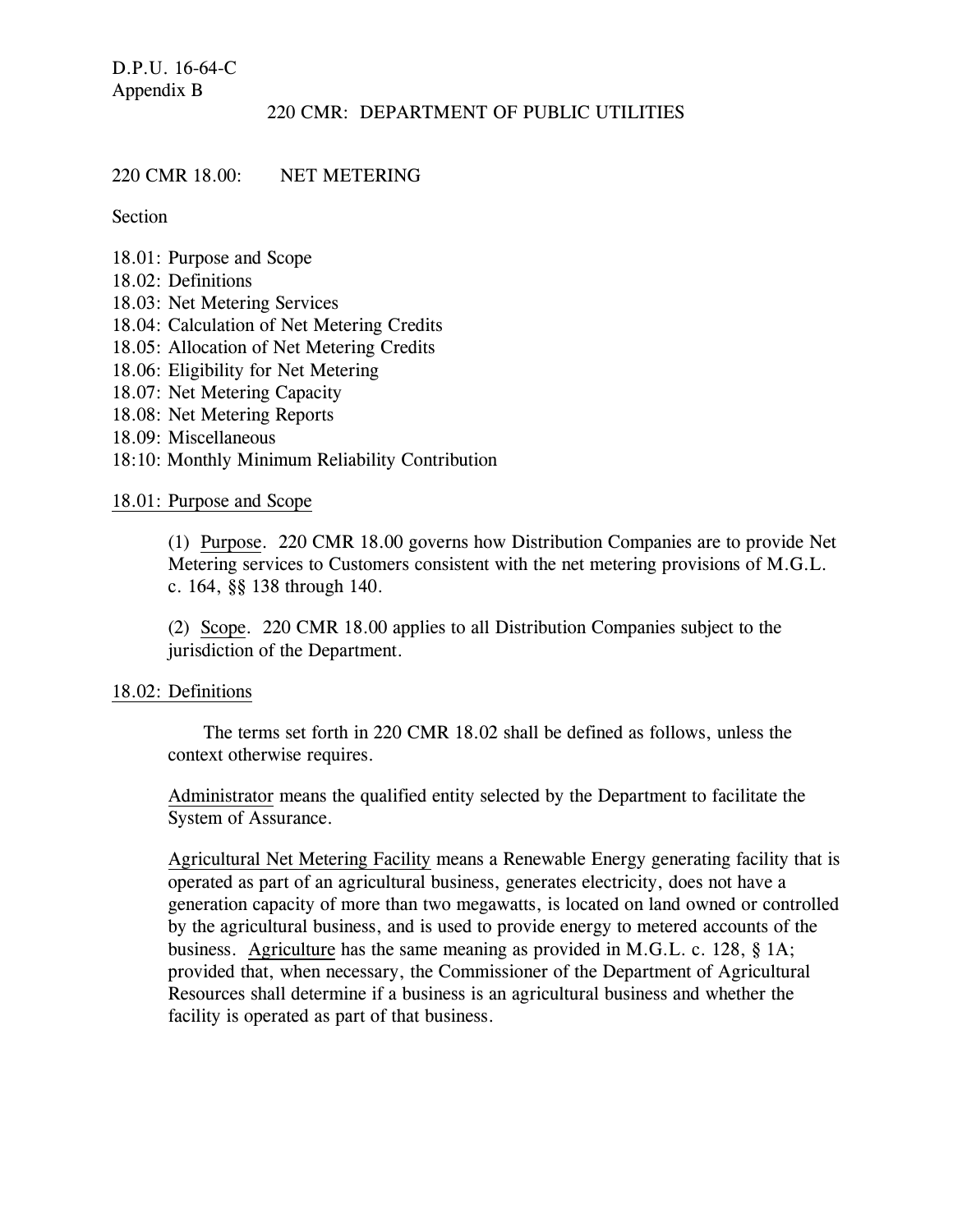Anaerobic Digestion Net Metering Facility means a facility that

- (a) generates electricity from a biogas produced by the accelerated biodegradation of organic materials under controlled anaerobic conditions;
- (b) has been determined by the Department of Energy Resources, in coordination with the Department of Environmental Protection, to qualify under the Department of Energy Resources' regulations as a Class I renewable energy generating source under 225 CMR 14:00: *Renewable Energy Portfolio Standard – Class I* and M.G.L. c. 25A, § 11F; and
- (c) is interconnected to a Distribution Company.

Billing Period means the period of time set forth in a Distribution Company's terms and conditions for which a Distribution Company bills a Customer for its electricity consumed or estimated to have been consumed.

Cap Allocation means an assurance from the Administrator that a Host Customer will receive Net Metering services upon a Host Customer's receipt from a Distribution Company of notice of authorization to interconnect.

Cap Exempt Facility means a Class I Net Metering Facility that is:

- (a) a renewable energy generating facility; and
- (b) has a nameplate capacity rating equal to or less than:
	- 1. ten kilowatts on a single-phase circuit; or
	- 2. 25 kilowatts on a three-phase circuit.

Class I Net Metering Facility means a plant or equipment that is used to produce, manufacture, or otherwise generate electricity and that has a design capacity of 60 kilowatts or less.

Class II Net Metering Facility means an Agricultural Net Metering Facility, Anaerobic Digestion Net Metering Facility, Solar Net Metering Facility, or Wind Net Metering Facility with a generating capacity of more than 60 kilowatts but less than or equal to one megawatt; provided, however, that a Class II Net Metering Facility of a Municipality or Other Governmental Entity may have a generating capacity of more than 60 kilowatts but less than or equal to one megawatt per unit. Each Municipality or Other Governmental Entity may have an aggregate generating capacity of not more than ten megawatts.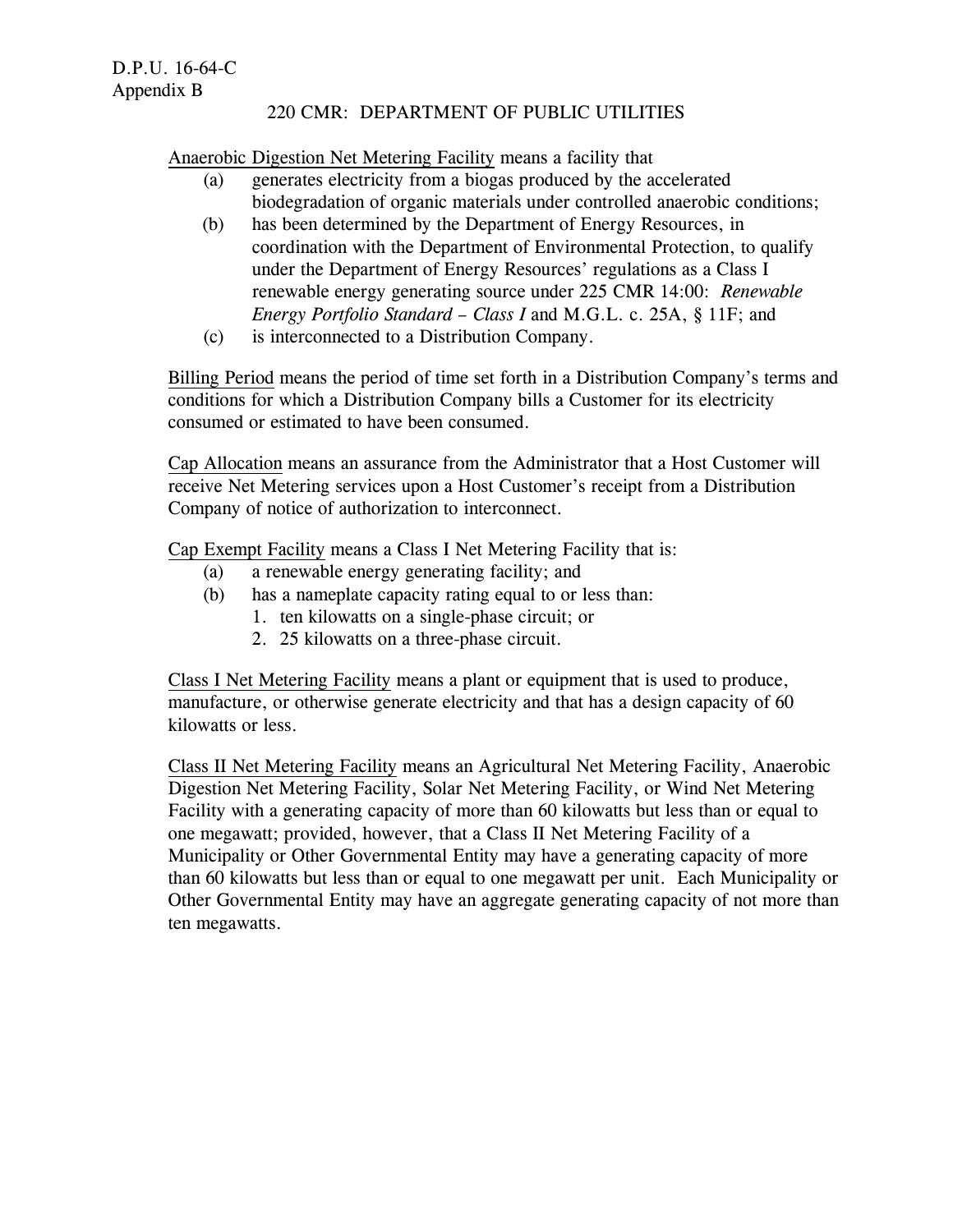Class III Net Metering Facility means an Agricultural Net Metering Facility, Anaerobic Digestion Net Metering Facility, Solar Net Metering Facility, or Wind Net Metering Facility with a generating capacity of more than one megawatt but less than or equal to two megawatts; provided, however, that a Class III Net Metering Facility of a Municipality or Other Governmental Entity may have a generating capacity of more than one megawatt but less than or equal to two megawatts per unit. Each Municipality or Other Governmental Entity may have an aggregate generating capacity of not more than ten megawatts.

Department means Department of Public Utilities.

Governmental Cooperative means a cooperative, organized pursuant to M.G.L. c. 164, § 136, whose members or shareholders are all Municipalities or Other Governmental Entities.

Customer means any person, partnership, corporation, or any other entity, whether public or private, who obtains distribution service at a customer delivery point and who is a customer of record of the Distribution Company for its own electricity consumption.

Distribution Company means a company engaging in the distribution of electricity or owning, operating or controlling distribution facilities; provided, however, that a Distribution Company shall not include any entity which owns or operates plant or equipment used to produce electricity, except for facilities provided in M.G.L. c. 164, § 1A(f), steam and chilled water, or an affiliate engaged solely in the provision of such electricity, steam and chilled water, where the electricity produced by such entity or its affiliate is primarily for the benefit of hospitals and non-profit educational institutions, and where such plant or equipment was in operation before January 1, 1986.

Host Customer means a Customer with a Class I Net Metering Facility, Class II Net Metering Facility, or Class III Net Metering Facility that generates electricity on the Customer's side of the meter.

ISO-NE means ISO New England Inc., the independent system operator for New England, or its successor, authorized by the Federal Energy Regulatory Commission to operate the New England bulk power system and administer New England's organized wholesale electricity market pursuant to the ISO-NE Tariff and operation agreements with transmission owners.

Market Net Metering Credit means a Net Metering Credit provided by a Distribution Company for the net excess electricity generated and fed back to the Distribution Company by a New Solar Net Metering Facility and other Solar Net Metering Facilities that are not Cap Exempt Facilities after 25 years from the date that each Solar Net Metering Facility was first authorized to interconnect to the electric distribution system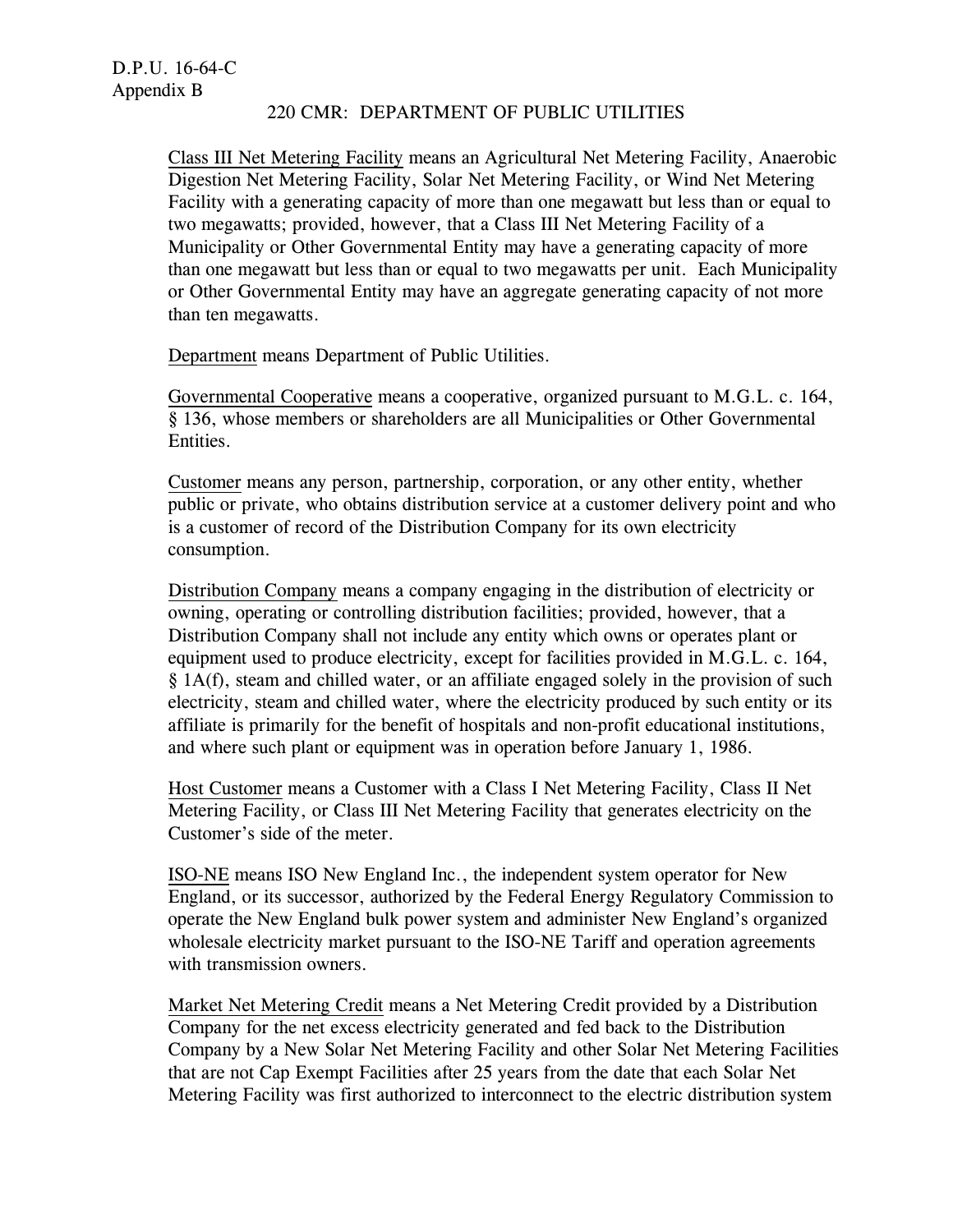as provided by M.G.L. c.  $164$ , §  $139(k)$ .

Municipality means a city or town.

Neighborhood means a geographic area within a Municipality, subject to the right of the Department to grant exceptions pursuant to 220 CMR 18.09(7), that:

- (a) is recognized by the residents as including a unique community of interests;
- (b) falls within the service territory of a single Distribution Company and within a single ISO-NE load zone; and
- (c) may encompass residential, commercial, and undeveloped properties.

Neighborhood Net Metering Facility means a Class I Net Metering Facility, Class II Net Metering Facility, or Class III Net Metering Facility that:

- (a) is owned by, or serves the energy needs of, a group of ten or more residential Customers that reside in a single Neighborhood and are served by a single Distribution Company;
- (b) may also be owned by, or serve the energy needs of, other Customers who reside in the same Neighborhood and are served by the same Distribution Company as the residential Customers that own or are served by the facility; and
- (c) is located within the same Neighborhood as the Customers that own or are served by the facility.

Net Metering means the process of measuring the difference between electricity delivered by a Distribution Company and electricity generated by a Class I Net Metering Facility, Class II Net Metering Facility, or Class III Net Metering Facility and fed back to the Distribution Company.

Net Metering Credit means any credit, including a Market Net Metering Credit and a Neighborhood Net Metering Credit as defined in M.G.L. c. 164, § 138, provided by a Distribution Company for the net excess electricity generated and fed back to the Distribution Company by a Class I Net Metering Facility, Class II Net Metering Facility, Class III Net Metering Facility, or Neighborhood Net Metering Facility.

Net Metering Facility of a Municipality or Other Governmental Entity means a Class II Net Metering Facility or Class III Net Metering Facility:

- (a) that is owned or operated by a Municipality or Other Governmental Entity; or
- (b) of which the Municipality or Other Governmental Entity is the Host Customer and is assigned 100% of the output.

New Solar Net Metering Facility means: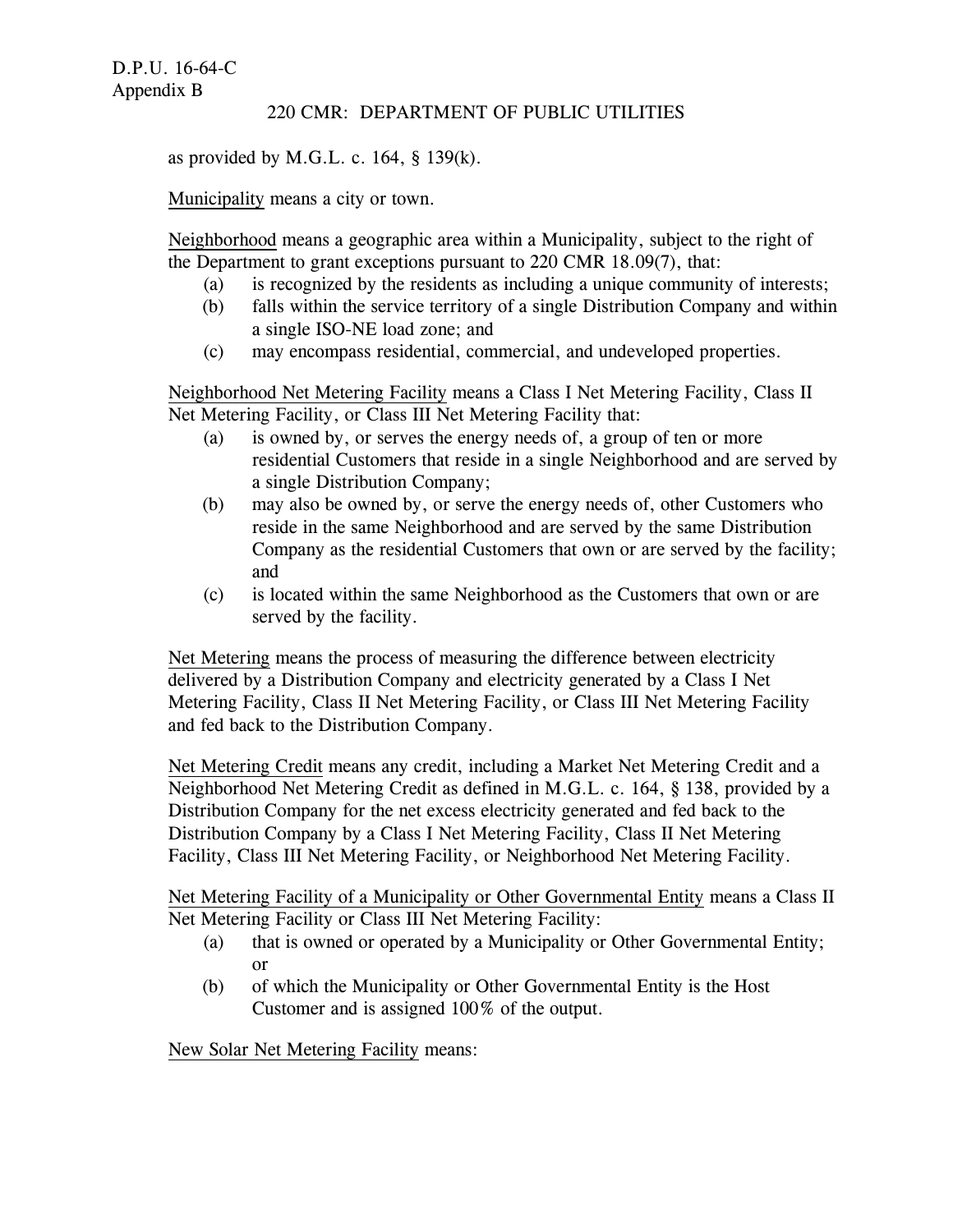- (a) a Solar Net Metering Facility that submits an application for a Cap Allocation to the System of Assurance after the Notification Date for the entire capacity of the Solar Net Metering Facility; or
- (b) a Solar Net Metering Facility that submits an application for a Cap Allocation to the System of Assurance before the Notification Date, but which is subsequently deemed complete by the Administrator and does not receive a Cap Allocation from the Administrator until after January 8, 2017; or
- (c) a Solar Net Metering Facility that submits an application for a Cap Allocation to the System of Assurance before the Notification Date, is subsequently deemed complete by the Administrator and receives a Cap Allocation before or on January 8, 2017, but that seeks to expand the generating capacity at a later date after the Notification Date such that the entire facility, including the expanded generating capacity, is a Class II Net Metering Facility or Class III Net Metering Facility.

Notification Date means the date established by Department order after which all New Solar Net Metering Facilities shall generate Market Net Metering Credits only as determined pursuant to M.G.L. c. 164,  $\S$  139(b $\frac{1}{2}$ ).

Other Governmental Entity means a department or agency of the Federal government or of the Commonwealth, and any other entity as approved by the Department.

Renewable Energy means energy generated from any source that qualifies as a Class I or Class II Renewable Energy generating source under M.G.L. c. 25A, § 11F; provided, however, that after conducting administrative proceedings, the Department of Energy Resources, in consultation with the Department of Agricultural Resources, may add technologies or technology categories.

Solar Net Metering Facility means a facility for the production of electrical energy that uses sunlight to generate electricity and is interconnected to a Distribution Company.

System of Assurance means the Massachusetts System of Assurance of Net Metering Eligibility, as established by the Department pursuant to M.G.L. c. 164, § 139(g).

Wind Net Metering Facility means a facility for the production of electrical energy that uses wind to generate electricity and is interconnected to a Distribution Company.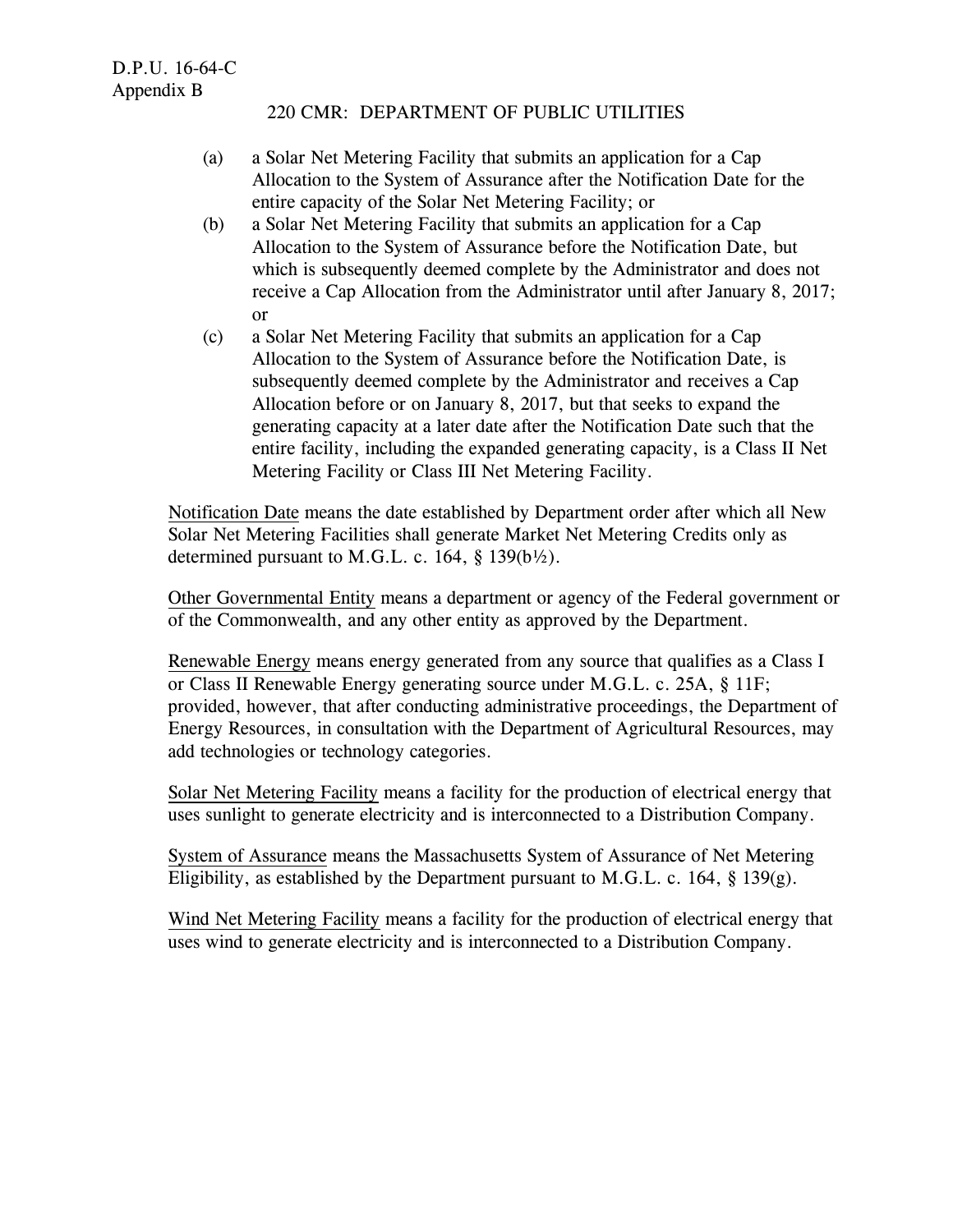### 18.03: Net Metering Services

(1) Each Distribution Company shall provide services to Customers and Host Customers necessary to permit Net Metering, including those related to interconnection, metering, calculation, and billing of Net Metering Credits, as provided by 220 CMR 18.04 and as specified in a Distribution Company's Net Metering tariff pursuant to 220 CMR 18.09(2) and (3).

(2) No Distribution Company may impose a special fee on a Host Customer with a Class I Net Metering Facility, including a New Solar Net Metering Facility, such as backup charges and demand charges, or additional controls or liability insurance, except for a monthly minimum reliability contribution or other fee approved by the Department in a ratemaking proceeding, provided that the facility meets the other requirements of the interconnection tariff, and all relevant safety and power quality standards.

(3) Each Distribution Company shall calculate a Net Metering Credit as set forth in 220 CMR 18.04, and not bill a Host Customer for kilowatt-hour usage, for any Billing Period in which the kilowatt-hours generated by a Class I Net Metering Facility, Class II Net Metering Facility, Class III Net Metering Facility, or a New Solar Net Metering Facility exceed the kilowatt-hour usage of the Host Customer.

(4) Each Distribution Company shall bill a Host Customer for net excess consumption for any Billing Period in which the kilowatt-hours consumed by a Host Customer exceed the kilowatt-hours generated by a Class I Net Metering Facility, Class II Net Metering Facility, or Class III Net Metering Facility, or New Solar Net Metering Facility.

#### 18.04: Calculation of Net Metering Credits

(1) For a Class I Net Metering Facility that is a Wind Net Metering Facility, Class I Net Metering Facility that is a Solar Net Metering Facility, Class I Net Metering Facility that is an Agricultural Net Metering Facility, Class I Net Metering Facility that is an Anaerobic Digestion Net Metering Facility, Class II Net Metering Facility, a Net Metering Facility of a Municipality or Other Governmental Entity, or a Solar Net Metering Facility that receives approval by Department order, except those Solar Net Metering Facilities governed by 220 CMR 18.04(3) and (4), each Distribution Company shall calculate for each Billing Period a Net Metering Credit equal to:

- (a) 100% of the net excess kilowatt-hours, by time-of-use, if applicable, multiplied by the sum of the following Distribution Company charges applicable to the rate class under which the Host Customer takes service:
	- 1. basic service kilowatt-hour charge in the ISO-NE load zone where the Host Customer is located;
	- 2. distribution kilowatt-hour charge;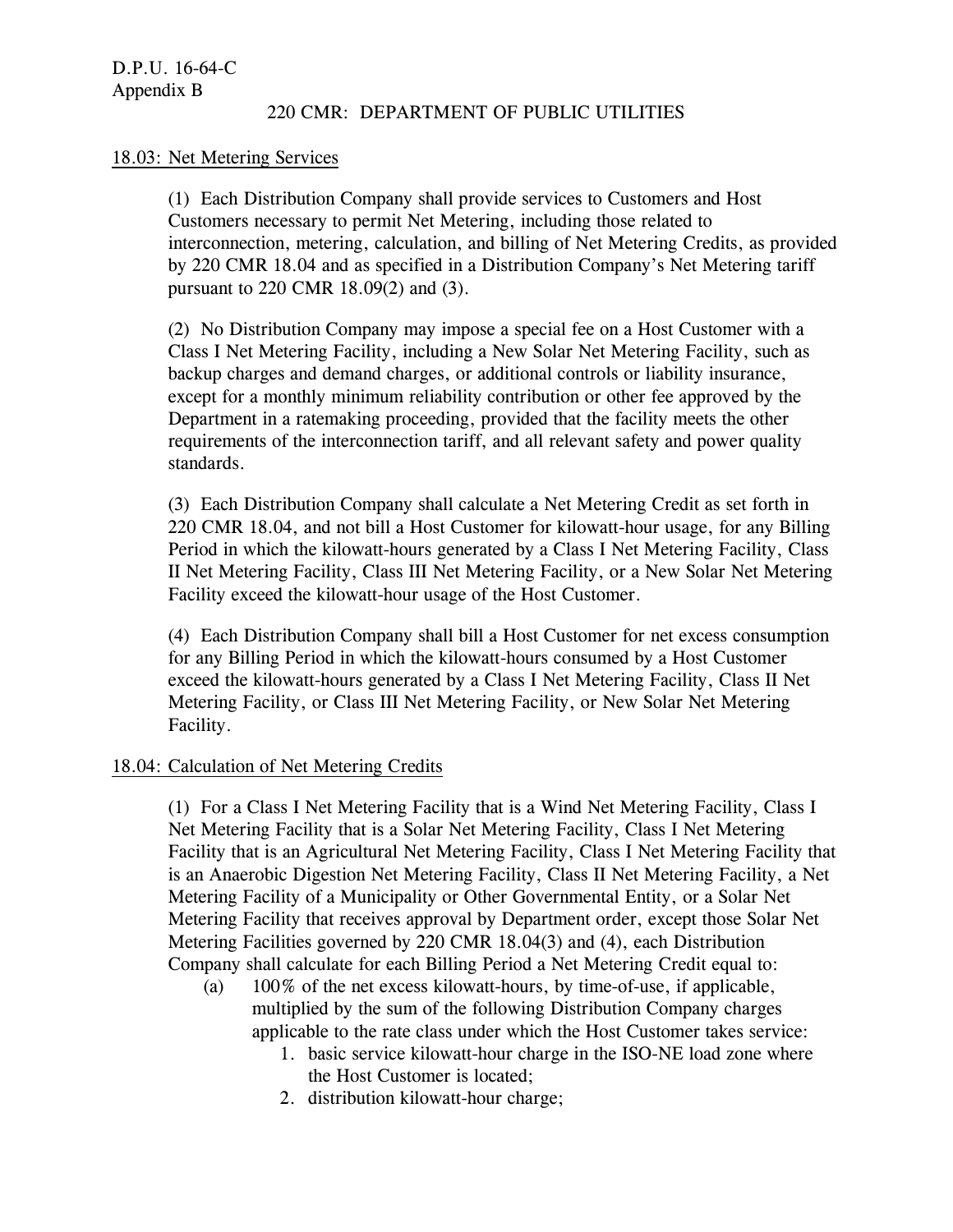- 3. transmission kilowatt-hour charge; and
- 4. transition kilowatt-hour charge;
- (b) Except that a Class I Net Metering Facility that is a Solar Net Metering Facility, Class II Net Metering Facility that is a Solar Net Metering Facility, or a Class III Net Metering Facility that is a Solar Net Metering Facility shall receive Market Net Metering Credits as provided in 220 CMR 18.04(3) or (4) after 25 years from the date on which the Solar Net Metering Facility was first authorized to interconnect to the distribution system.

(2) For a Class I Net Metering Facility other than a Class I Net Metering Facility that is a Wind Net Metering Facility, Class I Net Metering Facility that is an Agricultural Net Metering Facility, Class I Net Metering Facility that is an Anaerobic Digestion Net Metering Facility, or a Class I Net Metering Facility that is a Solar Net Metering Facility, each Distribution Company shall calculate a Net Metering Credit for each Billing Period as the product of the:

- (a) 100% of the net excess kilowatt-hours, by time-of-use, if applicable; and
- (b) average monthly clearing price at the ISO-NE.

(3) For a Class I Net Metering Facility that is a New Solar Net Metering Facility, Class II Net Metering Facility that is a New Solar Net Metering Facility, or Class III Net Metering Facility that is a New Solar Net Metering Facility, except for those Solar Net Metering Facilities governed by 220 CMR 18.04(4), each Distribution Company shall calculate for each Billing Period a Market Net Metering Credit equal to 60% of the net excess kilowatt-hours, by time-of-use, if applicable, multiplied by the sum of the Distribution Company's:

- (a) basic service kilowatt-hour charge in the ISO-NE load zone where the Host Customer is located;
- (b) distribution kilowatt-hour charge;
- (c) transmission kilowatt-hour charge; and
- (d) transition kilowatt-hour charge.
- (4) For a New Solar Net Metering Facility that is a Cap Exempt Facility, or New Solar Net Metering Facility, of which the Municipality or Other Governmental Entity is the Host Customer and only allocates Net Metering Credits to the accounts of other customers that could also qualify as a Municipality or Other Governmental Entity, each Distribution Company shall calculate for each Billing Period a Market Net Metering Credit equal to 100% of the net excess kilowatt-hours, by time-of-use, if applicable, multiplied by the sum of the Distribution Company's: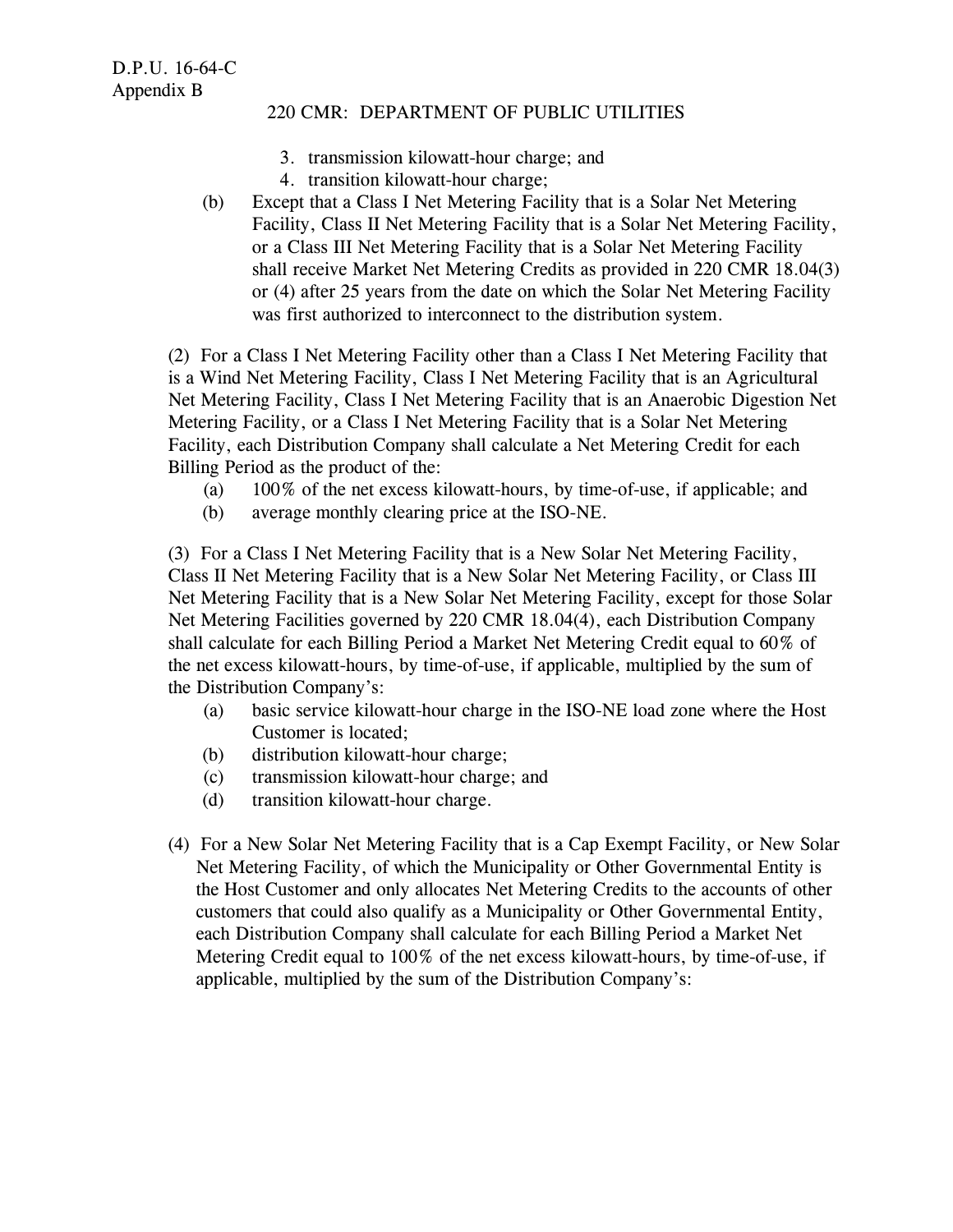- (a) basic service kilowatt-hour charge in the ISO-NE load zone where the Host Customer is located;
- (b) distribution kilowatt-hour charge;
- (c) transmission kilowatt-hour charge; and
- (d) transition kilowatt-hour charge.

(5) For a Neighborhood Net Metering Facility or a Class III Net Metering Facility other than a Net Metering Facility of a Municipality or Other Governmental Entity and those Solar Net Metering Facilities governed by 220 CMR 18.04(3) or (6), each Distribution Company shall calculate for each Billing Period a Net Metering Credit equal to:

- (a) 100% of the net excess kilowatt-hours, by time-of-use, if applicable, multiplied by the sum of the Distribution Company charges applicable to the rate class under which the Host Customer takes service:
	- 1. basic service kilowatt-hour charge in the ISO-NE load zone where the Host Customer is located;
	- 2. transmission kilowatt-hour charge; and
	- 3. transition kilowatt-hour charge;
- (b) Except that a Solar Net Metering Facility that is a Neighborhood Net Metering Facility shall receive Market Net Metering Credits, as provided in 220 CMR 18.04(6), after 25 years from the date on which it was first authorized to interconnect to the distribution system; and
- (c) Except those Class III Net Metering Facilities governed by 220 CMR  $18.04(1)(b)$ .

(6) For a New Solar Net Metering Facility that is a Neighborhood Net Metering Facility, each Distribution Company shall calculate for each Billing Period a Market Net Metering Credit equal to 60% of the net excess kilowatt-hours, by time-of-use, if applicable, multiplied by the sum of the Distribution Company's:

- (a) basic service kilowatt-hour charge in the ISO-NE load zone where the Host Customer is located;
- (b) transmission kilowatt-hour charge; and
- (c) transition kilowatt-hour charge.

(7) The calculation of Net Metering Credits under 220 CMR 18.04 shall not include the demand side management and renewable energy kilowatt-hour charges set forth in M.G.L. c. 25, §§ 19 through 20.

(8) For any Billing Period for which a Distribution Company calculates a Net Metering Credit for a Host Customer, the Distribution Company shall apply the Net Metering Credit to the Host Customer's account for the subsequent Billing Period, unless the Host Customer provides otherwise pursuant to 220 CMR 18.05.

# 18.05: Allocation of Net Metering Credits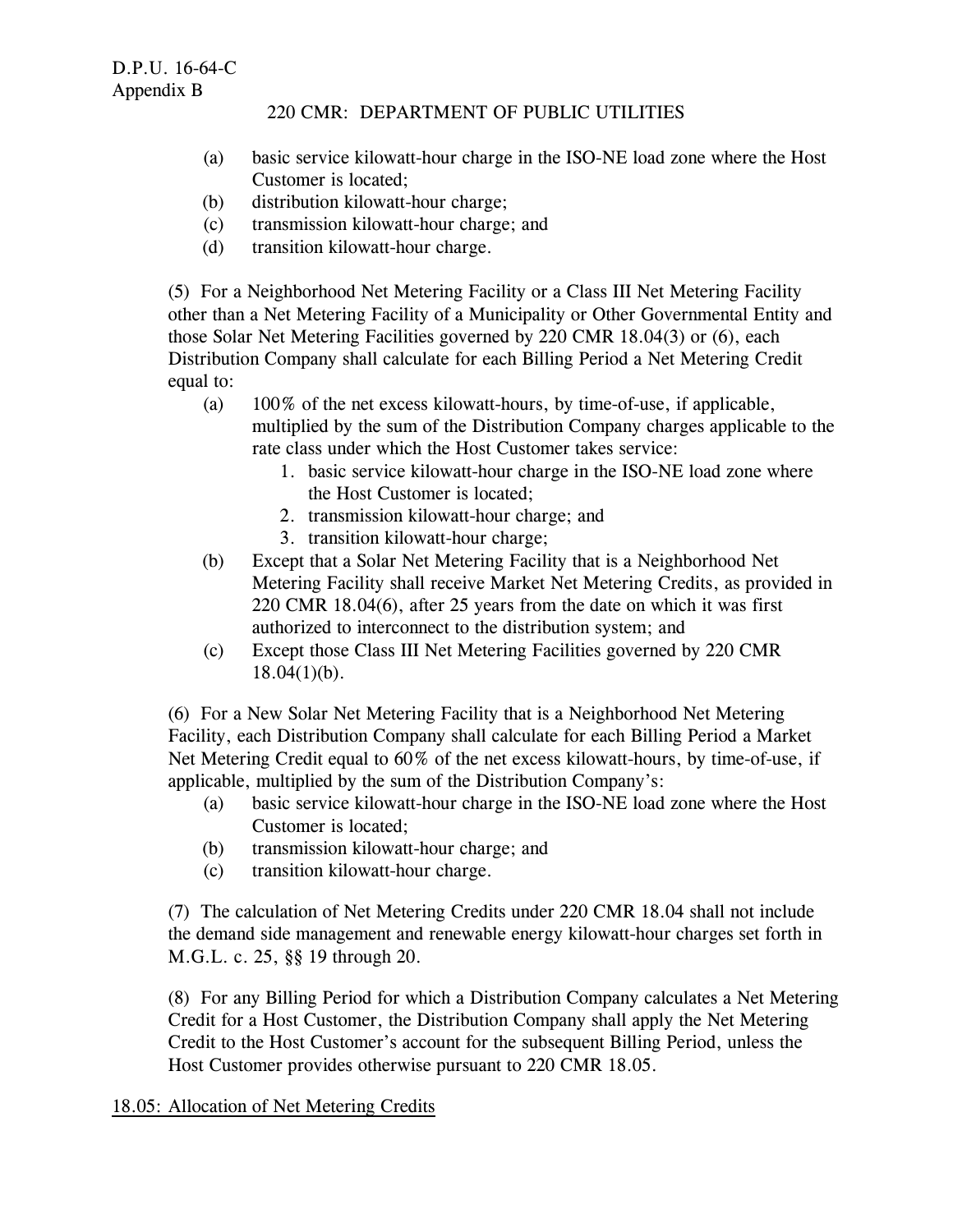(1) For a Class I Net Metering Facility, Class II Net Metering Facility, or Class III Net Metering Facility, including a New Solar Net Metering Facility, each Distribution Company shall allocate Net Metering Credits, as designated in writing by the Host Customer, to other Customers who are in the Distribution Company's service territory and are located in the same ISO-NE load zone. The manner and form of credit designation shall be as specified in the Distribution Company's Net Metering Tariff pursuant to 220 CMR 18.09(2). Notwithstanding the foregoing, if the Host Customer is a Municipality or Other Governmental Entity, including a Governmental Cooperative, it may direct its Distribution Company to allocate Net Metering Credits only to other Customers that are Municipalities or Other Governmental Entities.

(2) For a Neighborhood Net Metering Facility, the Distribution Company may only allocate Net Metering Credits to residential or other Customers who reside in the same Neighborhood in which the Neighborhood Net Metering Facility is located and have an ownership interest in, or are served by, the Neighborhood Net Metering Facility.

(3) The Distribution Company shall carry forward, from Billing Period to Billing Period, any remaining Net Metering Credit balance.

(4) For a Class III Net Metering Facility, including a Class III Net Metering Facility that is a New Solar Net Metering Facility, a Distribution Company may elect to pay to the Host Customer Net Metering Credits rather than allocating such credits pursuant to 220 CMR 18.05(1).

# 18.06: Eligibility for Net Metering

(1) Distribution Companies shall not provide Net Metering services to a Host Customer who is an electric company, generation company, aggregator, supplier, energy marketer, or energy broker, as those terms are used in M.G.L. c. 164, §§ 1 and 1F and 220 CMR 11.00: *Rules Governing the Restructuring of the Electric Industry*.

(2) A Governmental Cooperative shall not be considered an electric company, generation company, aggregator, supplier, energy marketer or energy broker, as those terms are used in M.G.L. c. 164, §§ 1 and 1F and 220 CMR 11.00: *Rules Governing the Restructuring of the Electric Industry*.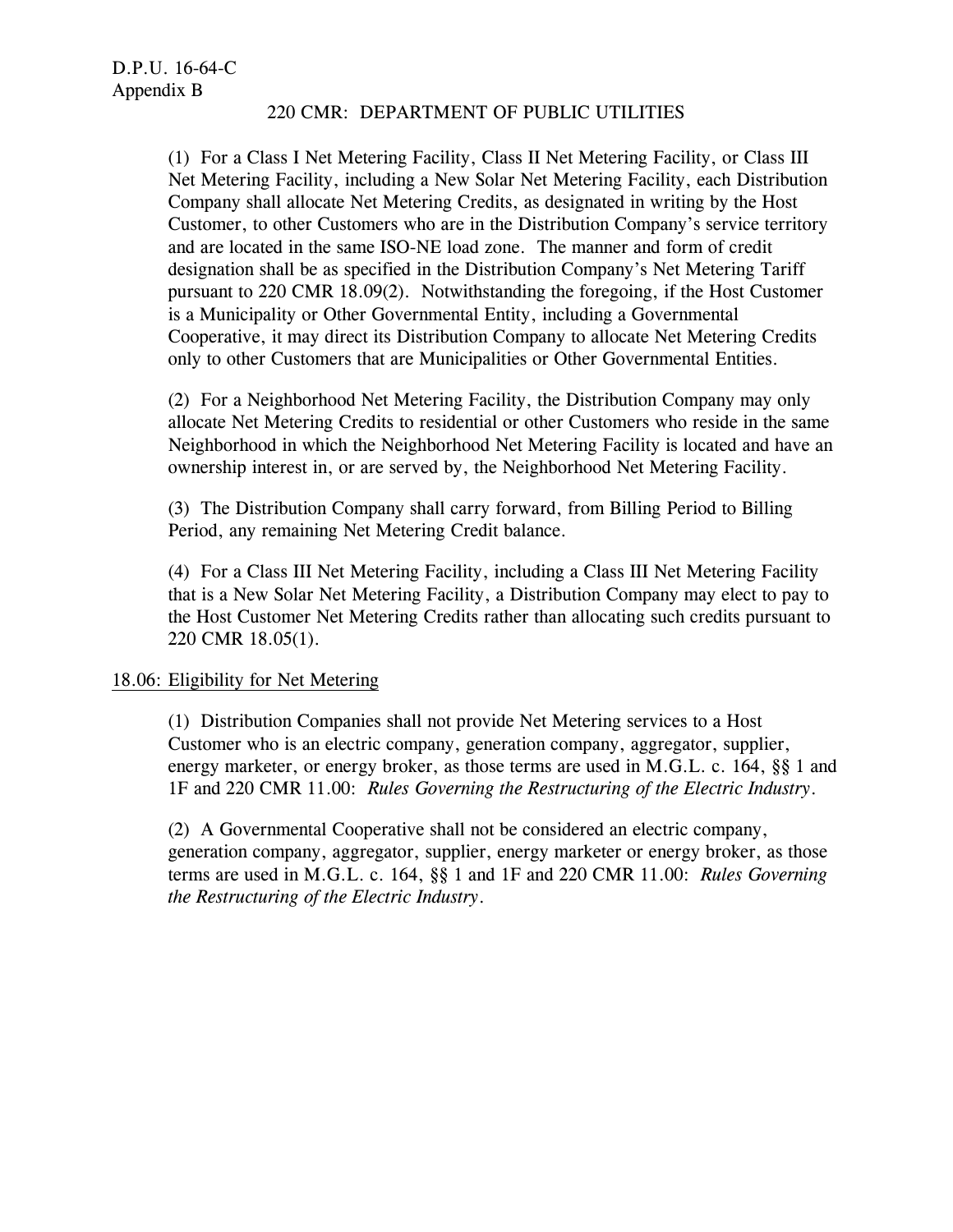#### 18.07: Net Metering Capacity

(1) Each Distribution Company shall make Net Metering services available to Host Customers such that the aggregate capacity of:

- (a) Net Metering facilities that are not Net Metering Facilities of a Municipality or Other Governmental Entity does not exceed 7% of the Distribution Company's highest historical peak load; and
- (b) Net Metering Facilities of a Municipality or Other Governmental Entity does not exceed 8% of the Distribution Company's highest historical peak load.

(2) The maximum amount of generating capacity eligible for Net Metering by a Municipality or Other Governmental Entity shall be ten megawatts, as determined by the sum of the nameplate ratings of Class II Net Metering Facilities and Class III Net Metering Facilities, including a Class II Net Metering Facility that is a New Solar Net Metering Facility and a Class III Net Metering Facility that is a New Solar Net Metering Facility, for which the Municipality or Other Governmental Entity is the Host Customer, except as provided in 220 CMR 18.07(6).

(3) Each Distribution Company shall identify on an annual basis its highest historical peak load and post that data on its website by February  $1<sup>st</sup>$  of the following year.

(4) For the purpose of calculating the aggregate capacity of Class I Net Metering Facilities, Class II Net Metering Facilities, and Class III Net Metering Facilities, including a New Solar Net Metering Facility, the capacity of a:

- (a) Solar Net Metering Facility shall be 80% of the facility's direct current rating at standard test conditions; and
- (b) Wind Net Metering Facility, and all other non-solar Net Metering facilities, shall be the nameplate rating.

(5) A Cap Exempt Facility shall be exempt from the calculation of the aggregate capacity of Net Metering facilities.

(6) A Municipality or Other Governmental Entity that is a member of a Governmental Cooperative may transfer any or all of the net metering generating capacity associated with one or more Class II or III Net Metering Facilities, including a Class II Net Metering Facility that is a New Solar Net Metering Facility or a Class III Net Metering Facility that is a New Solar Net Metering Facility, to said Governmental Cooperative by providing written assent to the Governmental Cooperative and obtaining approval from the Department.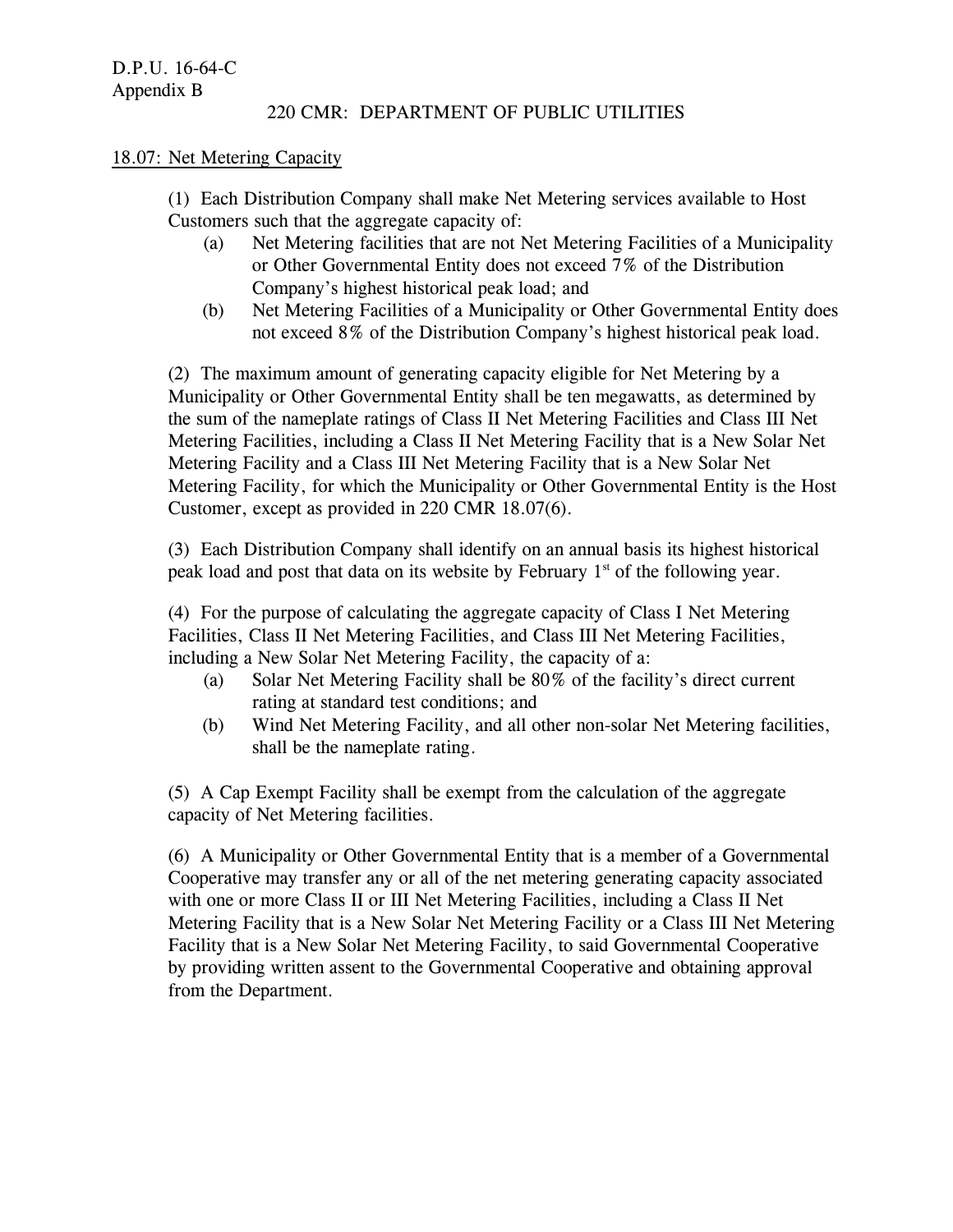(7) A Governmental Cooperative may serve as a Host Customer for a Net Metering Facility of a Municipality or Other Governmental Entity for all capacity allocated pursuant to 220 CMR 18.07(6) and its own capacity as an Other Governmental Entity, provided that the Net Metering Credits for which such Governmental Cooperative serves as Host Customer shall only be allocated to that same Governmental Cooperative or its members.

(8) Notwithstanding the capacity limits set forth herein 220 CMR 18.07, a Class I Net Metering Facility shall be eligible for Net Metering if it qualifies under the Department of Energy Resources' regulations as a Class I renewable energy generating source under 225 CMR 14:00: *Renewable Energy Portfolio Standard – Class I* and M.G.L. c. 25A, § 11F and is a Cap Exempt Facility.

## 18.08: Net Metering Reports

- (1) Each Distribution Company shall track at least the following:
	- (a) the size, generation type, Net Metering class, fuel type, and the Municipality within which each Net Metering facility receives Net Metering services;
	- (b) the size, generation type, fuel type, and the Municipality within which each Net Metering facility has requested interconnection with the Distribution Company; and
	- (c) the aggregate capacity of Net Metering facilities that have interconnected, and that have requested interconnection, to the Distribution Company.

(2) Each Distribution Company shall file with the Department information regarding the provision of Net Metering services to its Customers, in a format and according to a schedule as determined by the Department.

(3) Each Distribution Company shall post data to a publicly accessible website tracking the aggregate capacity of eligible Net Metering facilities that have connected, and that have requested interconnection, relative to the Net Metering capacity set forth in 220 CMR 18.07. The data shall be updated on a monthly basis.

#### 18.09: Miscellaneous

(1) The provision of Net Metering services does not entitle Distribution Companies to ownership of, or title to, the renewable energy or environmental attributes, including renewable energy certificates, associated with any electricity produced by a Net Metering facility.

(2) Each Distribution Company shall implement its responsibilities and obligations regarding the provision of Net Metering services to Customers and Host Customers pursuant to a Department-approved tariff.